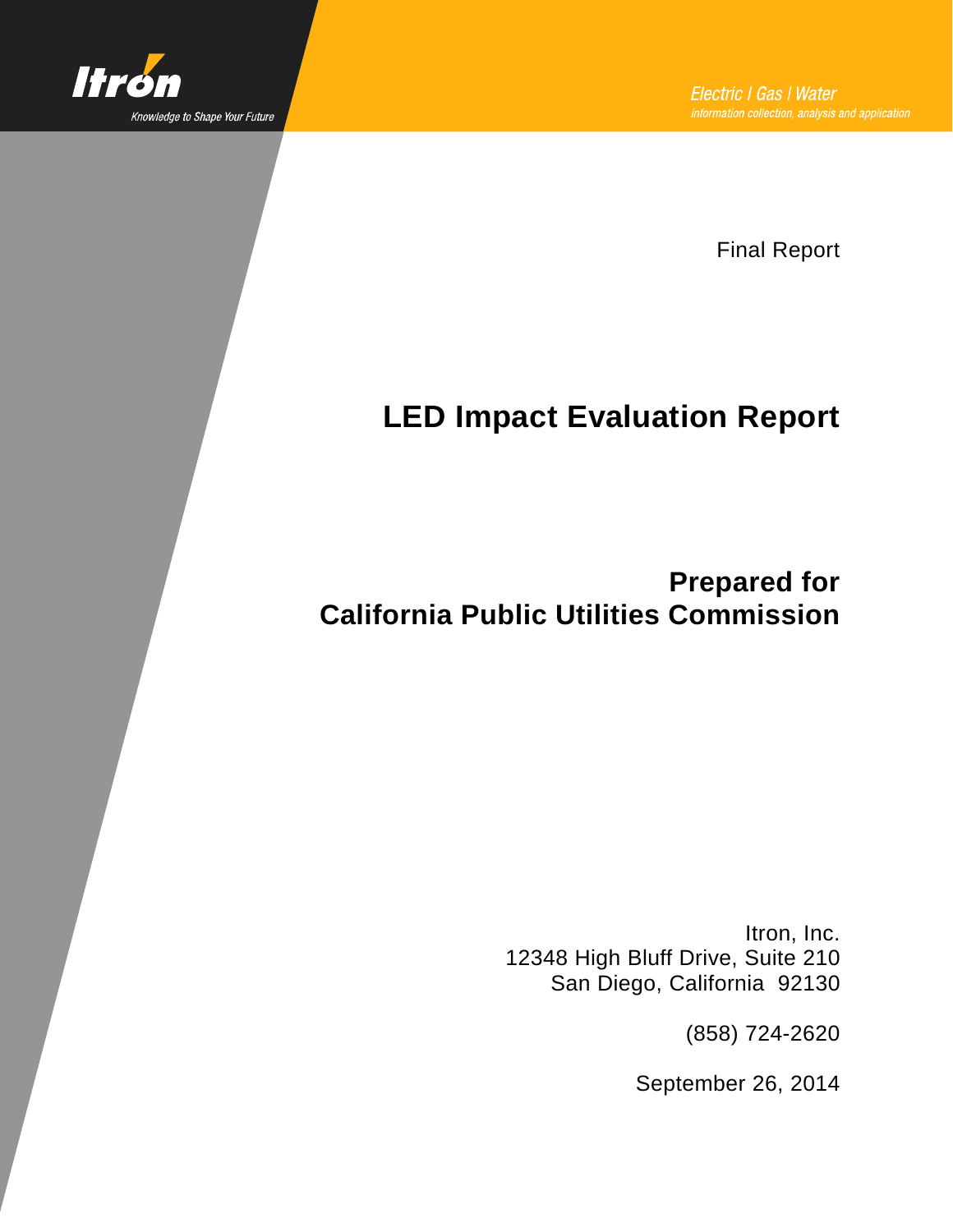# **Legal Notice**

This report was prepared as an account of work sponsored by the California Public Utilities Commission. It does not necessarily represent the views of the Commission or any of its employees except to the extent, if any, that it has formally been approved by the Commission at a public meeting. For information regarding any such action, communicate directly with the Commission at 505 Van Ness Avenue, San Francisco, California 94102. Neither the Commission nor the State of California, nor any officer, employee, or any of its contractors or subcontractors makes any warrant, express or implied, or assumes any legal liability whatsoever for the contents of this document.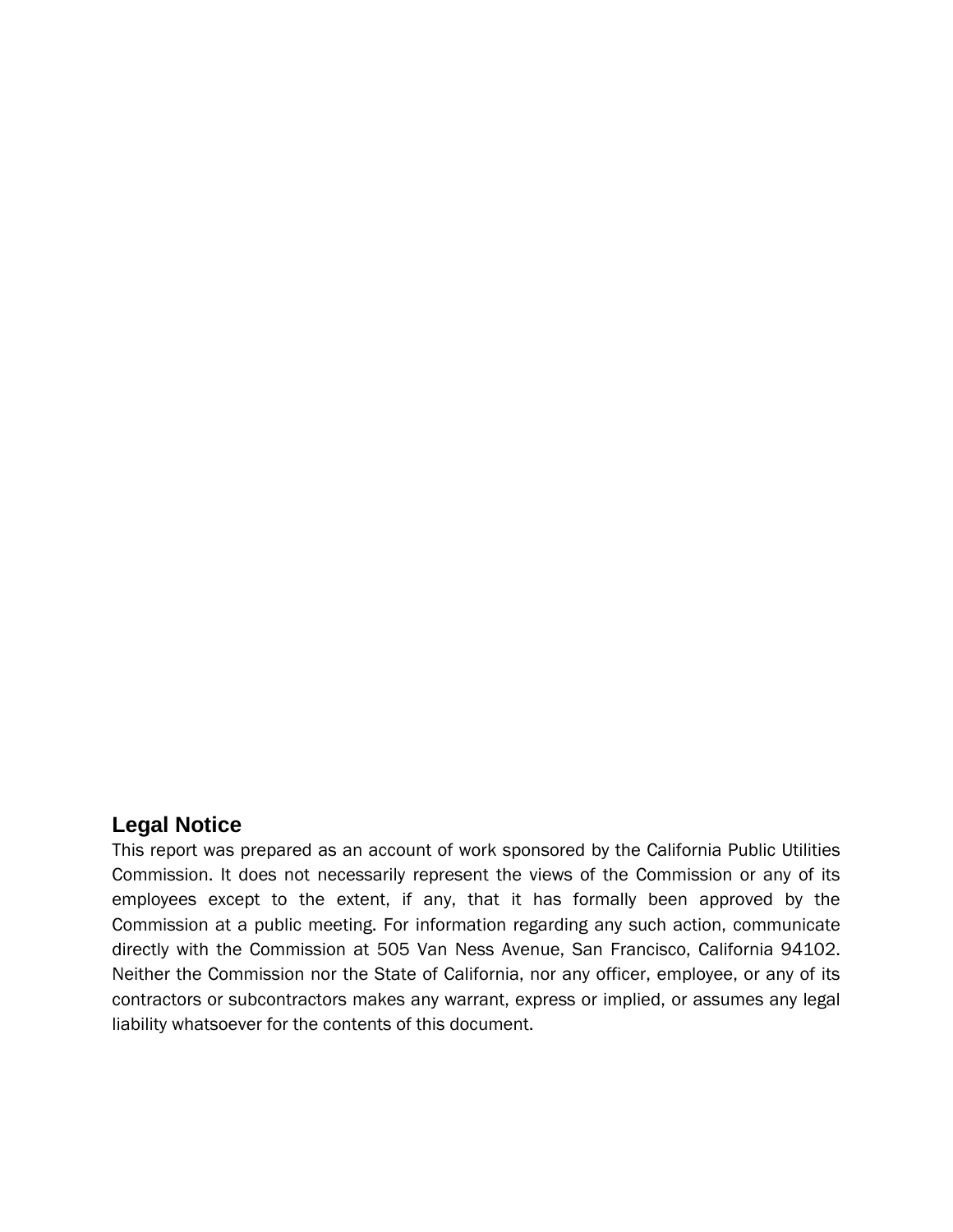# **Table of Contents**

| 2.2 Overview of Measures and Building Types Evaluated2-2                         |  |
|----------------------------------------------------------------------------------|--|
|                                                                                  |  |
| 3.2.6 On-Site Data Used to Support Pre- and Post-Retrofit Wattage Estimates 3-15 |  |
|                                                                                  |  |
|                                                                                  |  |
|                                                                                  |  |
|                                                                                  |  |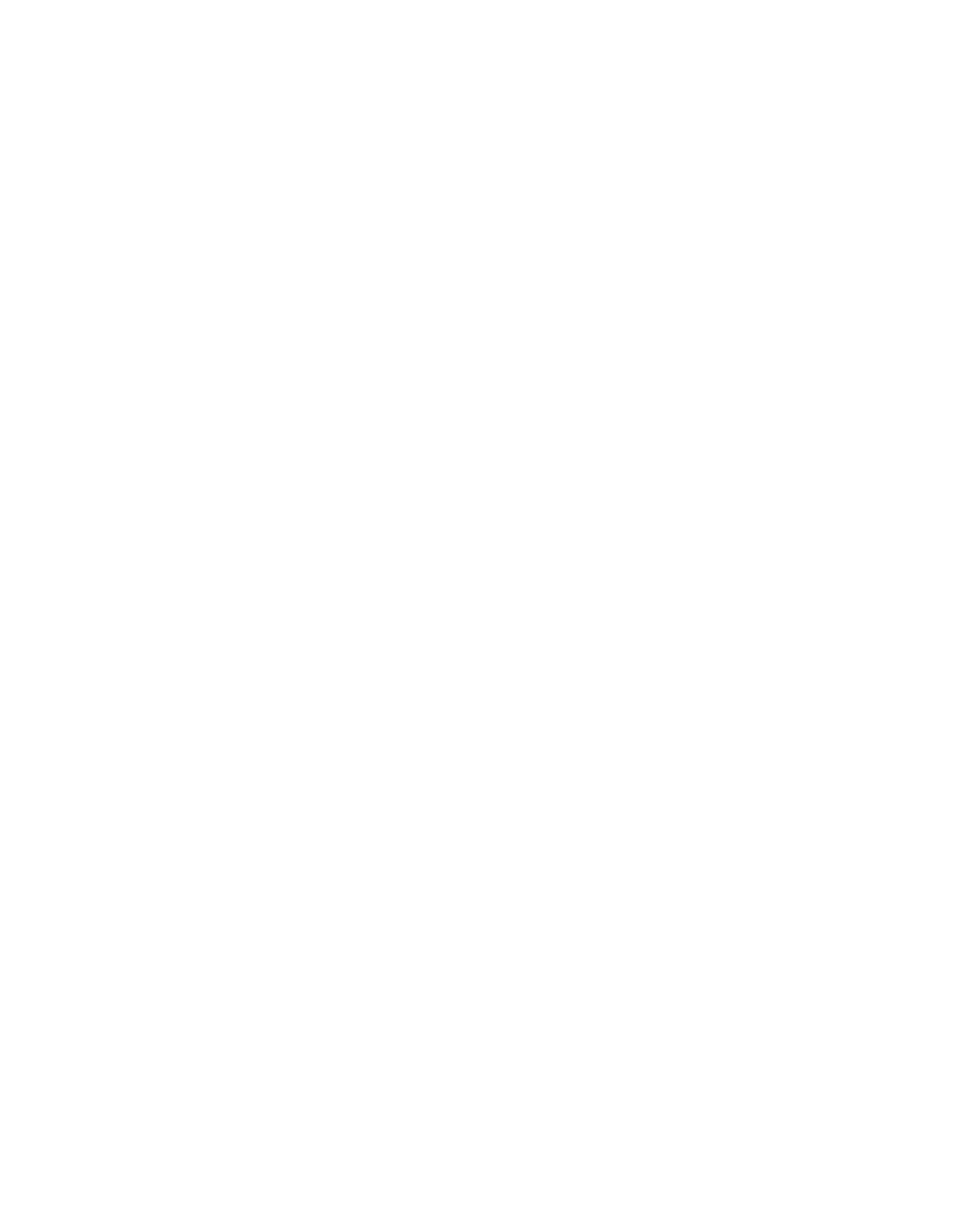# **Executive Summary**

This report documents the activities undertaken by the Nonresidential Downstream Lighting Impact Evaluation of the 2010-2012 investor-owned utilities' (IOU) energy efficiency programs. The primary goal of this impact evaluation, discussed in this report, is to develop estimates of key savings parameters for indoor LED lamps and reflectors that can be used to inform future exante net and gross kW and kWh energy savings values for these measures. An additional goal for this evaluation is to utilize these parameter level results in order to develop kW and kWh unit energy savings (UES) values, impact load shapes and net-to-gross ratios (NTGRs) for the LED lamp and reflector measures for a key set of building types. Additional non-impact information is examined as well in order to support future LED program planning.

For the 2010-12 portfolio of IOU programs, LED measures comprised approximately 1.24% of total statewide portfolio kWh savings and this share of savings had more than doubled through Q2 of 2013[1](#page-4-0). It is important to note that, since this evaluation is prospective looking, in that the primary objective is to support future ex-ante estimates of savings, rather than evaluate ex-post performance for a specific time period, the sample frame was extended from 2010-12 to include 2013 (Q1-2). As discussed in Section 2, indoor lamps and reflectors comprised 15% and 22%, respectively, of ex-ante gross kWh savings associated with LED measures throughout the two program periods. Furthermore, these measure savings were highly concentrated within the following building types:

- Office Small
- Restaurant Fast Food
- Restaurant Sit Down
- $\blacksquare$  Retail Large
- $\blacksquare$  Retail Small

The primary research issues for this evaluation focus on developing estimates of key impact parameters for indoor LED lamp and reflector measures within these building types. These parameters, that include operating hours, baseline wattages, installed wattages, installation rates

 $\overline{a}$ 

<span id="page-4-0"></span><sup>1</sup> Excluding savings associated with Codes and Standards programs.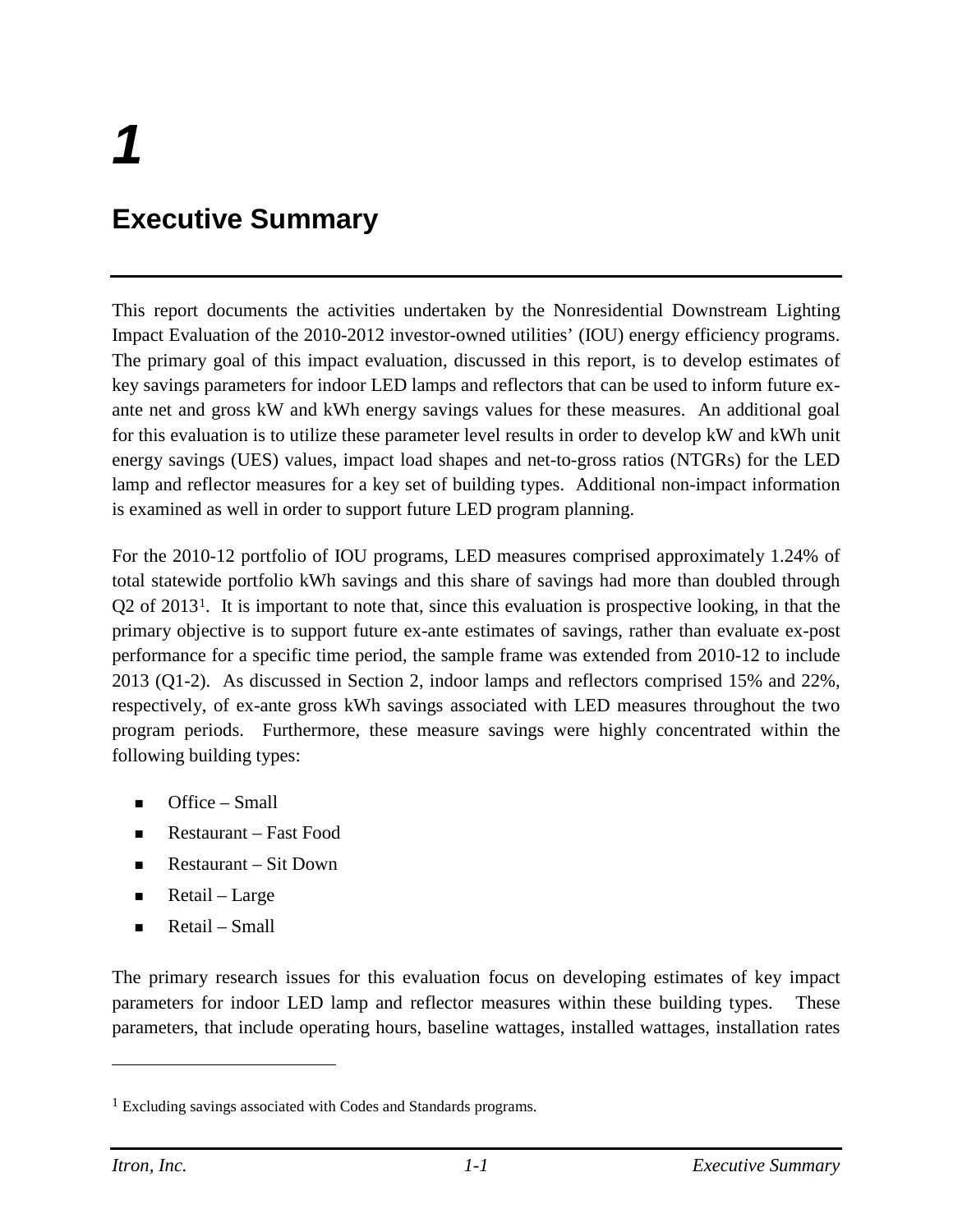and net-to-gross ratios (NTGRs), can be used to inform future ex-ante net and gross kW and kWh energy savings values. More specific researchable issues are briefly listed below:

- Confirm installations (verification). This includes on-site verification of measure installations to confirm the installations reported by the IOUs.
- Estimate baseline and replacement equipment wattages, operating hours, and use shapes to support the estimate of energy savings values and 8760 impact load shapes.
- Estimate participant free-ridership.
- Utilize the above results and the primary data collected to support these efforts, to develop kW and kWh unit energy savings (UES) values, impact load shapes and net-togross ratios (NTGRs) for the LED lamp and reflector measures.

# **1.1 Key Findings**

Overall, 249 site-measures were evaluated in order to develop installation rates, the impact parameters and the resulting UES values for LED lamps and reflectors within the 5 building types referenced above. Likewise, 562 site-measures were evaluated throughout the selfreported phone survey analysis in order to develop NTGRs for these measures and segments. [Table 1-1](#page-7-0) and [Table 1-2](#page-7-1) convey the installation rates, impact parameter estimates and the resulting ex-post UES values for each segment and measure. Results have been provided here across program periods. [Table 1-3](#page-8-0) provides the NTGRs for each segment and measure that were garnered from an analysis of the phone survey data. The evaluation results are presented within these tables and discussed throughout the report, but to summarize:

## *Installation Rates*

As discussed in Section 4.2, installation rates were fairly similar between market segments when examined across program periods and were all within 10% of the statewide mean. For both LED lamps and reflectors, sit down restaurants had the lowest installation rates at 83% and 84%, respectively. Reasons for installation rates being less than 100% at the time of the on-site inspection varied between measures and segments across program periods, but in general, equipment failure and removal were the most common reasons.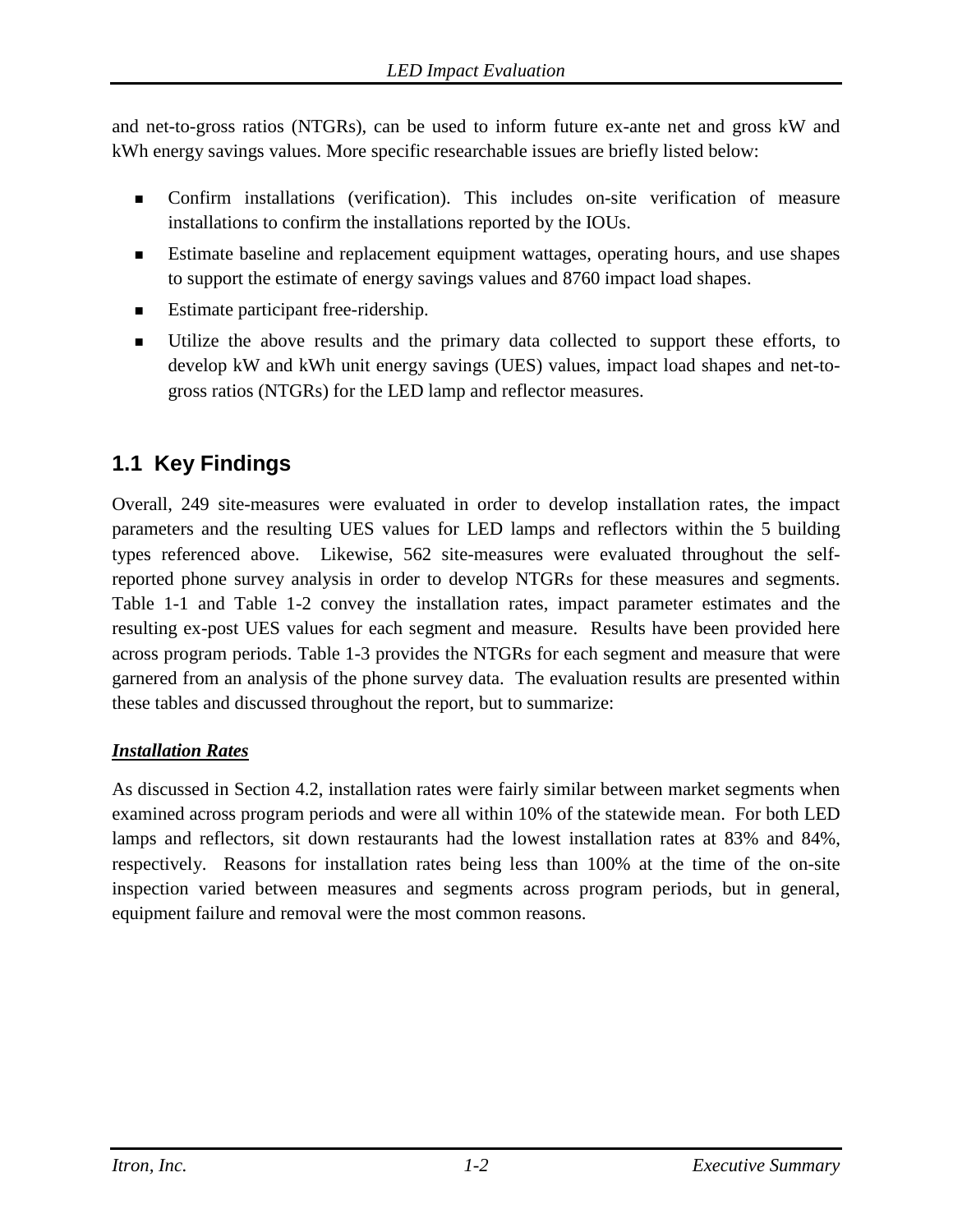#### *UES Values*

As discussed in Section 4.3 and 4.4, the per unit energy savings associated with each measure is a function of operating hours and the wattage difference between the baseline and installed equipment. Overall, operating hours varied significantly between segments for each measure when examined across program periods. Small offices and retail establishments had the lowest operating hours among all segments for both measures and restaurants (both fast food and sit down) had the highest operating hours for both technologies. Wattage ratios<sup>[2](#page-6-0)</sup> for LED lamps ranged from 6.0 in small offices to 7.7 in fast food restaurants, while ratios for LED reflectors ranged from 4.7 in small offices to 5.6 in fast food restaurants.

As a result, ex-post UES values varied significantly. This variation is highly correlated to operating hours. Overall, when compared to the average ex-ante UES estimates for LED lamps, ex-post UES are generally lower for small offices and retail, very similar for sit down restaurants and about twice as high in fast food restaurants. For LED reflectors, ex-post UES values are greater than average ex-ante values for all segments.

#### *Net-to-Gross Ratios*

As discussed in Section 4.6, the objective of this analysis was to develop net-to-gross ratios for indoor LED lamps and reflectors by the five building type segments. The approach for estimating NTGRs was based on a self-report methodology utilizing 562 participant survey phone responses. This methodology was based on the large nonresidential free ridership approach developed by the NTGR Working Group and documented in Appendix C, Methodological Framework for Using the Self-Report Approach to Estimating Net-to-Gross Ratios for Nonresidential Customers<sup>[3](#page-6-1)</sup>. The methodology estimated three separate measurements of free ridership from different inquiry routes and then averaged the values to derive the final free ridership estimate at the measure level.

The NTGRs don't vary significantly between segments for either LED measure. They range from .65 to .69 for LED lamps and .64 to .68 for LED reflectors (These ranges don't include large retail because of smaller sample sizes although the NTGR for each measure in this segment is roughly .50). These ex-post NTGR estimates are all well below ex-ante assumptions for all segments and measures.

 $\overline{a}$ 

<span id="page-6-0"></span><sup>&</sup>lt;sup>2</sup> Wattage ratio = baseline lamp wattage / retrofit lamp wattage

<span id="page-6-1"></span> $3$  This document can also be found at : [http://www.energydataweb.com/cpucFiles/pdaDocs/910/Nonresidential%20NTGR%20Methods%202010-](http://www.energydataweb.com/cpucFiles/pdaDocs/910/Nonresidential%20NTGR%20Methods%202010-12%20101612.docx) [12%20101612.docx](http://www.energydataweb.com/cpucFiles/pdaDocs/910/Nonresidential%20NTGR%20Methods%202010-12%20101612.docx)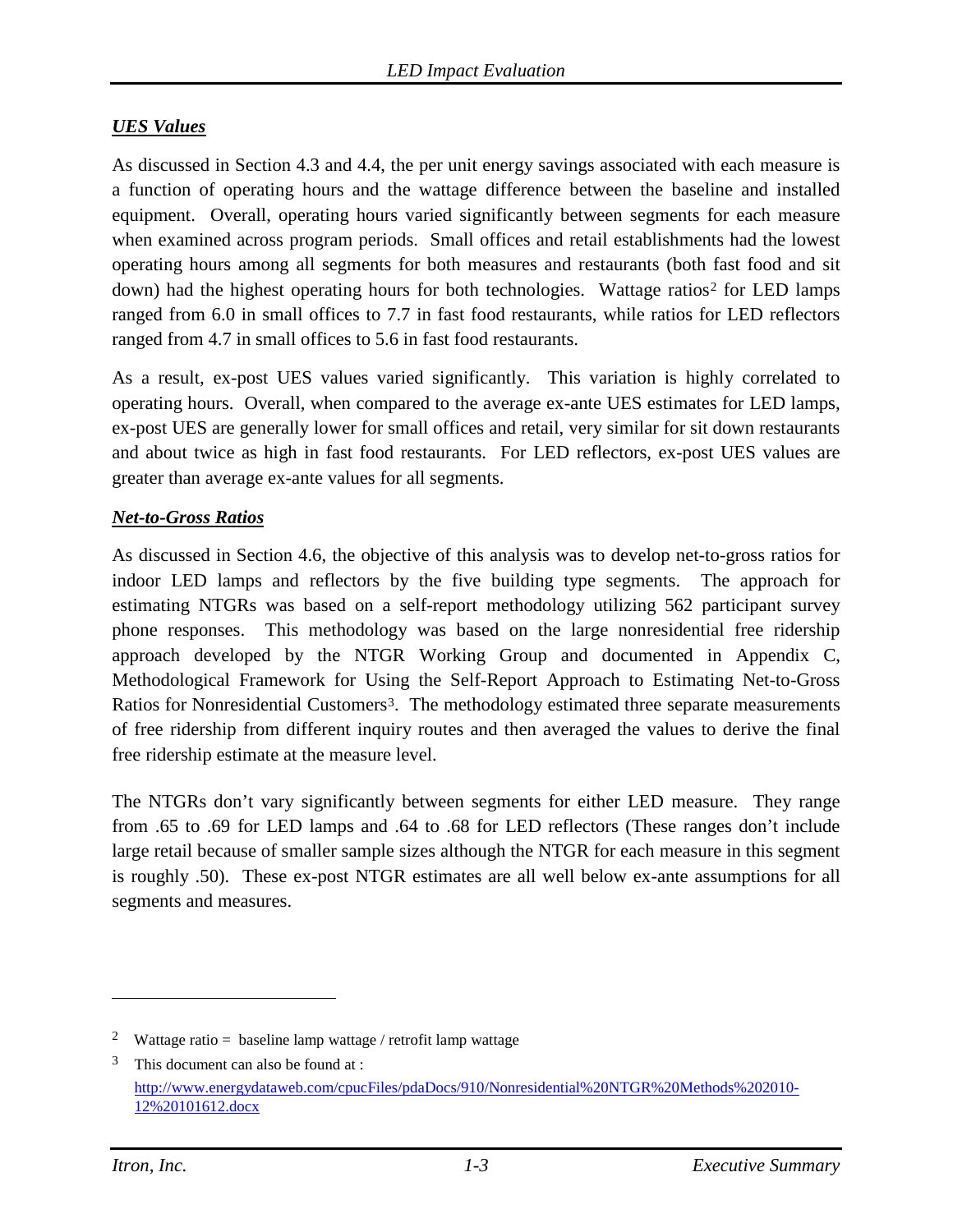<span id="page-7-0"></span>**Table 1-1: Installation rates and Unit Energy Savings (UES) values for LED Lamps by Program Period and Building Type**

| <b>Program Period</b><br><b>Building Type</b> |                           | <b>Installation</b><br>Rate | <b>Operating</b><br><b>Hours</b> | <b>Coincident</b><br>Peak | <b>Wattage</b><br><b>Ratio</b> | <b>Ex-Post</b><br>UES kWh | <b>Ex-Post</b><br><b>UES kW</b> |
|-----------------------------------------------|---------------------------|-----------------------------|----------------------------------|---------------------------|--------------------------------|---------------------------|---------------------------------|
|                                               | Office – Small            | 85%                         | 1.707                            | 34%                       | 6.0                            | 72                        | 0.01                            |
| (2)                                           | Restaurant – Fast Food    | 85%                         | 5.018                            | 81%                       | 7.7                            | 279                       | 0.05                            |
| ė<br>2013<br>2010                             | Restaurant – Sit Down     | 83%                         | 3.404                            | 62%                       | 6.8                            | 153                       | 0.03                            |
|                                               | Retail - Large            | 95%                         | 4.328                            | 91%                       | 6.5                            | 359                       | 0.08                            |
|                                               | Retail – Small            | 89%                         | 2.026                            | 47%                       | 6.8                            | 96                        | 0.02                            |
|                                               | <b>All Building Types</b> | 86%                         | 3.086                            | 58%                       | 6.9                            | 159                       | 0.03                            |

<span id="page-7-1"></span>**Table 1-2: Installation rates and Unit Energy Savings (UES) values for LED Reflectors by Program Period and Building Type**

|                   | <b>Program Period</b><br><b>Building Type</b> | <b>Installation</b><br>Rate | <b>Operating</b><br><b>Hours</b> | <b>Coincident</b><br>Peak | <b>Wattage</b><br><b>Ratio</b> | <b>Ex-Post</b><br><b>UES kWh</b> | <b>Ex-Post</b><br><b>UES kW</b> |
|-------------------|-----------------------------------------------|-----------------------------|----------------------------------|---------------------------|--------------------------------|----------------------------------|---------------------------------|
|                   | $Office - Small$                              | 87%                         | 2.269                            | 49%                       | 4.7                            | 125                              | 0.03                            |
| $\overline{Q}$    | Restaurant – Fast Food                        | 98%                         | 4,189                            | 63%                       | 5.6                            | 258                              | 0.04                            |
| ė<br>2013<br>2010 | Restaurant – Sit Down                         | 84%                         | 4.394                            | 80%                       | 5.5                            | 236                              | 0.04                            |
|                   | Retail - Large                                | 93%                         | 3.754                            | 95%                       | 4.5                            | 230                              | 0.06                            |
|                   | Retail – Small                                | 91%                         | 3.025                            | 81%                       | 5.4                            | 155                              | 0.04                            |
|                   | <b>All Building Types</b>                     | 91%                         | 3.374                            | <b>79%</b>                | 5.0                            | 190                              | 0.04                            |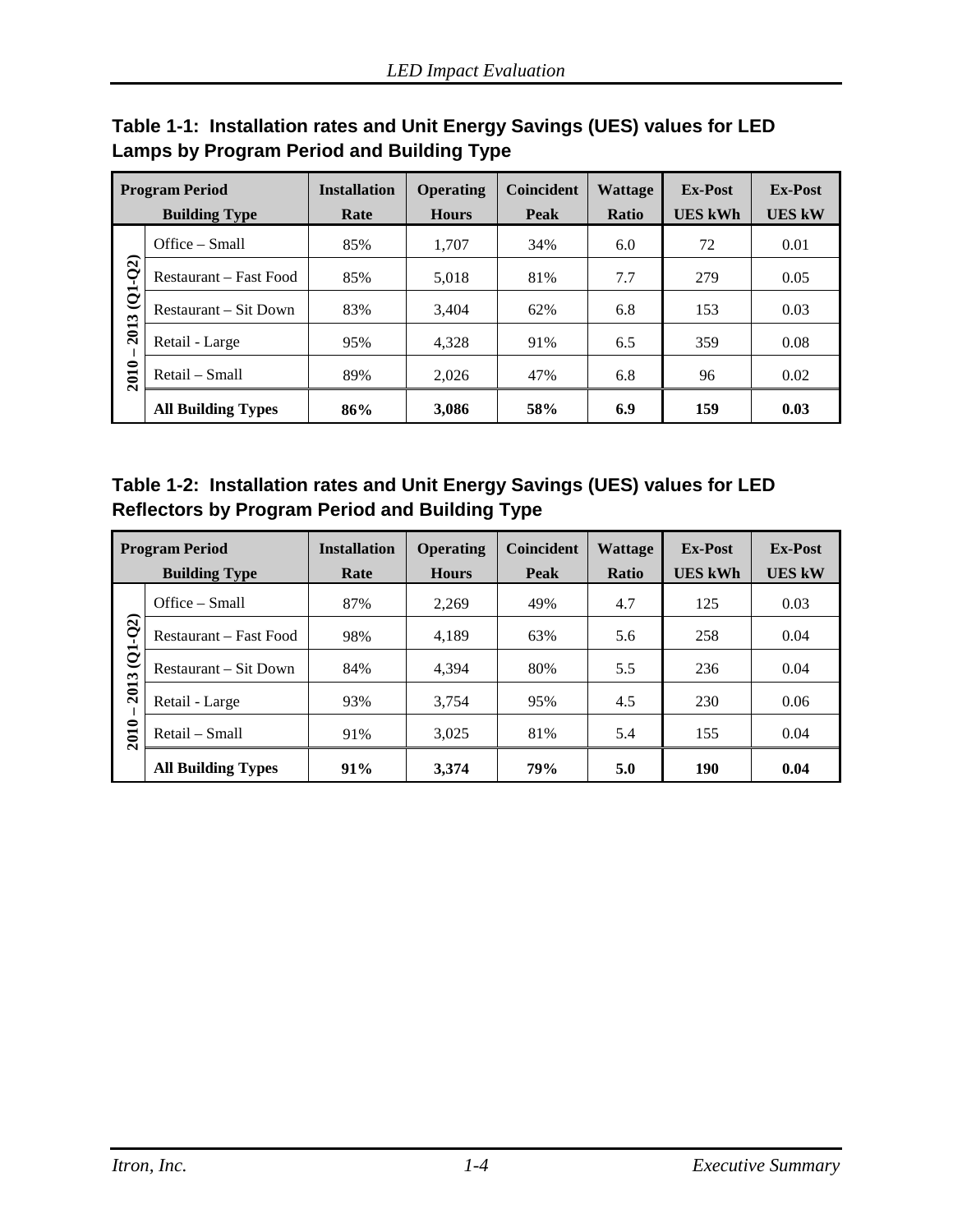| <b>Program Period</b> |                           | <b>LED Lamps</b> | <b>LED Reflectors</b> |
|-----------------------|---------------------------|------------------|-----------------------|
|                       | <b>Building Type</b>      | NTGR kWh         | NTGR kWh              |
|                       | Office $-$ Small          | 0.69             | 0.64                  |
|                       | Restaurant – Fast Food    | 0.66             | 0.65                  |
| $2013(Q1-Q2)$         | Restaurant – Sit Down     | 0.67             | 0.68                  |
|                       | Retail - Large            | 0.50             | 0.51                  |
| 2010                  | Retail – Small            | 0.65             | 0.65                  |
|                       | <b>All Building Types</b> | 0.65             | 0.59                  |

## <span id="page-8-0"></span>**Table 1-3: NTGRs for LED Lamps and Reflectors by Program Period and Building Type**

# **1.2 Key Recommendations**

This section presents recommendations related to the findings developed in this evaluation. Section 5 of the report explains each of these recommendations in more detail. These recommendations are directed at the verification analysis, the impact parameters that comprise the unit energy savings calculations and the net-to-gross ratios.

## *Installation Rates*

 Continue to utilize on-site verification analyses to determine installation rates, especially within segments, like restaurants, where failure and removal rates were high. Verification also provides information regarding the activity areas LED measures are being installed within facilities. These types of data points will have a significant effect, not only installation rates, but on the unit energy savings values generated from LED measures as well.

# *Operating Hours*

- Continue to monitor LED measures with lighting loggers as part of the on-site visit to develop a more robust catalog of impact load shapes by building type and space type.
- It is important to understand where LED measures are being installed over time since this will have a significant effect on impact load shapes and the results energy savings values generated from those measures.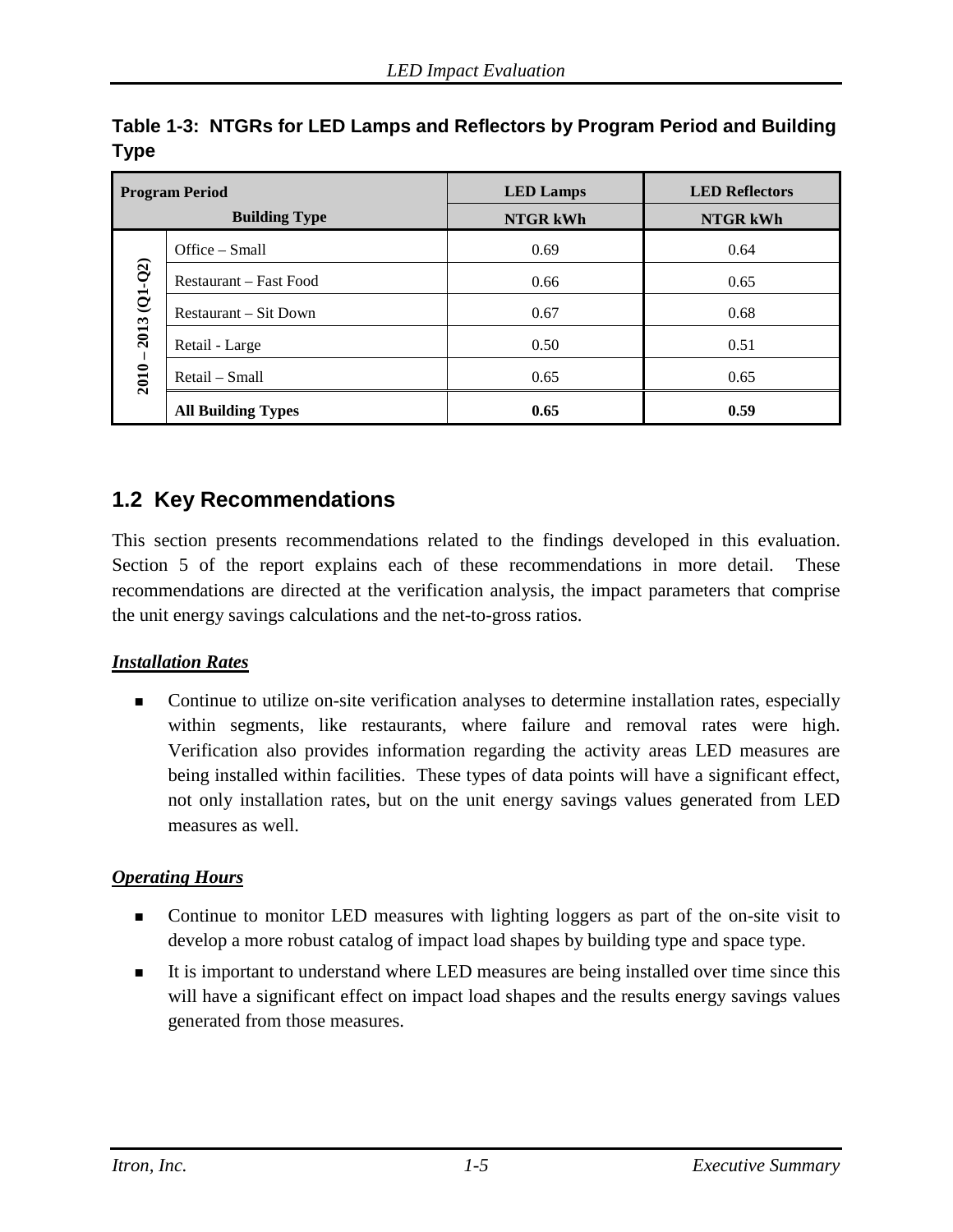#### *Wattage Ratios*

- Continue to utilize on-site visits to gather information on what baseline technologies LED measures are replacing. This evaluation found that LED technologies were generally replacing higher wattage incandescent lighting and halogens, but if LED lighting begins to replace CFL technologies the wattage assumptions associated with those measures may change over time.
- Continue to collect make and model information on LED retrofit equipment as a part of the on-site verification process. Future evaluations should gather this information in conjunction with the on-site survey in order to create a more robust catalog of LED technologies being installed within facilities.

#### *Net-to-Gross Ratios*

- Continue to update NTGR estimates to reflect changes in the market conditions. Program influence has played the most important role in deciding whether or not to replace existing equipment before the end of its useful life. However, other factors, like the perceived energy savings benefits, for economic and conservation reasons, played an important role as well.
- Continue to utilize an on-site survey instrument that further gauges why a participant ultimately retrofitted their existing equipment beyond what is captured in the NTG analysis.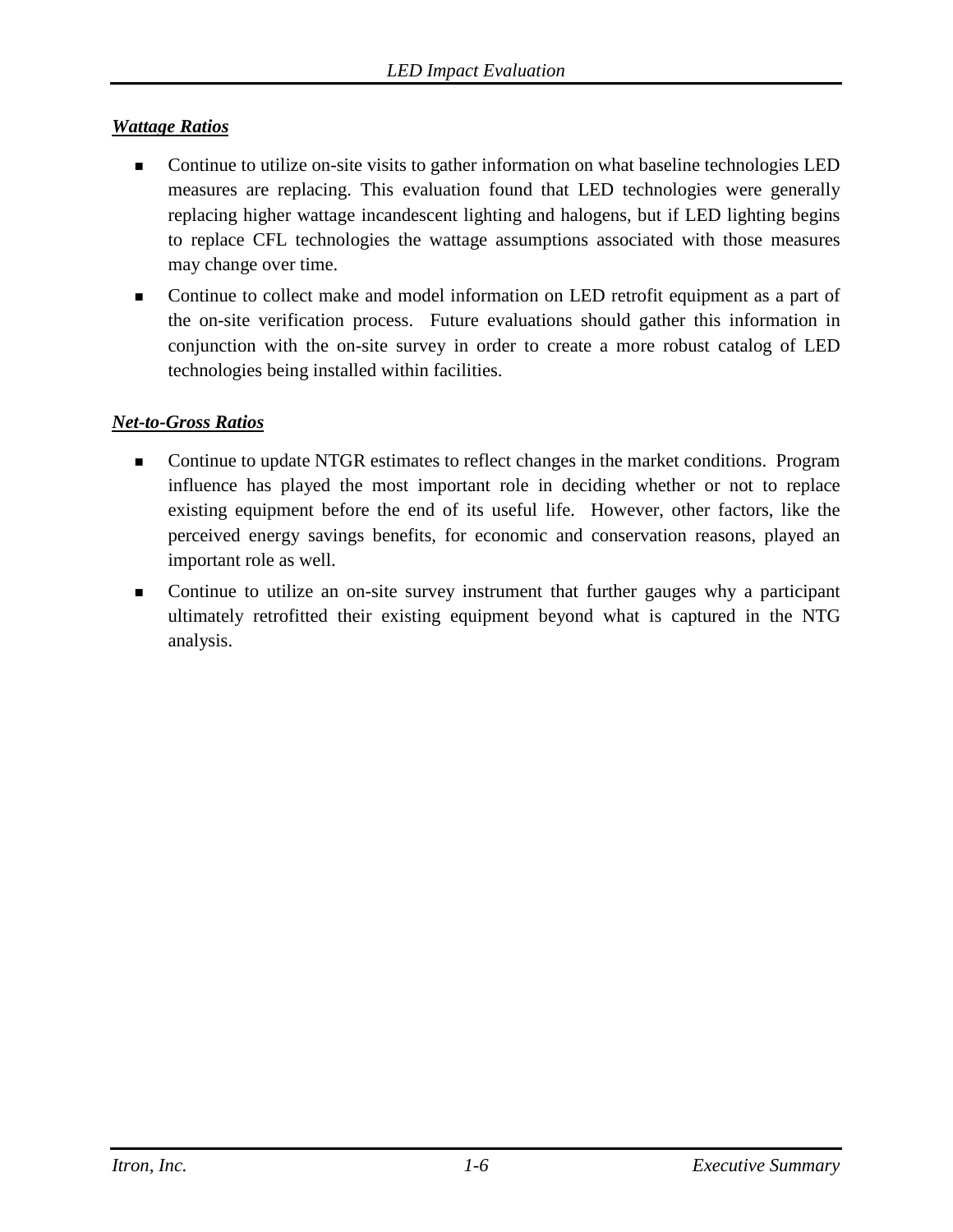# **Introduction and Overview of Study**

This report documents the activities undertaken by the Nonresidential Downstream Lighting Impact Evaluation of the 2010-2012 investor-owned utilities' (IOU) energy efficiency programs. The primary goal of this impact evaluation, discussed in this report, is to develop estimates of key impact parameters for indoor LED lamps and reflectors that can be used to inform future ex-ante net and gross kW and kWh energy savings values for these measures. An additional goal for this evaluation is to utilize these parameter level results in order to develop kW and kWh unit energy savings (UES) values, impact load shapes and net-to-gross ratios (NTGRs) for the LED lamp and reflector measures for a key set of building types. Additional non-impact information is examined as well in order to support future LED program planning.

This report presents the findings and results from that evaluation, which includes a presentation of the goals and objectives of the evaluation, the researchable issues, information on the measure groups evaluated, data sources used, the approach for sampling, the verification analysis, the methods to determine energy and demand impacts, the resulting unit energy savings (UES) values and the NTG ratios.

# **2.1 Evaluation Research Objectives**

The primary research issues for this evaluation focus on developing estimates of key impact parameters for indoor LED lamp and reflector measures. These parameters, that include operating hours, baseline wattages, installed wattages, installation rates and net-to-gross ratios (NTGRs), can be used to inform future ex-ante net and gross kW and kWh energy savings values. Specific researchable issues are briefly listed below.

- Confirm installations (verification). This will include on-site verification of measure installations to confirm the installations reported by the IOUs.
- Estimate baseline and replacement equipment wattages, operating hours, and use shapes to support the estimate of energy savings values and 8760 impact load shapes.
- **Estimate participant free-ridership to support the development of net-to-gross ratios.**
- Utilize the above results and the primary data collected to support these efforts, to develop kW and kWh unit energy savings (UES) values, impact load shapes and net-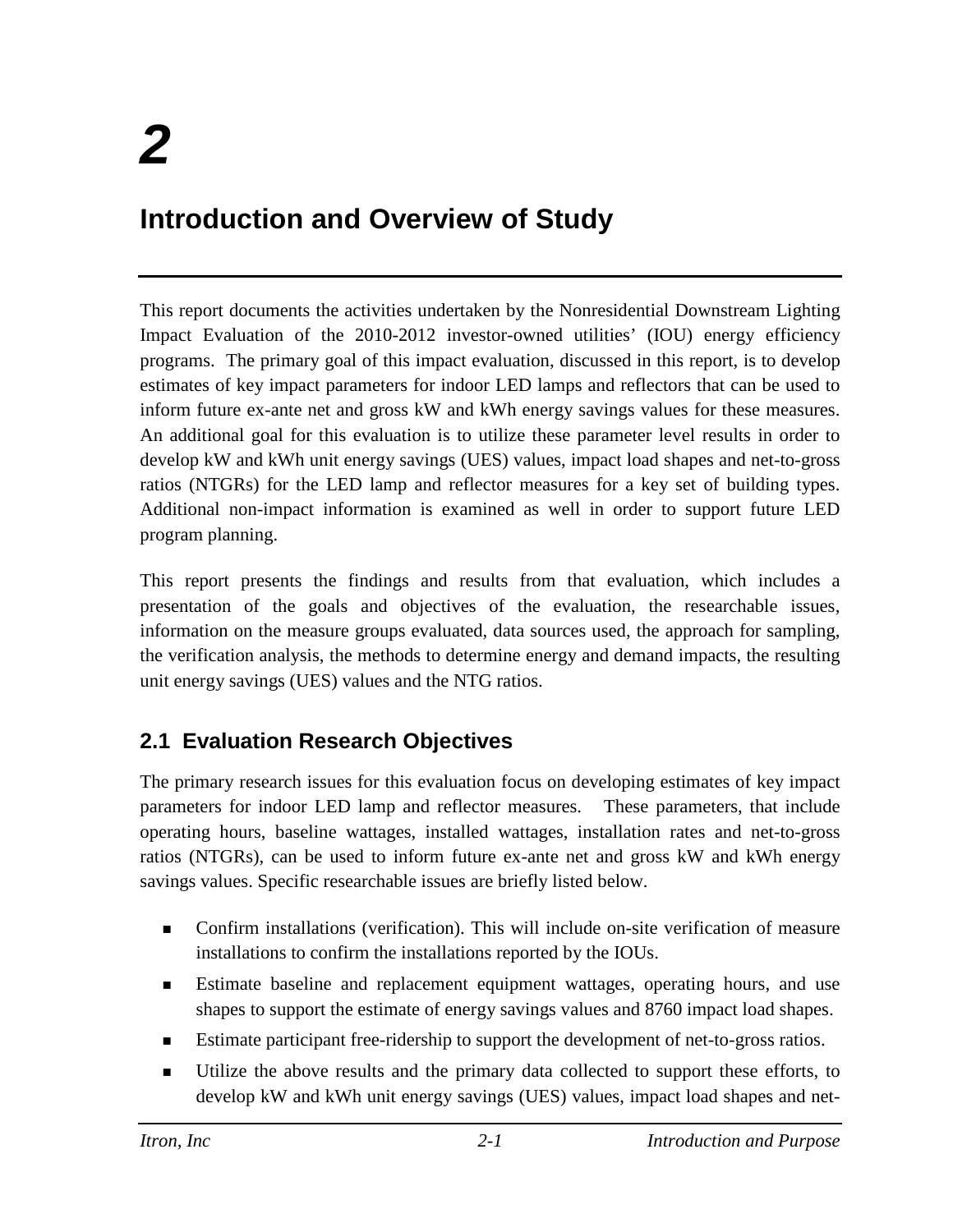to-gross ratios (NTGRs) for the LED lamp and reflector measures installed within the following building types:

- Office Small
- Restaurant Fast Food
- Restaurant Sit Down
- Retail Large
- Retail Small

# **2.2 Overview of Measures and Building Types Evaluated**

Over the course of Nonresidential Downstream Lighting Impact Evaluation, LED measures have contributed an increasing percentage of savings to the overall portfolio. Participation among all LED measures over 2010-12 was approximately 1.24% of total statewide portfolio kWh savings<sup>[1](#page-11-1)</sup>. Furthermore, this percentage of savings had more than doubled throughout Q1-Q2 of 2013. [Table 2-1](#page-11-0) and [Table 2-2](#page-12-0) summarize the overall participation in LED measures and the corresponding percentage of total kWh savings for 2010-12 and 2013 (Q1- Q2), respectively.

| <b>Measure</b>                           | kWh<br><b>Savings</b> | $%$ kWh<br><b>Savings</b> | <b>Unique sites</b> | Unique<br><b>Contacts</b> |
|------------------------------------------|-----------------------|---------------------------|---------------------|---------------------------|
| Lighting Indoor LED Exit Sign            | 11,996,223            | 10%                       | 10,263              | 9,473                     |
| Lighting Indoor LED Fixture              | 16,543,645            | 14%                       | 868                 | 269                       |
| Lighting Indoor LED Lamp                 | 18,960,637            | 16%                       | 3,254               | 2,432                     |
| Lighting Indoor LED Other                | 11,598,933            | 10%                       | 270                 | 181                       |
| Lighting Indoor LED Reflector Lamp       | 24,510,175            | 21%                       | 2,558               | 2,240                     |
| Lighting Indoor LED Signage              | 1,674,869             | 1%                        | 9,399               | 9,364                     |
| Lighting Outdoor LED Fixture             | 9,205,766             | 8%                        | 497                 | 122                       |
| <b>Lighting Outdoor LED Holiday</b>      | 2,681                 | 0%                        | $\overline{2}$      | 2                         |
| Lighting Outdoor LED Other               | 5,124,206             | 4%                        | 293                 | 151                       |
| <b>Lighting Outdoor LED Signage</b>      | 1,968,000             | 2%                        | 643                 | 495                       |
| <b>Lighting Outdoor LED Street Light</b> | 17,059,588            | 14%                       | 756                 | 267                       |
| <b>Lighting Outdoor LED Traffic</b>      | 135,357               | 0%                        | 111                 | 6                         |
| <b>Total</b>                             | 118,780,079           | 100%                      | 28,914              | 25,002                    |

#### <span id="page-11-0"></span>**Table 2-1: 2010 – 2012 LED Participation by Measure**

 $\overline{a}$ 

<span id="page-11-1"></span><sup>1</sup> This excludes savings associated with Codes and Standards Programs.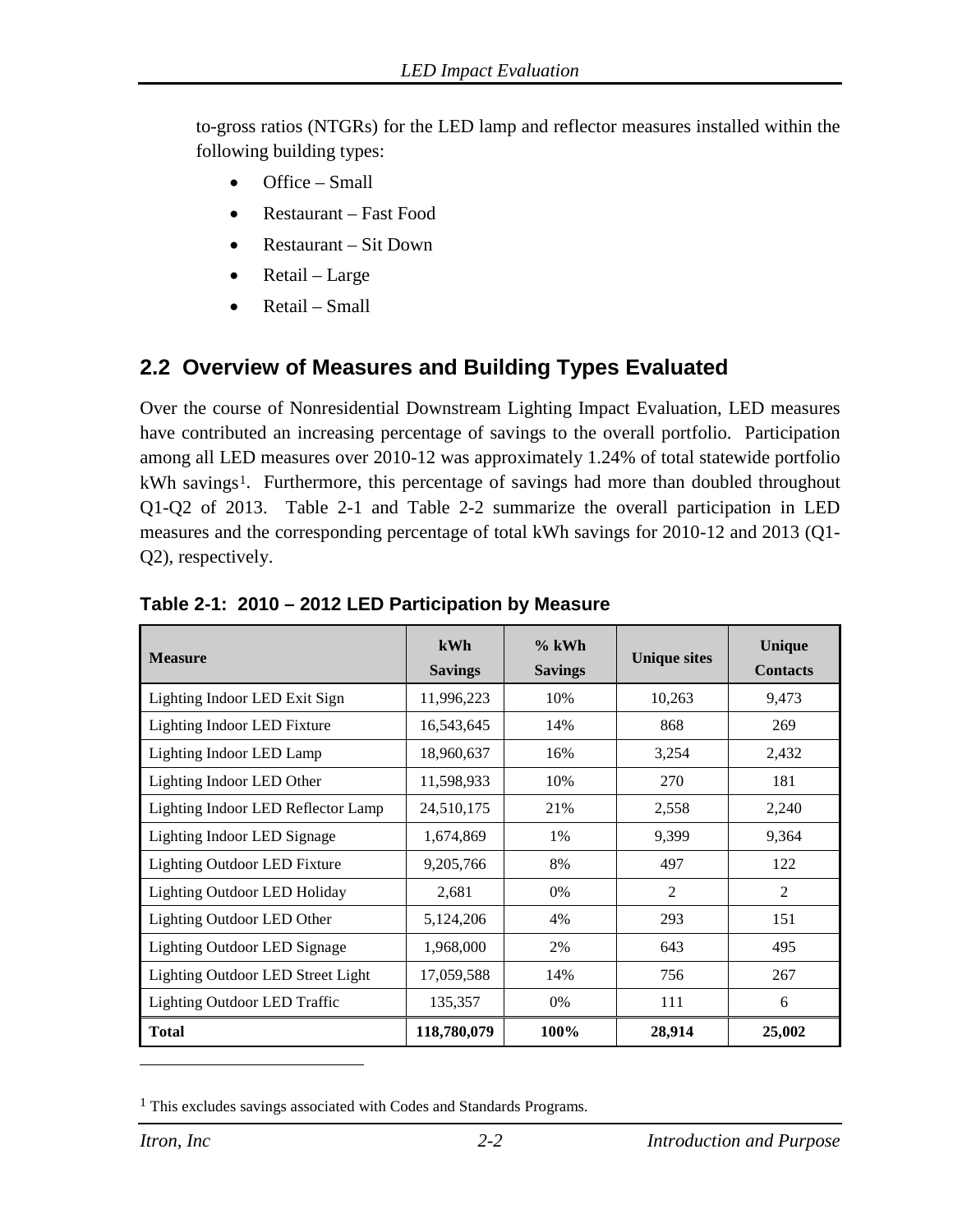| <b>Measure</b>                      | kWh<br><b>Savings</b> | $%$ kWh<br><b>Savings</b> | <b>Unique sites</b> | Unique<br><b>Contacts</b> |
|-------------------------------------|-----------------------|---------------------------|---------------------|---------------------------|
| Lighting Indoor LED Exit Sign       | 2,418                 | $0\%$                     | 40                  | 8                         |
| Lighting Indoor LED Fixture         | 5,042,810             | 15%                       | 104                 | 56                        |
| Lighting Indoor LED Lamp            | 4,449,444             | 13%                       | 2,835               | 2,769                     |
| Lighting Indoor LED Other           | 1,156,035             | 3%                        | 19                  | 7                         |
| Lighting Indoor LED Reflector Lamp  | 9,319,642             | 27%                       | 2,569               | 2,485                     |
| Lighting Indoor LED Signage         | 82,572                | $0\%$                     | 565                 | 560                       |
| <b>Lighting Outdoor LED Fixture</b> | 2,746,946             | 8%                        | 106                 | 59                        |
| Lighting Outdoor LED Other          | 942,958               | 3%                        | 67                  | 26                        |
| <b>Lighting Outdoor LED Signage</b> | 163,030               | $0\%$                     | 1                   | 1                         |
| Lighting Outdoor LED Street Light   | 8,844,159             | 26%                       | 463                 | 134                       |
| Refrigeration Case LED Lighting     | 1,643,702             | 5%                        | 480                 | 317                       |
| <b>Total</b>                        | 34,393,717            | 100%                      | 7,249               | 6,422                     |

<span id="page-12-0"></span>**Table 2-2: 2013 (Q1-Q2) LED Participation by Measure**

Indoor LED lamps comprise 16% and 13% and indoor LED reflectors comprise 21% and 27% of the total ex-ante gross kWh savings for non-residential downstream LED measures in 2010-12 and 2013 (Q1-Q2), respectively. While LED fixtures make up a significant portion of the LED portfolio savings and were originally included in the research plan, they have been eliminated from this analysis given the small number of sites participating. This made it difficult to recruit enough sites to produce reliable results at the building type level.

<span id="page-12-1"></span>Along with the two LED measures, five building types were chosen given that the distribution of savings was concentrated heavily within them. [Table 2-3](#page-12-1) and [Table 2-4](#page-13-0) summarize the overall participation in LED lamps and reflectors and corresponding percentage of total kWh savings from 2010 to 2013 (Q1-Q2) by building type. Small offices, restaurants and small retail establishments represent a significant percentage of portfolio savings. Large retail has low participation and significant savings, however, for many of the retail sites the large versus small designation was based on CIS usage information. There was the potential that some small retail could be reclassified as large retail (and vice versa) once sites were visited, so large retail were ultimately included in the sample design.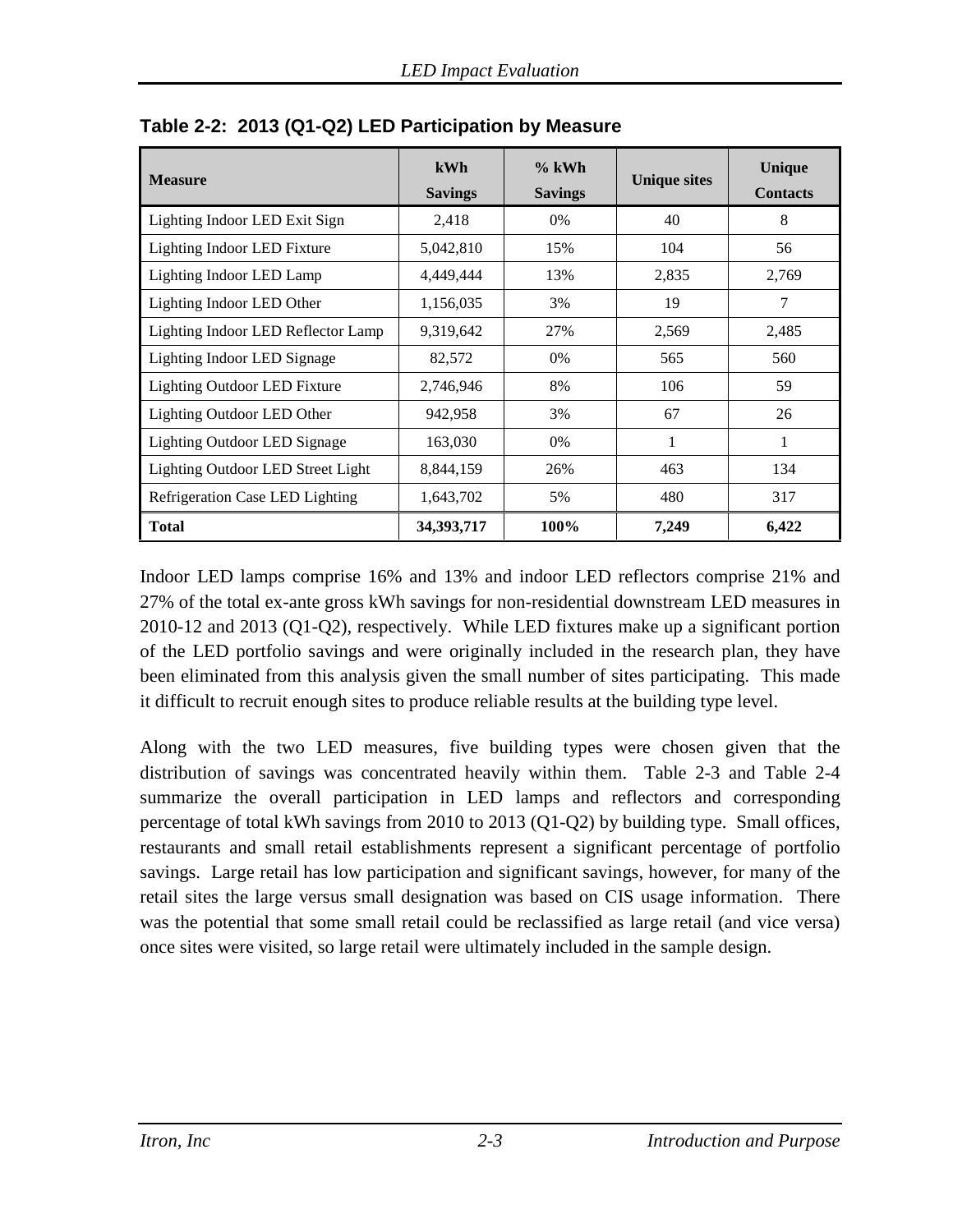| <b>Building Type</b>              | <b>kWh Savings</b> | % kWh Savings | <b>Unique Sites</b> | <b>Unique Contacts</b> |  |
|-----------------------------------|--------------------|---------------|---------------------|------------------------|--|
| Hotel                             | 1,452,769          | 6%            | 33                  | 24                     |  |
| Office - Small                    | 1,394,207          | 6%            | 1,135               | 1,101                  |  |
| Other                             | 1,026,122          | 4%            | 1,060               | 1,051                  |  |
| 3,872,515<br>Restaurant - Unknown |                    | 17%           | 877                 | 347                    |  |
| Restaurant - Fast Food            | 714,777            |               | 299                 | 293                    |  |
| Restaurant - Sit Down             | 991,745            | 4%            | 328                 | 306                    |  |
| Retail - Large                    | 9,867,985          | 42%           | 172                 | 38                     |  |
| Retail - Small                    | 2,249,902          | 10%           | 1,160               | 1,065                  |  |
| Miscellaneous                     | 1,840,060          | 8%            | 1,025               | 976                    |  |
| <b>Total</b>                      | 23,410,081         | 100%          | 6,089               | 5,201                  |  |

|  | Table 2-3: 2010 - 2013 (Q1-Q2) Participation for LED Lamps by Building Type |  |  |
|--|-----------------------------------------------------------------------------|--|--|
|  |                                                                             |  |  |

# <span id="page-13-0"></span>**Table 2-4: 2010 – 2013 (Q1-Q2) Participation for LED Reflectors by Building Type**

| <b>Building Type</b>                | <b>kWh Savings</b> | % kWh Savings | <b>Unique Sites</b> | <b>Unique</b><br><b>Contacts</b> |
|-------------------------------------|--------------------|---------------|---------------------|----------------------------------|
| Hotel                               | 1,529,692          | 5%            | 48                  | 39                               |
| Office - Small                      | 2,292,076          | 7%            | 872                 | 819                              |
| Other                               | 1,724,626          | 5%            | 782                 | 778                              |
| Restaurant - Unknown                | 813,183            | 2%            | 293                 | 290                              |
| Restaurant - Fast Food<br>1,038,209 |                    | 3%            | 374                 | 357                              |
| Restaurant - Sit Down               | 1,514,234          | 4%            | 322                 | 291                              |
| Retail - Large                      | 15,233,268         | 45%           | 182                 | 72                               |
| Retail - Small                      | 6,048,721          | 18%           | 1,324               | 1,229                            |
| Miscellaneous                       | 3,635,809          | 11%           | 930                 | 850                              |
| <b>Total</b>                        | 33,829,817         | $100\%$       | 5,127               | 4,725                            |

# **2.3 Overview of Impact Evaluation Approach**

As stated earlier, along with the development of key impact parameters, a secondary objective is to develop kW and kWh unit energy savings (UES) values, impact load shapes and net-to-gross ratios (NTGRs) for the LED lamp and reflector measures. Originally, the ex-post analysis was going to be restricted to 2010-12 program participants, but because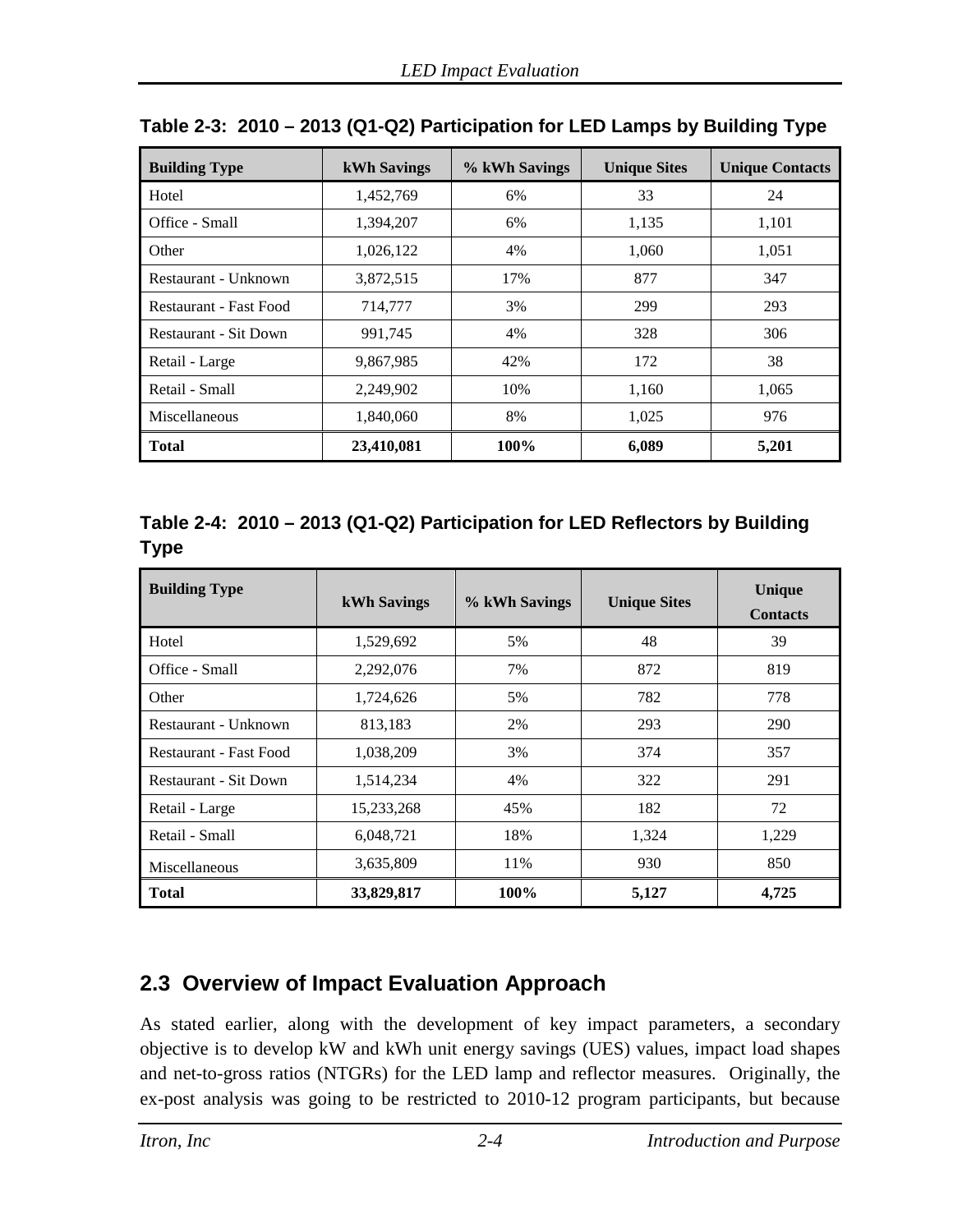there was limited participation in LED measures in that period, the sample frame utilized to meet these evaluation objectives was expanded to include customers that participated through Q2 of 2013. Because this evaluation is prospective looking, in that the primary objective is to support future ex-ante estimates of savings, rather than evaluating ex-post performance for a specific time period, it is not necessary to limit the evaluation sample frame to only 2010- 12 participants.

Certain non-impact information was also gathered throughout the on-site verification process. Information regarding where LED measures were being installed within facilities as well as reasons for why equipment was not installed and operable at the time of the on-site visit, provide additional qualitative information that can be used to help inform future program planning.

A NTG analysis was also performed using a self-report analysis based on participant phone survey data. This analysis resulted in a number of NTGRs that could be used to understand the level of free ridership within the LED market. Not only was a NTGR analysis performed on the phone survey sample, but sites that ultimately agreed to an on-site survey were asked additional questions regarding why they had installed LED equipment and the level of influence that certain factors played in their decision to retrofit their existing lighting equipment with LED measures.

Section 4 discusses, in detail, the approaches that were used to develop parameter estimates, ex-post UES energy savings values, the NTGR's and the non-impact information.

The verification analysis and development of UES values were based on on-site data collection, which is discussed in more detail in Section 3. The on-site visits collected data that supported a number of parameters that were used in the following algorithm to estimate ex-post gross savings. This algorithm is based on developing hourly impacts to create an impact load profile. From this profile, impacts could be aggregated to develop an annual expost gross kWh savings value, or averaged over a set of specific hours to develop an ex-post gross kW savings value. The general algorithm applied to estimate energy savings for a specific hour is:

$$
Import\_Hour\_i = \begin{bmatrix} (Baseline\_Wattage \times Percent\_On\_Pre\_Hour\_i) \\ -(Post\_Wattage \times Percent\_On\_Post\_Hour\_i) \end{bmatrix}
$$

Where,

Baseline\_Wattage = the wattage associated with the measures that were replaced.

Post Wattage  $=$  the wattage associated with the measures that were installed.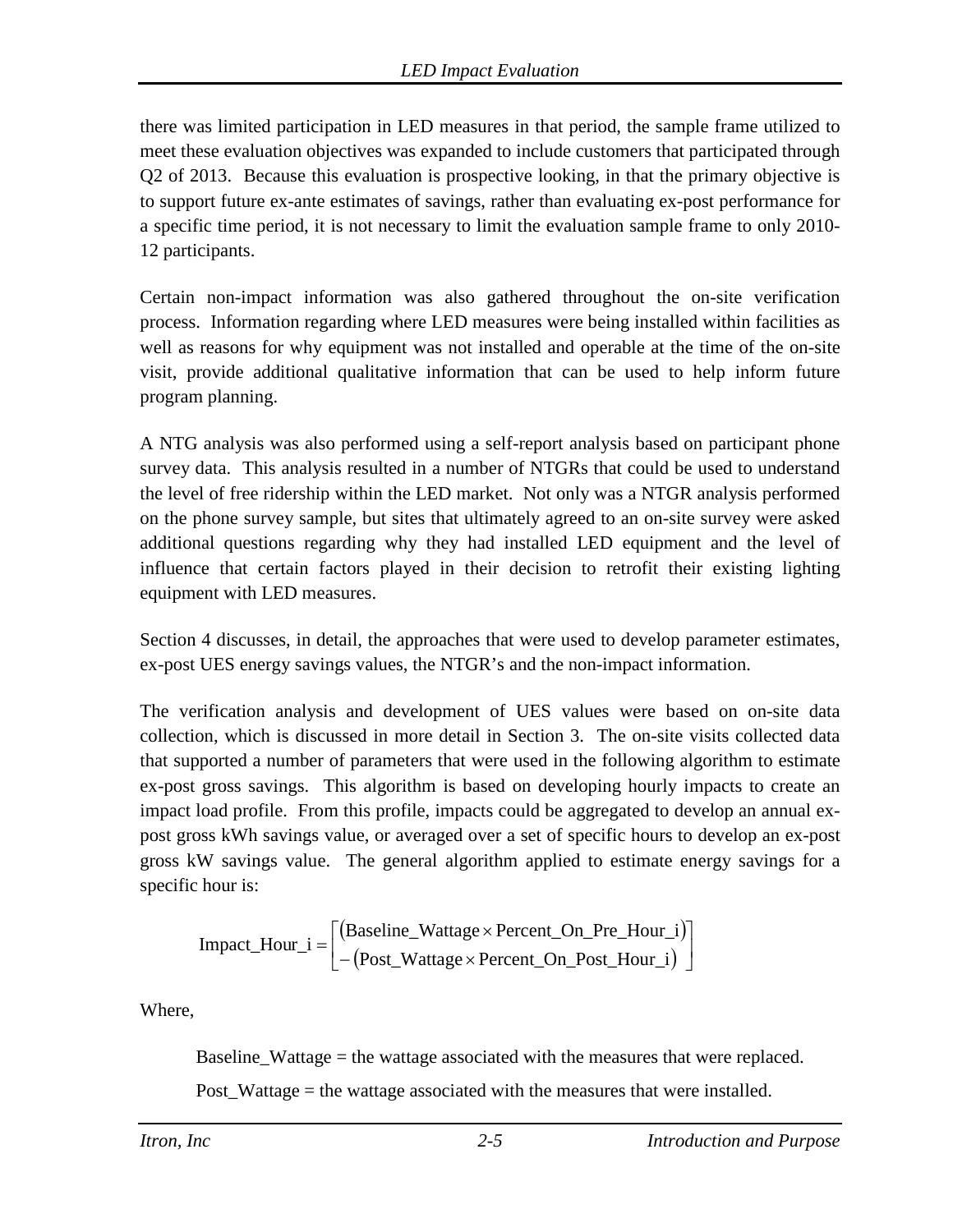Percent\_On\_Pre = the percentage of time the baseline equipment is on during a specific hour i, which is obtained from adjusted self-reported operating hours gathered on site. These estimates are associated with LED measures that were installed in conjunction with an occupancy sensor.

Percent  $On$  Post  $=$  the percentage of time the installed equipment is on during a specific hour i, which is obtained from either logger data usage or adjusted selfreported operating hours gathered on site. Often times the Percent\_On\_Pre and Percent\_On\_Post are assumed to be equal, except in the case where an occupancy sensor was installed in conjunction with an LED measure.

The remainder of this report will discuss the following:

- Section 3 discusses the data sources that were utilized to estimate each of the individual parameters that comprise the impact load shapes, the sample design and resulting data used in the evaluation.
- Section 4 presents the final study results as well as the overall impact evaluation approach in more detail, including the methods used for estimating each individual impact parameter, including the installation rate, the various wattage values, the preand post operating hours and the NTGRs.
- Section 5 presents conclusions and recommendations that may provide support to future program planning.

There are also a number of appendices that discuss the data sources and inform the methodologies for this report in more detail. These appendices are similar and, in many cases, identical to the ones presented in nonresidential downstream lighting impact evaluation report. All references to those appendices are as follows:

- Appendix A presents the participant telephone survey instrument.
- **Appendix B presents the on-site survey instrument.**
- Appendix C presents the responses to the phone survey questions.
- **Appendix D presents the net-to-gross analysis framework developed by the NTGR** Working Group.
- Appendix E presents the lighting logger field installation procedures.
- **Appendix F presents the logger data validation process.**
- Appendix I presents the method used to adjust the self-reported operating schedules.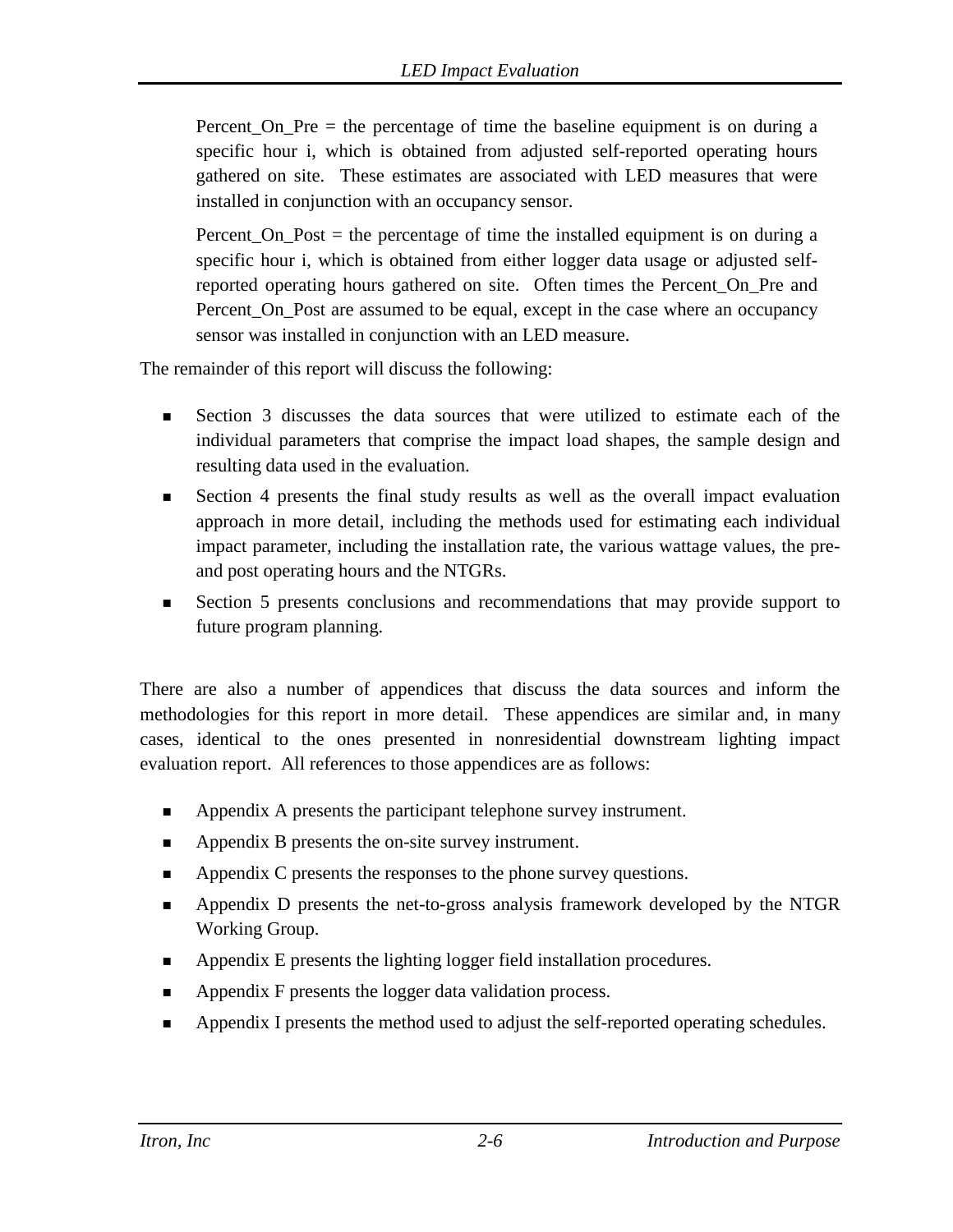# **Data Sources, Sample Design, and Data Collection**

# **3.1 Data Sources**

A number of data sources were utilized to support the development of each impact parameter in order to develop gross ex-post kW and kWh UES values, installation rates and NTGRs for LED lamps and reflectors in this study. They are discussed in more detail below.

## *3.1.1 On-Site Data Collection*

On-site visits collected data to support a number of parameters used in the impact algorithm. Verification data was collected to support installation rates, storage rates and LED measure specific wattages. Self-report data was also gathered on the wattage of pre-existing equipment when actual equipment replaced was not on site to help support the estimate of pre-retrofit wattages. Likewise, self-report data was gathered on lighting equipment usage schedules to aid in the development of pre- and post-retrofit load shapes. The use of the verification data to develop installation rates is discussed in Section 4.2, the development of operating schedules using self-report data is discussed in Section 4.3 and the development of wattage values is discussed in Section 4.4.

#### *3.1.2 Time of Use Lighting Loggers*

As part of the on-site visit, a sample of installed lighting equipment was monitored to gather time-of-use data to support the development of operating hours. Lighting loggers using optical sensors were used for this study. The development of lighting usage load shapes using logger data is discussed in detail in Section 4.3.1.

#### *3.1.3 Participant Phone Survey*

A phone survey was conducted to recruit customers for the on-site visit, as well as collect data useful for the net-to-gross (NTG) analysis and various other components of the evaluation. The NTG analysis is discussed in detail in Section 4.6.

#### *3.1.4 2006-08 and 2010-12 Logger Data*

Logger data from the 2006-08 CPUC Small Commercial Contract Group evaluation and the 2010-12 Nonresidential Downstream Lighting Impact Evaluation were utilized to adjust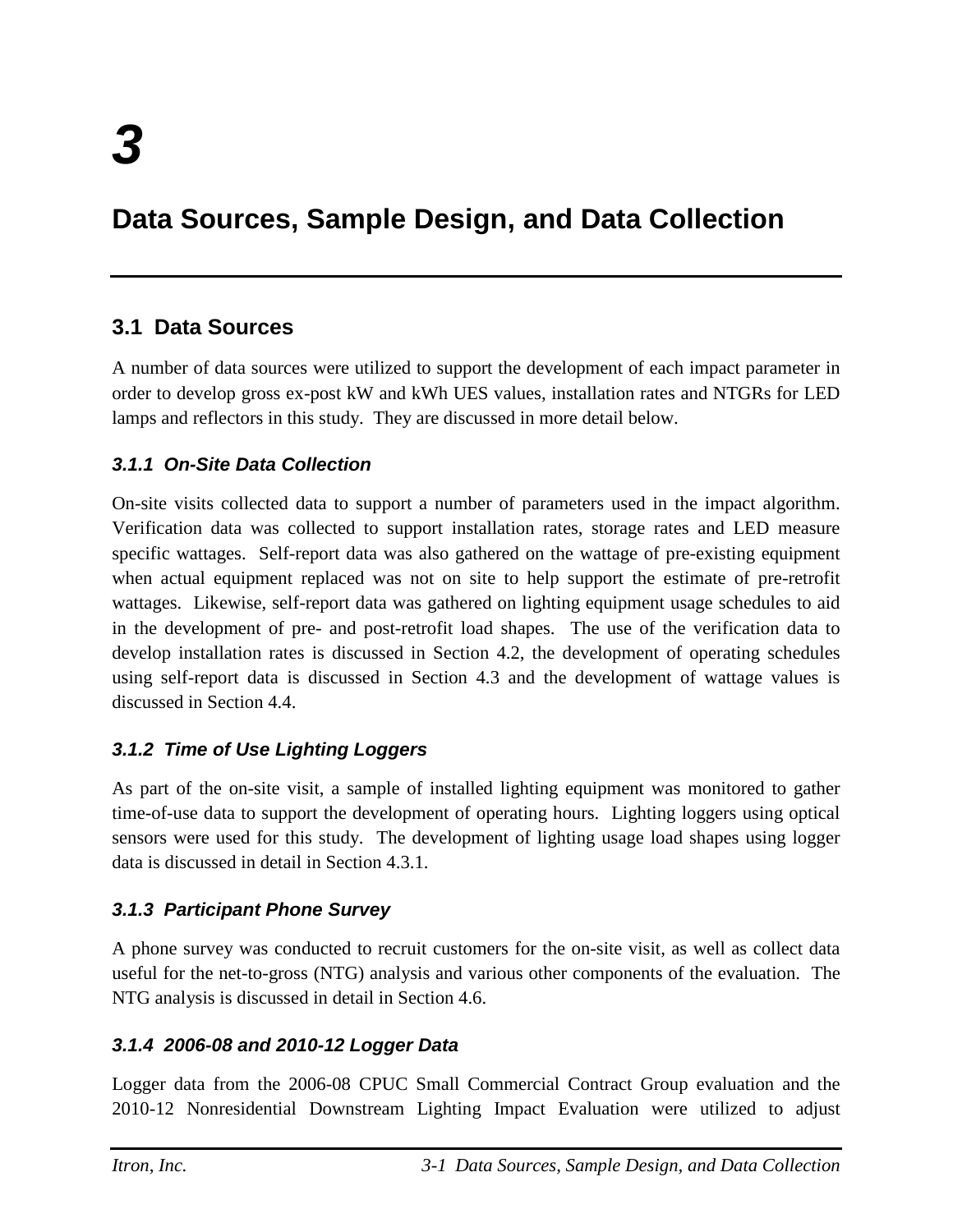customer self-reported operating schedules for LED measures. The use of this data to adjust the self-reported operating schedules is discussed in detail in Section 4.3.

# **3.2 Data Collection**

#### *3.2.1 Sample Design*

#### *On-Site Sample Design*

As mentioned above, the on-site visits collected data to support a number of the impact parameters including the installation rates, pre- and post-wattages and pre- and post-operating hours. The on-site sample was designed to develop statistically significant results at the LED technology-building type segment level. The Research Plan for this evaluation discusses the sample design in greater detail, but the resulting design focuses on developing estimates of key impact parameters that can be used to develop future ex-ante net and gross kW and kWh energy savings values for LED lamps and reflectors. Sample sizes were developed with the objective of being able to estimate a given parameter that has a COV of 0.5 with a relative precision of 20% measured at the 90% confidence level (90/20 relative precision).

The sample design was developed early on in the evaluation cycle when only 2010-2012 participation data was available. Therefore, there was some uncertainty in the levels of participation that would occur during the first quarter of 2013, or in the contribution to energy and demand savings from specific segments. The sample design was revisited after the first quarter of 2013 tracking data became available. This involved adding new segments, Fast Food and Sit Down restaurants and removing measures, like LED fixtures, where there were a small number of sites participating, which made it difficult to recruit enough sites to produce reliable results at the building type level.

Section 3.2.2 below discusses the data collection content for the on-sites, but to summarize, the on-sites attempted to collect verification data, pre- and post-wattage data, and pre and post selfreport operating schedules. Lighting loggers were also installed in a majority of the sites. The 2006-08 Small Commercial evaluation developed a set of adjustment factors that can be used to adjust self-reported usage schedules to more accurately reflect actual usage, and develop use shapes. Therefore, this evaluation relied on those adjustment factors to develop pre- and postretrofit use shapes in the event that an occupancy sensor was installed in conjunction with an LED measure or if the on-site surveyor was unable to log a specific measure<sup>[1](#page-17-0)</sup>.

 $\overline{a}$ 

<span id="page-17-0"></span><sup>&</sup>lt;sup>1</sup> The savings associated with the LED measure derive from the adjusted pre-retrofit schedule and the occupancy sensor is credited with the reduced usage from the installed LED.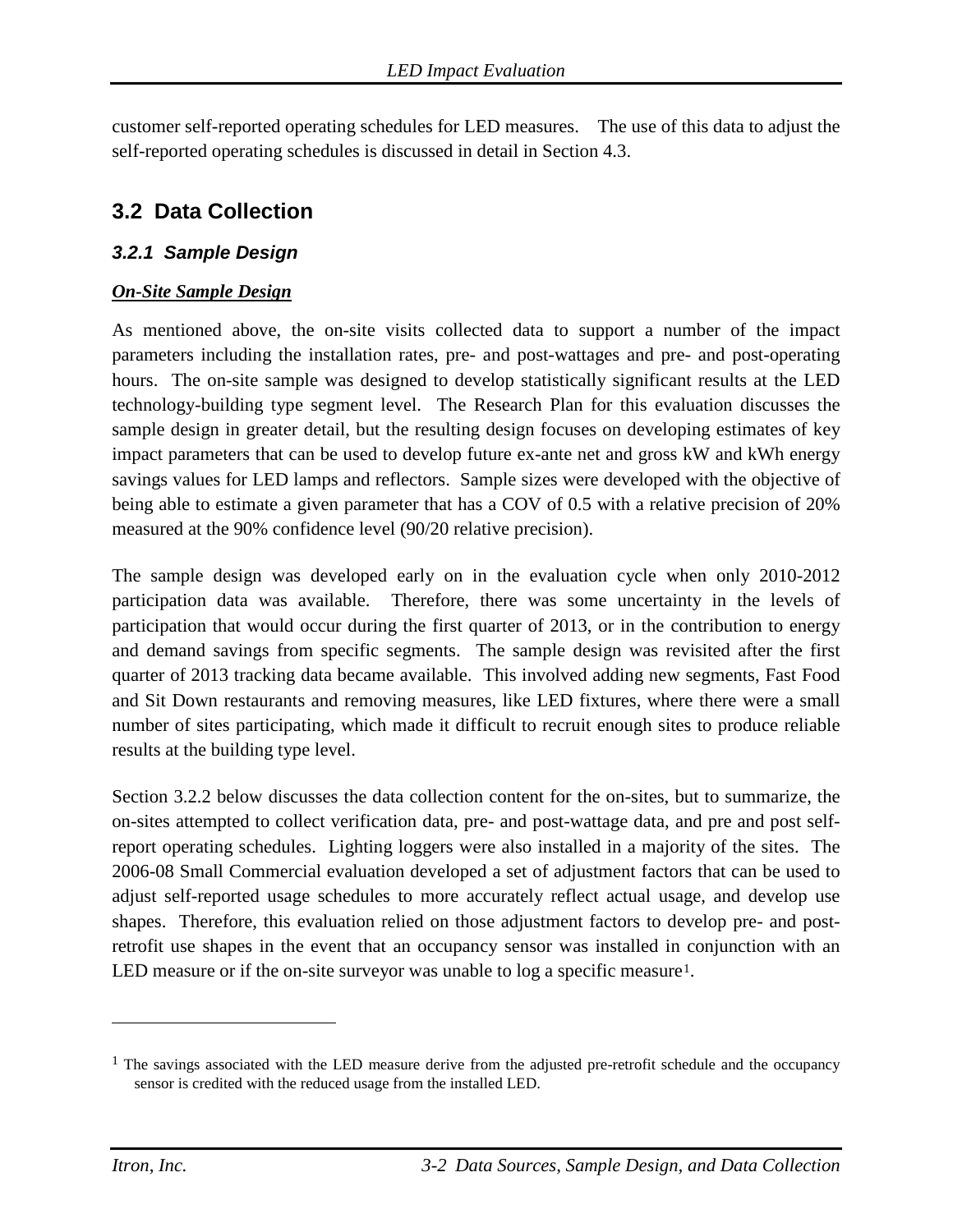## *3.2.2 Achieved Primary Data Collection*

#### *On-Site Survey Data Collection Summary*

[Table 3-1](#page-19-0) through [Table 3-4](#page-22-0) below summarize the resulting on-site data collection activity conducted for this evaluation. [Table 3-1](#page-19-0) summarizes the number of sites visited for the evaluation. However, some sites that were visited resulted in the auditor not being able to perform the on-site audit. Reasons for this include uncooperative site contacts, non-responsive contacts, and business privacy and security. Therefore, [Table 3-2](#page-20-0) summarizes the number of sites that were considered "lost" as data was not collected for the evaluation. [Table 3-3](#page-21-0) summarizes the number of sites for which data was collected that supported the development of installation rates, wattage estimates, and operating schedules. Totals are shown for both unique sites and the total number of site-HIM combinations that were visited. As mentioned above, not all sites included the installation of lighting loggers. [Table 3-4](#page-22-0) summarizes the number of sites for which lighting loggers were installed for the use of developing operating profiles. Roughly 90% of all LED measures that were evaluated on site were monitored. Sample sizes are shown by HIM, program period and building type. Although the overall results of this evaluation combined data collected from the 2010-12 and 2013 set of sampled participants, results in this section and throughout the rest of the report are shown separately for each program period, as well as combined across periods.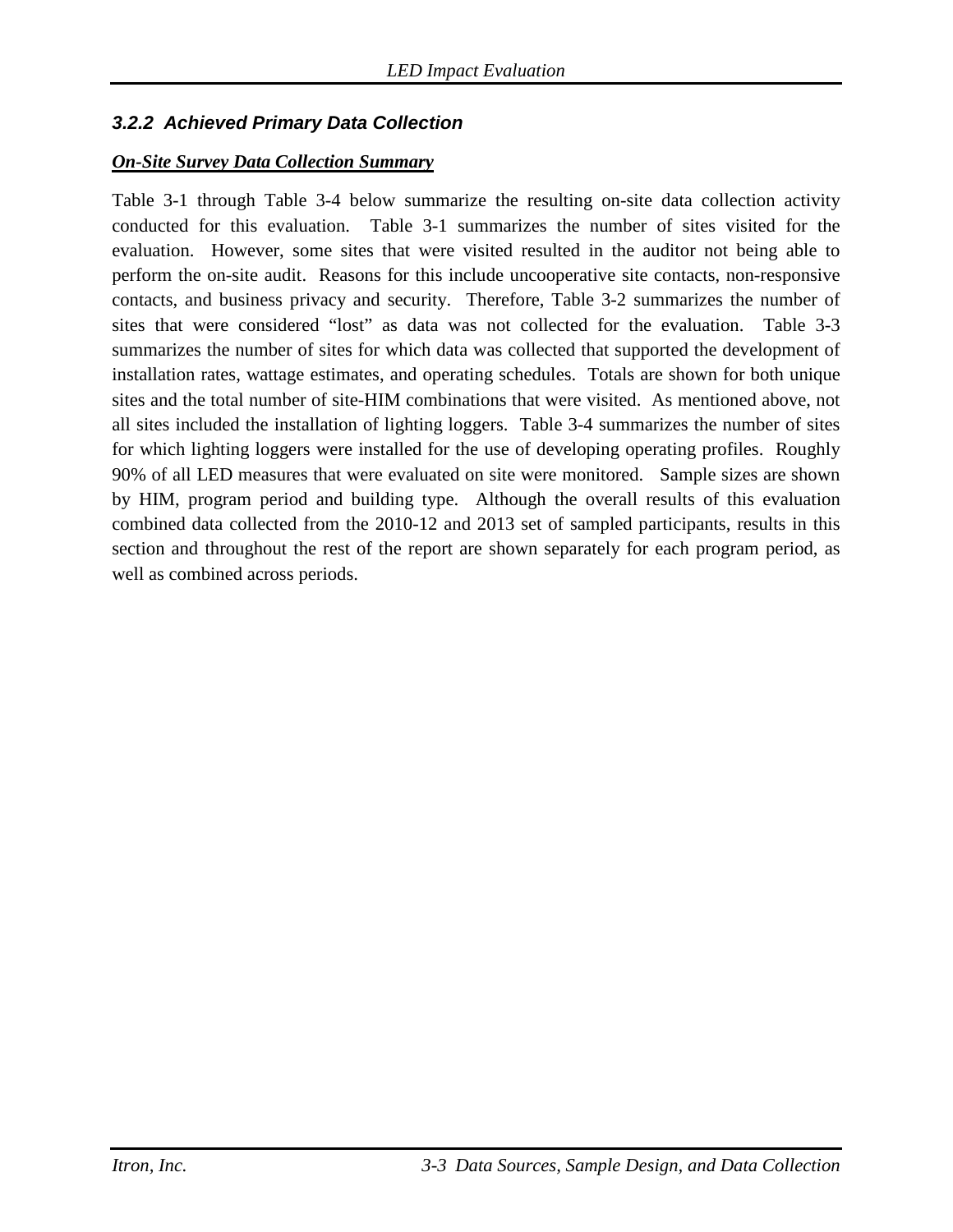|                | <b>Program Period</b><br><b>Building Type</b> | <b>LED Lamp</b> | <b>LED Reflector</b> | <b>Total Sites</b> | <b>Unique Sites</b> |
|----------------|-----------------------------------------------|-----------------|----------------------|--------------------|---------------------|
|                | Office - Small                                | 25              | 16                   | 41                 | 32                  |
|                | Restaurant - Fast Food                        | $\overline{7}$  | 12                   | 19                 | 16                  |
| 2012           | <b>Restaurant - Sit Down</b>                  | 15              | 15                   | 30                 | 23                  |
| $2010 -$       | Retail - Large                                | $\mathbf{1}$    | 3                    | $\overline{4}$     | $\overline{4}$      |
|                | Retail - Small                                | 22              | 13                   | 35                 | 26                  |
|                | <b>All Building Types</b>                     | 70              | 59                   | 129                | 101                 |
|                | Office - Small                                | 14              | 13                   | 27                 | 24                  |
|                | Restaurant - Fast Food                        | 17              | 17                   | 34                 | 24                  |
| $2013$ (Q1-Q2) | Restaurant - Sit Down                         | 15              | 15                   | 30                 | 19                  |
|                | Retail - Large                                | $\mathbf{1}$    | 3                    | $\overline{4}$     | 3                   |
|                | Retail - Small                                | 18              | 18                   | 36                 | 28                  |
|                | <b>All Building Types</b>                     | 65              | 66                   | 131                | 98                  |
|                | Office - Small                                | 39              | 29                   | 68                 | 56                  |
| 2013 (Q1-Q2)   | Restaurant - Fast Food                        | 24              | 29                   | 53                 | 40                  |
|                | <b>Restaurant - Sit Down</b>                  | 30              | 30                   | 60                 | 42                  |
|                | Retail - Large                                | $\overline{2}$  | 6                    | 8                  | $\overline{7}$      |
| $2010 -$       | Retail - Small                                | 40              | 31                   | 71                 | 54                  |
|                | <b>All Building Types</b>                     | 135             | 125                  | 260                | 199                 |

<span id="page-19-0"></span>**Table 3-1: Number of On-site Visits by HIM, Program Period and Building Type**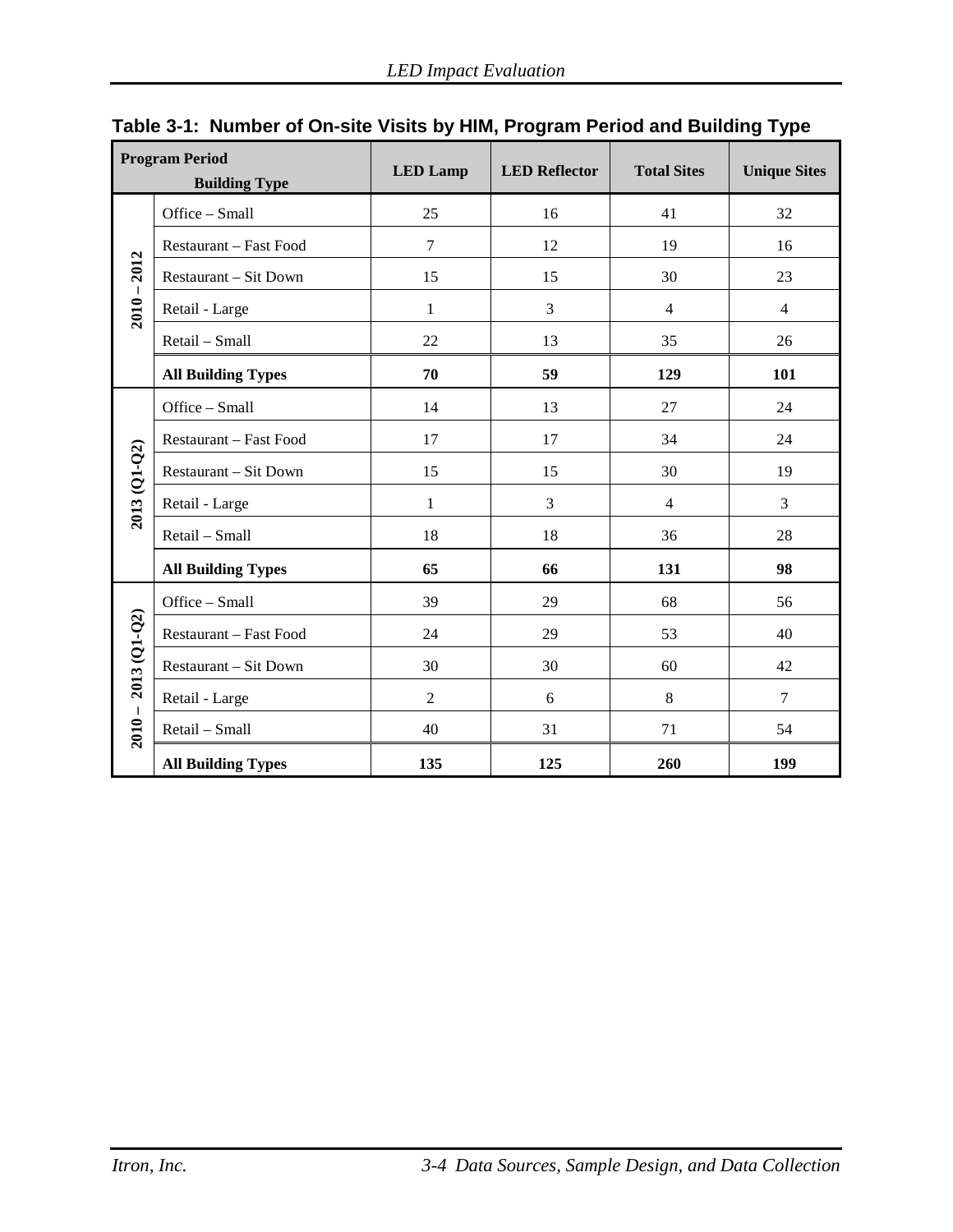|                       | <b>Program Period</b><br><b>Building Type</b> | <b>LED Lamp</b>         | <b>LED Reflector</b> | <b>Total Sites</b>       | <b>Unique Sites</b>     |
|-----------------------|-----------------------------------------------|-------------------------|----------------------|--------------------------|-------------------------|
|                       | Office - Small                                |                         |                      | $\blacksquare$           |                         |
|                       | Restaurant - Fast Food                        | 1                       |                      | $\mathbf{1}$             | $\mathbf{1}$            |
| 2012                  | Restaurant - Sit Down                         | 1                       |                      | 1                        | 1                       |
| $2010 -$              | Retail - Large                                | 1                       | 1                    | $\overline{2}$           | $\overline{2}$          |
|                       | Retail - Small                                |                         |                      | $\overline{\phantom{a}}$ |                         |
|                       | <b>All Building Types</b>                     | $\overline{\mathbf{3}}$ | $\mathbf{1}$         | 4                        | $\overline{\mathbf{4}}$ |
|                       | Office - Small                                | $\overline{2}$          | $\overline{2}$       | $\overline{4}$           | 4                       |
|                       | Restaurant - Fast Food                        |                         | 1                    | $\mathbf{1}$             | $\mathbf{1}$            |
| $2013$ (Q1-Q2)        | Restaurant - Sit Down                         |                         | 1                    | $\mathbf{1}$             | $\mathbf{1}$            |
|                       | Retail - Large                                |                         |                      | ÷                        |                         |
|                       | Retail - Small                                | 1                       | 1                    | $\overline{2}$           | $\overline{2}$          |
|                       | <b>All Building Types</b>                     | $\mathbf{3}$            | 5                    | 8                        | 8                       |
|                       | Office - Small                                | $\overline{2}$          | $\overline{2}$       | $\overline{4}$           | $\overline{4}$          |
|                       | Restaurant - Fast Food                        | 1                       | 1                    | $\overline{2}$           | $\overline{2}$          |
|                       | Restaurant - Sit Down                         | 1                       | 1                    | $\overline{2}$           | $\overline{2}$          |
|                       | Retail - Large                                | 1                       | 1                    | $\overline{2}$           | $\overline{2}$          |
| $2010 - 2013$ (Q1-Q2) | Retail - Small                                | 1                       | 1                    | $\overline{2}$           | $\overline{2}$          |
|                       | <b>All Building Types</b>                     | 6                       | 6                    | 12                       | 12                      |

<span id="page-20-0"></span>

|  |  |  | Table 3-2: Number of Lost Site Visits by HIM, Program Period and Building Type |
|--|--|--|--------------------------------------------------------------------------------|
|  |  |  |                                                                                |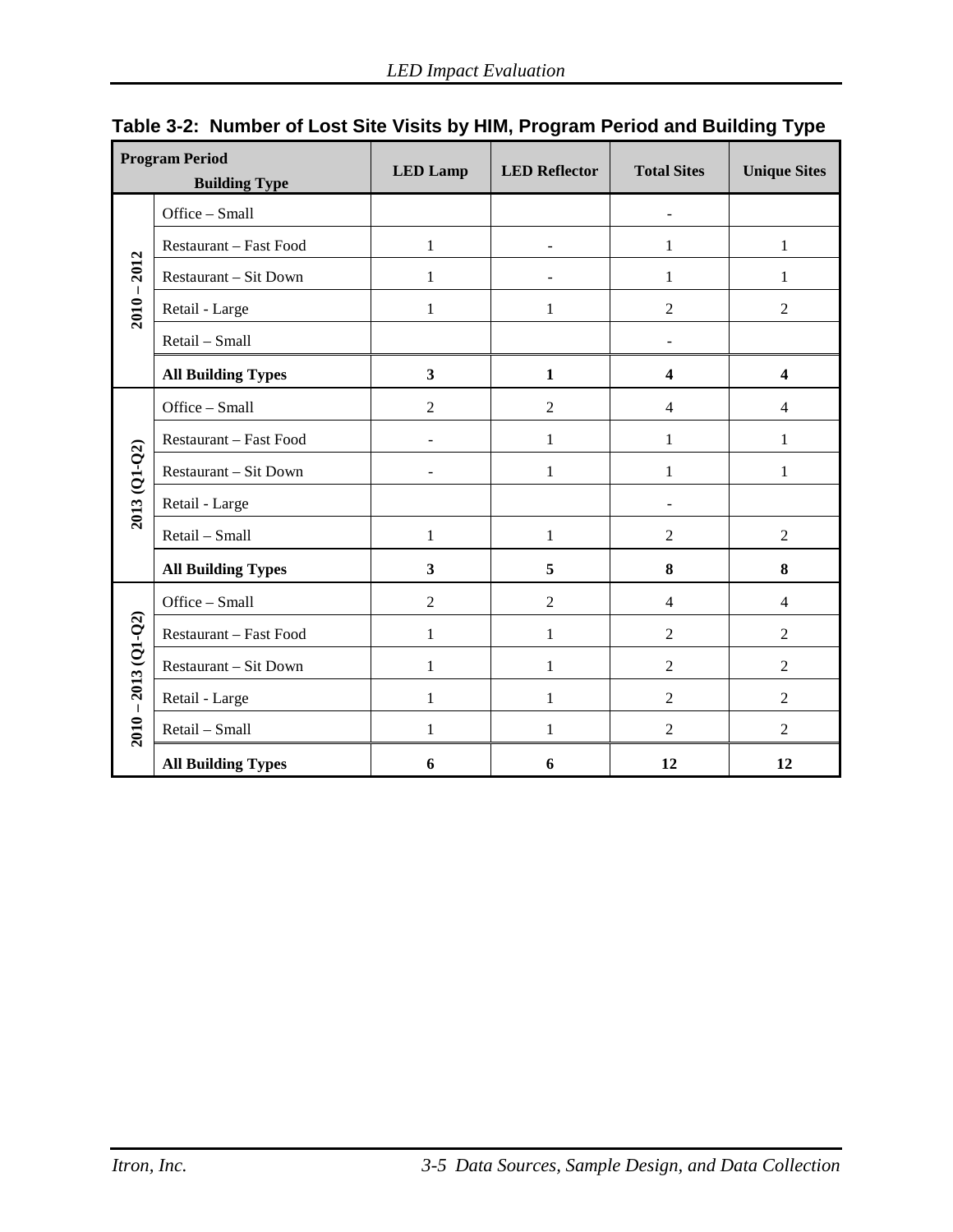|                       | <b>Program Period</b><br><b>Building Type</b> | <b>LED</b> Lamp | <b>LED Reflector</b> | <b>Total Sites</b> | <b>Unique Sites</b> |
|-----------------------|-----------------------------------------------|-----------------|----------------------|--------------------|---------------------|
|                       | Office - Small                                | 25              | 16                   | 41                 | 32                  |
|                       | Restaurant - Fast Food                        | 6               | 12                   | 18                 | 15                  |
| $2010 - 2012$         | Restaurant - Sit Down                         | 14              | 15                   | 29                 | 22                  |
|                       | Retail - Large                                | $\mathbf{1}$    | $\overline{2}$       | 3                  | 3                   |
|                       | Retail - Small                                | 22              | 13                   | 35                 | 25                  |
|                       | <b>All Building Types</b>                     | 68              | 58                   | 126                | 97                  |
|                       | Office - Small                                | 12              | 11                   | 23                 | 20                  |
|                       | Restaurant - Fast Food                        | 17              | 16                   | 33                 | 23                  |
| 2013 (Q1-Q2)          | Restaurant - Sit Down                         | 15              | 14                   | 29                 | 18                  |
|                       | Retail - Large                                | $\mathbf{1}$    | $\overline{3}$       | $\overline{4}$     | $\overline{3}$      |
|                       | Retail - Small                                | 17              | 17                   | 34                 | 26                  |
|                       | <b>All Building Types</b>                     | 62              | 61                   | 123                | 90                  |
|                       | Office - Small                                | 37              | 27                   | 64                 | 52                  |
|                       | Restaurant - Fast Food                        | 23              | 28                   | 51                 | 38                  |
|                       | Restaurant - Sit Down                         | 29              | 29                   | 58                 | 40                  |
|                       | Retail - Large                                | $\overline{2}$  | 5                    | $\overline{7}$     | 6                   |
| $2010 - 2013$ (Q1-Q2) | Retail - Small                                | 39              | 30                   | 69                 | 51                  |
|                       | <b>All Building Types</b>                     | 130             | 119                  | 249                | 187                 |

# <span id="page-21-0"></span>**Table 3-3: Number of On-sites Used in the Evaluation by HIM, Program Period and Building Type**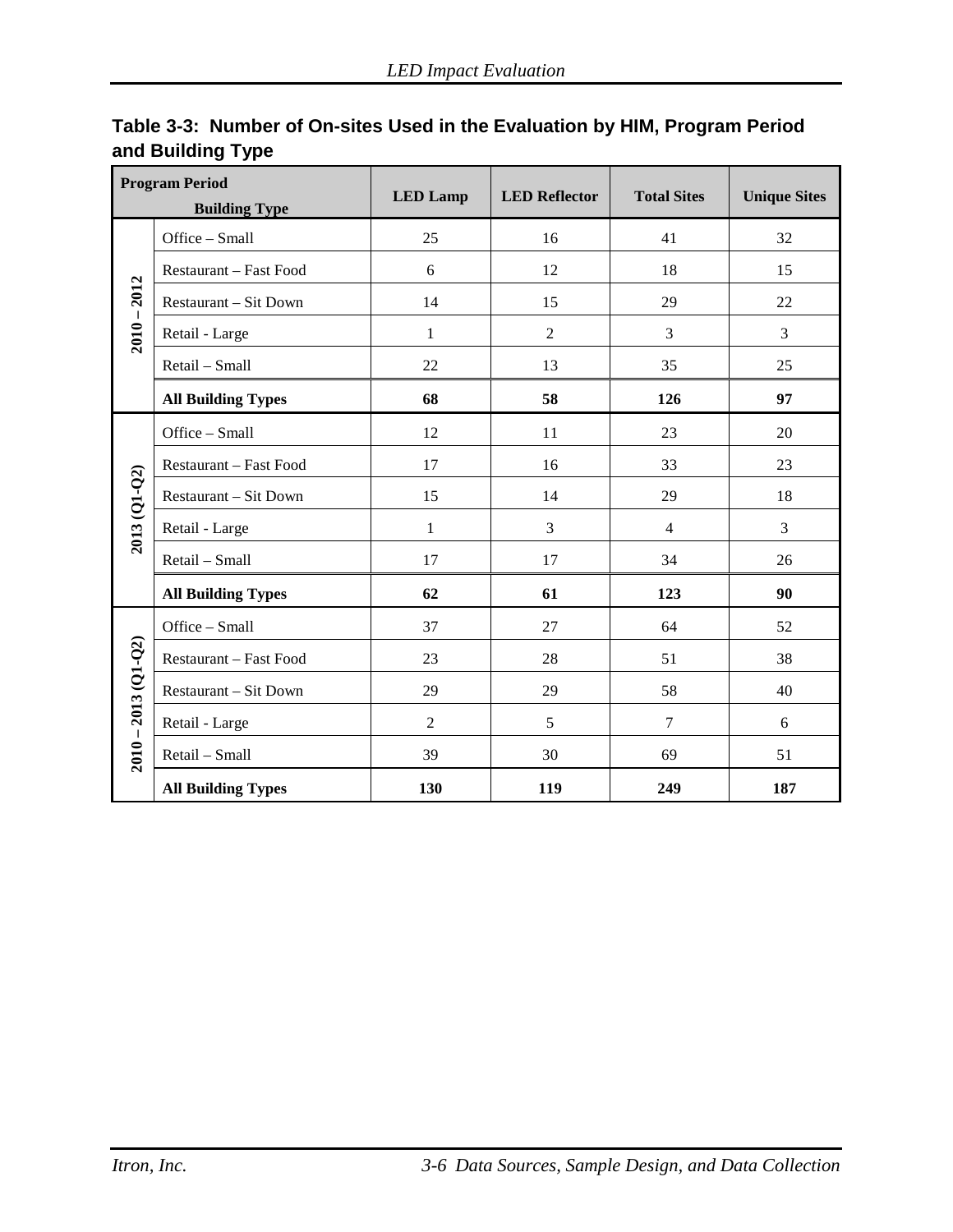| <b>Program Period</b><br><b>Building Type</b> |                              | <b>LED Lamp</b> | <b>LED Reflector</b> | <b>Total Sites</b> | <b>Unique Sites</b> |
|-----------------------------------------------|------------------------------|-----------------|----------------------|--------------------|---------------------|
|                                               | Office - Small               | 19              | 13                   | 32                 | 24                  |
|                                               | Restaurant - Fast Food       | 5               | 11                   | 16                 | 13                  |
|                                               | Restaurant - Sit Down        | 13              | 15                   | 28                 | 21                  |
| $2010 - 2012$                                 | Retail - Large               | $\overline{2}$  | 3                    | 5                  | 5                   |
|                                               | Retail - Small               | 21              | 12                   | 33                 | 23                  |
|                                               | <b>All Building Types</b>    | 60              | 54                   | 114                | 86                  |
|                                               | Office - Small               | 11              | 9                    | 20                 | 17                  |
|                                               | Restaurant - Fast Food       | 16              | 12                   | 28                 | 19                  |
| $2013(Q1-Q2)$                                 | <b>Restaurant - Sit Down</b> | 13              | 13                   | 26                 | 17                  |
|                                               | Retail - Large               | 1               | 3                    | $\overline{4}$     | 3                   |
|                                               | Retail - Small               | 17              | 16                   | 33                 | 25                  |
|                                               | <b>All Building Types</b>    | 58              | 53                   | 111                | 81                  |
|                                               | Office - Small               | 30              | 22                   | 52                 | 41                  |
|                                               | Restaurant - Fast Food       | 21              | 23                   | 44                 | 32                  |
|                                               | Restaurant - Sit Down        | 26              | 28                   | 54                 | 38                  |
|                                               | Retail - Large               | 3               | 6                    | 9                  | 8                   |
| $2010 - 2013$ (Q1-Q2)                         | Retail - Small               | 38              | 28                   | 66                 | 48                  |
|                                               | <b>All Building Types</b>    | 118             | 107                  | 225                | 167                 |

<span id="page-22-0"></span>

| Table 3-4: Number of On-sites with Lighting Loggers Installed by HIM, Program |  |
|-------------------------------------------------------------------------------|--|
| <b>Period and Building Type</b>                                               |  |

Overall, 249 site-level HIMs [\(Table 3-3](#page-21-0) totals) were evaluated across all HIM-program periodbuilding type segments. Retail – Large were under-represented given the low participation level and the difficulty in recruitment for the on-site verification.

For the sample of sites where lighting loggers were installed, the auditors attempted to log every activity area where the measures of interest were installed. Activity areas are defined as areas at the premise that have different operating schedules. However, site contacts restricted access to some areas at a few of the sites that were visited. Within each activity area, the lamps and fixtures that were logged were selected at random. Time-of-use lighting loggers were installed at the premise for up to 15 weeks to gather data with an average of 9 weeks. Installation of logging equipment was also not always possible due to a variety of other reasons. Engineers were limited in their efforts to install monitoring equipment at sites where there was no place on a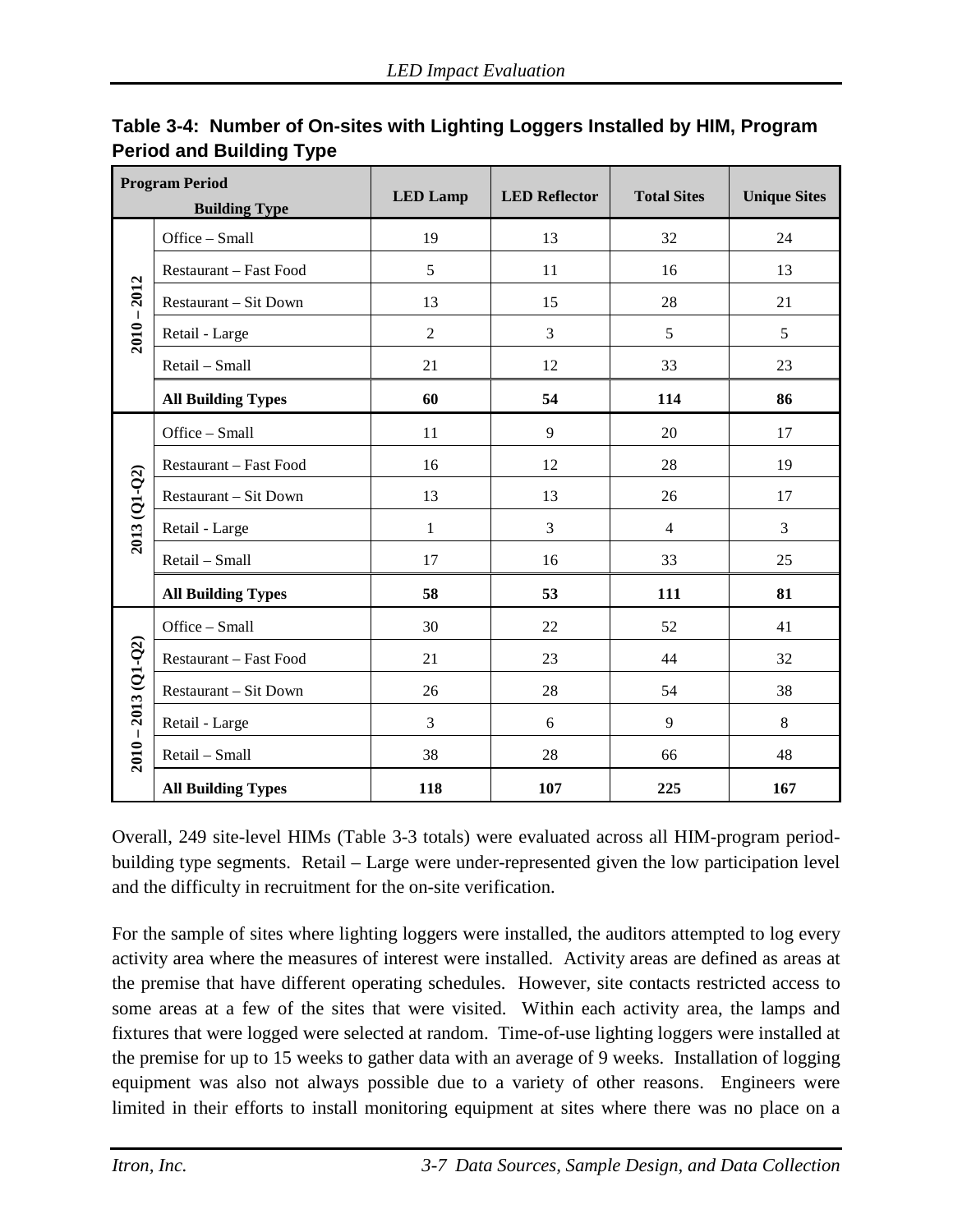fixture to install a logger, the contact did not like the aesthetic of the logger or where there was too much ambient light to be able to logger efficiently. For sites where monitoring was not feasible, data was still collected to support the verification analysis and self-report data was obtained from the operating schedules to aid in the development of operating hours. It is important to note, however, that engineers were very successful in installing logger equipment at the vast majority of sites and these loggers provided useful data with which load shape profiles could be created.

[Table 3-5](#page-23-0) summarizes the number of lighting loggers installed for the use of developing operating profiles. Lighting logger counts are shown by HIM, program period and building type. In total, 380 loggers were installed on LED measures.

<span id="page-23-0"></span>**Table 3-5: Number of Lighting Loggers Installed by HIM, Program Period and Building Type**

| <b>Program Period</b><br><b>Building Type</b> |                              | <b>LED Lamp</b> | <b>LED Reflector</b> | <b>Loggers</b> |
|-----------------------------------------------|------------------------------|-----------------|----------------------|----------------|
|                                               | Office - Small               | 35              | 17                   | 52             |
|                                               | Restaurant - Fast Food       | 6               | 14                   | 20             |
| $2010 - 2012$                                 | <b>Restaurant – Sit Down</b> | 22              | 21                   | 43             |
|                                               | Retail - Large               | $\overline{2}$  | $8\,$                | 10             |
|                                               | Retail - Small               | 29              | 16                   | 45             |
|                                               | <b>All Building Types</b>    | 94              | 76                   | 170            |
|                                               | Office - Small               | 13              | 15                   | 28             |
|                                               | Restaurant - Fast Food       | 29              | 13                   | 42             |
| $2013$ (Q1-Q2)                                | Restaurant - Sit Down        | 33              | 28                   | 61             |
|                                               | Retail - Large               | 3               | 14                   | 17             |
|                                               | Retail - Small               | 31              | 31                   | 62             |
|                                               | <b>All Building Types</b>    | 109             | 101                  | 210            |
|                                               | Office - Small               | 48              | 32                   | 80             |
|                                               | Restaurant - Fast Food       | 35              | 27                   | 62             |
|                                               | Restaurant - Sit Down        | 55              | 49                   | 104            |
|                                               | Retail - Large               | 5               | 22                   | 27             |
| $2010 - 2013$ (Q1-Q2)                         | Retail - Small               | 60              | 47                   | 107            |
|                                               | <b>All Building Types</b>    | 203             | 177                  | 380            |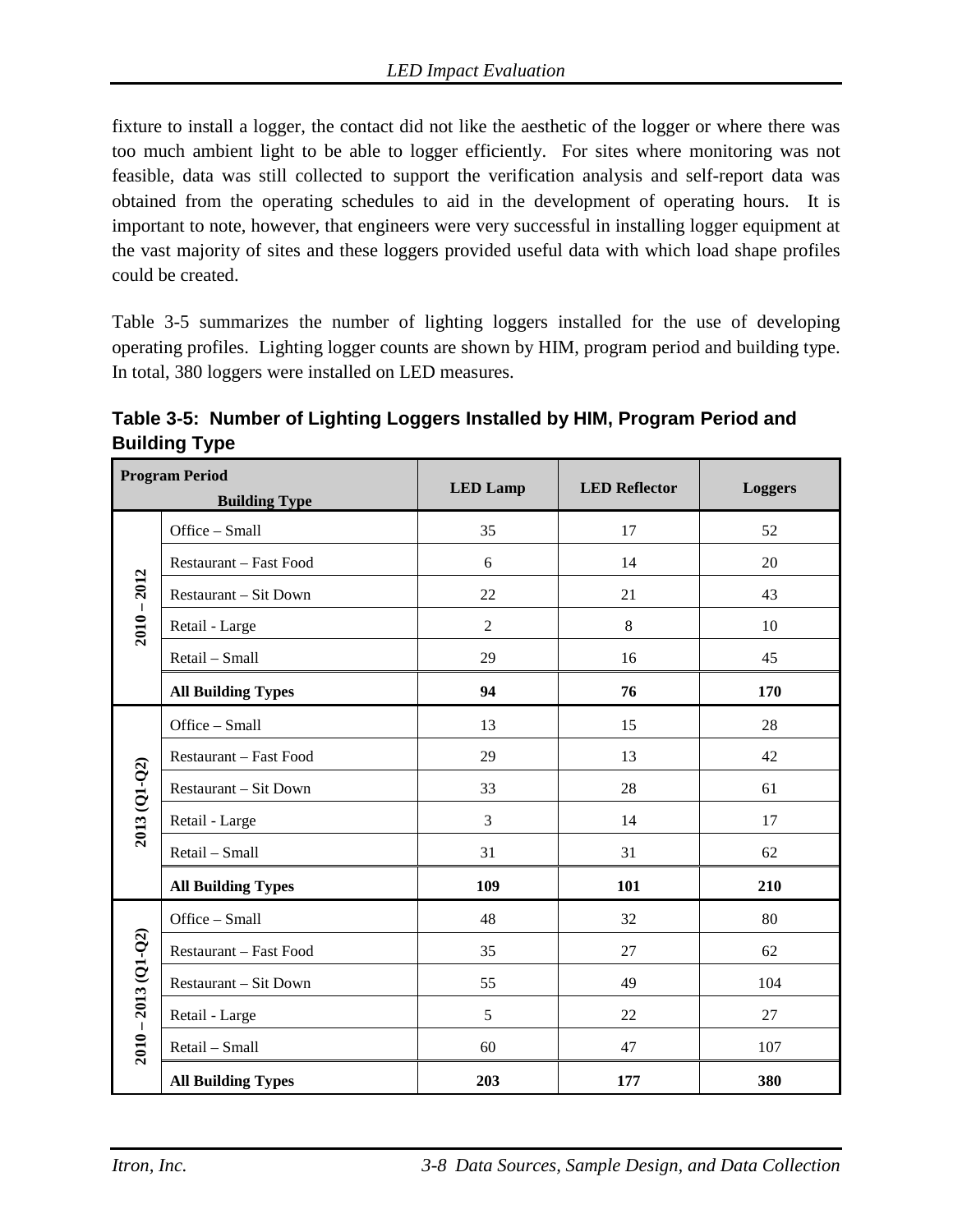#### *3.2.3 On-Site Data Collection Content*

Generally, the data collected at each site included both visual observations and measurements. At each site, the field auditors observed the following:

- **Site Information.** This data included basic information about the business and the building itself. The field auditors recorded business type, total floor area, conditioned floor area, floor area by space use type, business hours, and also verified the cooling system type and heating fuel type reported by the phone survey. The conditioning state (unconditioned, heated, cooled, etc.) of each space use area was also noted.
- **Customer Reported Equipment Operating Schedule.** In addition to business hours, the field auditors asked the customers about equipment operation schedules for each specific lighting circuit with rebated fixtures. These schedules were recorded as the percent "on" time in each hour of every week day. Seasonal schedule variations were also recorded. Customers that installed occupancy sensors were also asked about their operating schedules prior to the retrofit to support the development of pre-retrofit load shapes.
- **Lighting Lamp Data.** Detailed information was collected for every rebated lamp. The primary collection method was visual verification, however the field auditors also asked for any documentation on site for the rebated lighting. It also included contextual data not directly affecting fixture power such as lighting application, mounting type, reflector, floor-to-fixture height, and control type. To gather baseline lamp information the auditor used four approaches for each measure on site. In each case the auditor tried to gather the same information as described above. The first was to locate lamps that were not retrofitted but in the same area or type of area and matched the baseline lamp description. The second approach was to look for spare baseline lamps in storage and maintenance areas. The third was to review any documentation regarding the previously installed lamps. The fourth approach was to gather the contacts' or maintenance staffs' best recollection of the baseline lamp information. If baseline information was not found for a measure the fields were left blank on the form to allow backfilling from high level analysis.
- **Lighting Inventory.** The final component of the field observations was the lighting inventory. This task required the field auditors to identify the rebated/targeted equipment that corresponded to each lighting schedule gathered, or in the case of when loggers were installed, the inventory corresponding to the installed lighting loggers. As many loggers were used as needed to represent the different activity areas and schedules. The information contained in the lighting inventory provided the "load" portion of determining the 8,760 load shape for the circuit. When combined with all of the other lighting circuits at the site, the load could be aggregated at both the site and space-type level.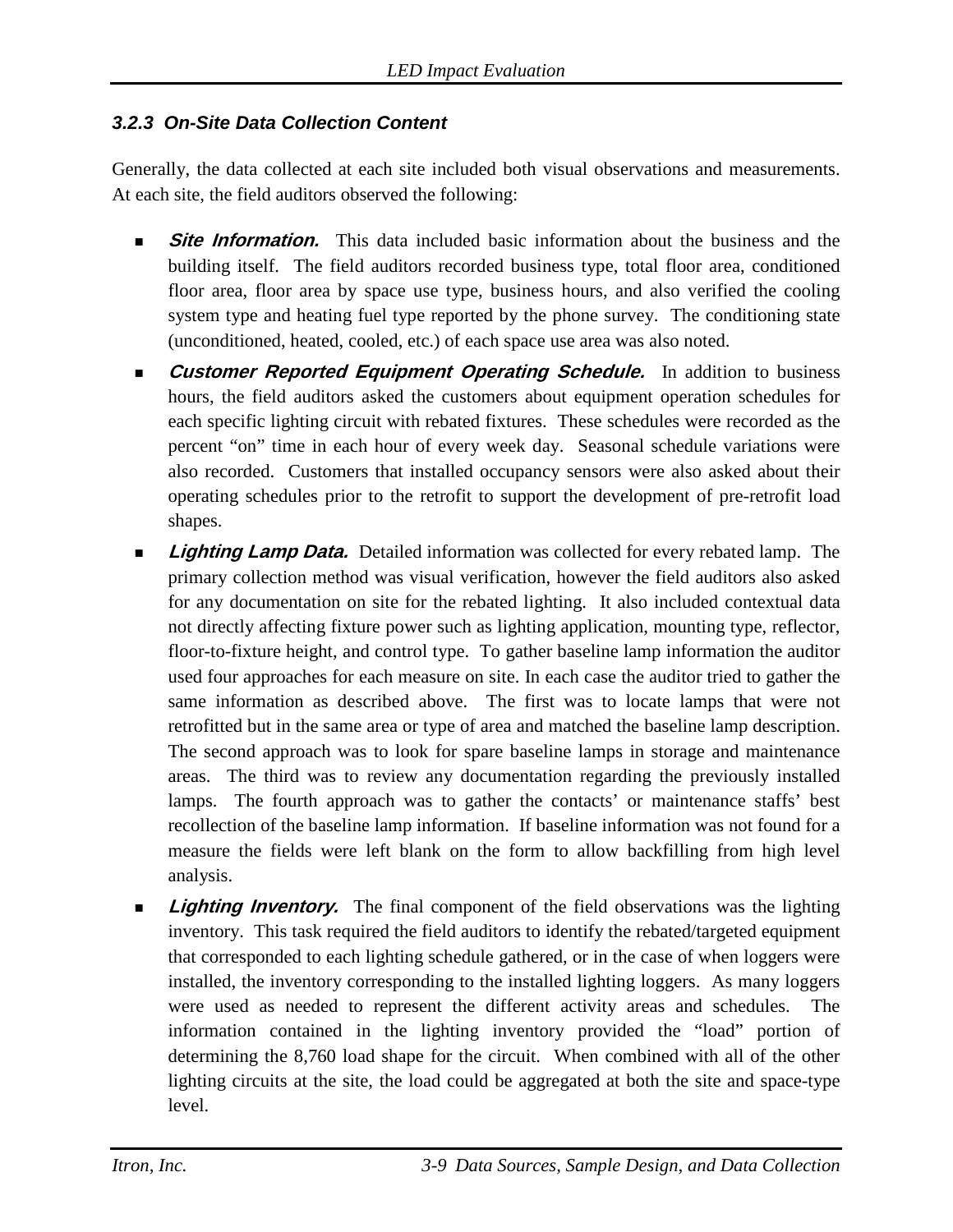*Time-of-Use Data Logging.* This critical measurement involved leaving data loggers in place over some period to capture the typical usage of each defined lighting circuit. The field auditors attempted to install at least one data logger on every circuit feeding fixtures affected by the retrofit; often, a "backup" logger was also installed in case the primary logger failed. The information provided by the logger data provides the "shape" portion of determining the 8,760 load shape for this circuit. When combined with all of the other lighting circuits at the site, the shape can be aggregated at both the site and space-type level. Detailed information about the loggers and installation procedures are contained in Appendix E.

#### *3.2.4 Logger Data Validation*

Logger data quality control was accomplished by using the *viewLoggers* interface, an interactive program/tool developed by Itron that brings together contextual survey information and logger data information in a single interface, which enables review and quality control disposition. Features of the interface include:

- **Contextual Survey Data.** These data include business type, activity area (space use) type, scanned survey form, and photos also available.
- **Logger Data.** This data is displayed in several formats: original raw transition data, two graphical displays a week at a time and over the entire installation period.
- *Repair of Data with Issues.* viewLoggers also includes code for correcting data, such as loggers that span a daylight savings time (DST) event and logger data with time-drift issues.
- *Data Review Dispositions and Comments.* These categories include general operation (always off, random, consistent, always on), etc.

Note that the data for every logger was manually reviewed and dispositions indicated by an analyst. Further discussion of this process can be found in Appendix F, Lighting Logger Data Validation Process.

There were a total of 264 loggers used in the analysis for this study. The loggers were installed over the period between October 2013 and March 2014. The loggers were installed at each site for an extended period in most cases. More than 95% of the loggers recorded lighting usage for 6 weeks or more, with a maximum of 15 weeks for a several sites. On average, loggers had 9 weeks of data.

While the surveyors were on site removing the loggers, they also recorded extraction comments about the condition of the loggers and other extraction information needed for the quality control and analysis of the logger data. The data were downloaded from the loggers as soon as possible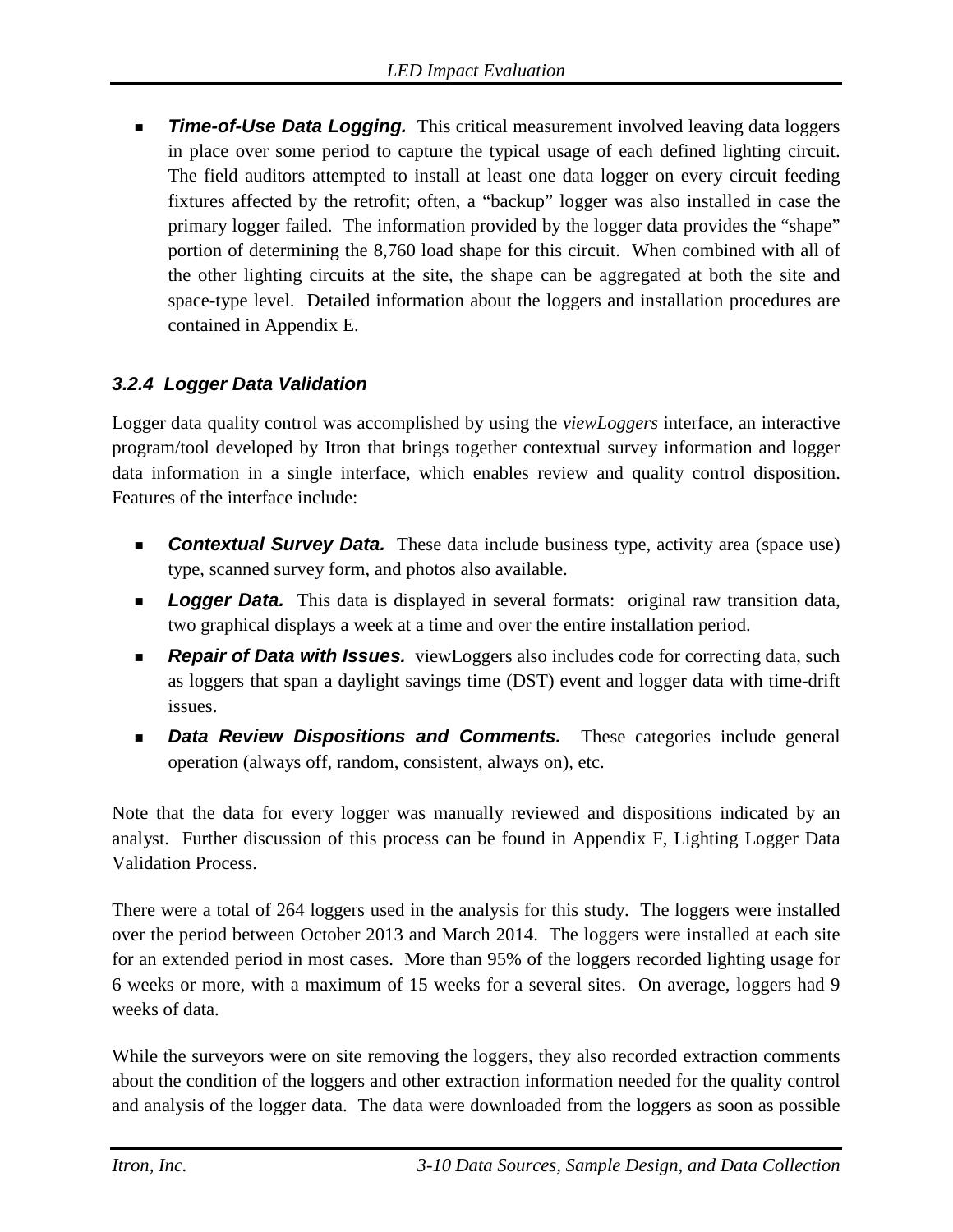and the extraction information was entered into the survey database. Logger and computer datetimes were recorded on the extraction form to help with correcting loggers with time-drift and DST issues.

With these data available, viewLoggers was used as the primary tool for the quality control process. As more and more loggers were processed, viewLoggers was modified to handle new issues and the interface improved, and more analysts were used to review the logger data. At the height of the data collection effort, a team of 2 to 3 analysts were reviewing and dispositioning logger data using viewLoggers.

#### *Data Issues*

As part of the validation process, the loggers were evaluated for known issues that could compromise the results. These included the following checks:

- Reviewing the data to see if a minimum number of weeks of data was recorded.
- **EXECUTE:** Looking for large gaps in the data which might indicate that the logger was temporarily moved or that the battery failed or the logger fell from its position in the fixture.
- Scrutinizing the loggers for "flickering" and "sensitivity" issues.
- Evaluating the time/date stamps in the raw data files for time drift and inadvertent logger reset.
- Reviewing logger "pairs" (primary loggers with a back-up) to determine if the loggers were truly back-ups to each other. If the loggers were observed as not being on the same circuit then they were split in the database and the quantities of bulbs were distributed to each logger based on the information available on the form.

As the quality control process progressed a list of items became obvious to look for in the data. This section describes some of these items and gives a brief explanation of what this implies to the usability of the data. Further discussion of these issues can be found in Appendix F where the process of using viewLoggers is described.

- **False DST".** A small number of loggers were synchronized before the change in Daylight Saving Time but installation after DST went into effect. This meant that all times recorded by the logger were an hour behind actual clock time for the entire installation period. This error was corrected, for the loggers identified as having this problem, automatically in viewLoggers.
- **Time Drift.** Some loggers experienced internal clock time drift issues, some minutes but others hours or days. This was observed during the Pilot Test period of the study the procedures were adjusted to catch logger data with this issue. As mentioned in Appendix F, viewLoggers was designed to catch this issue and make adjustments.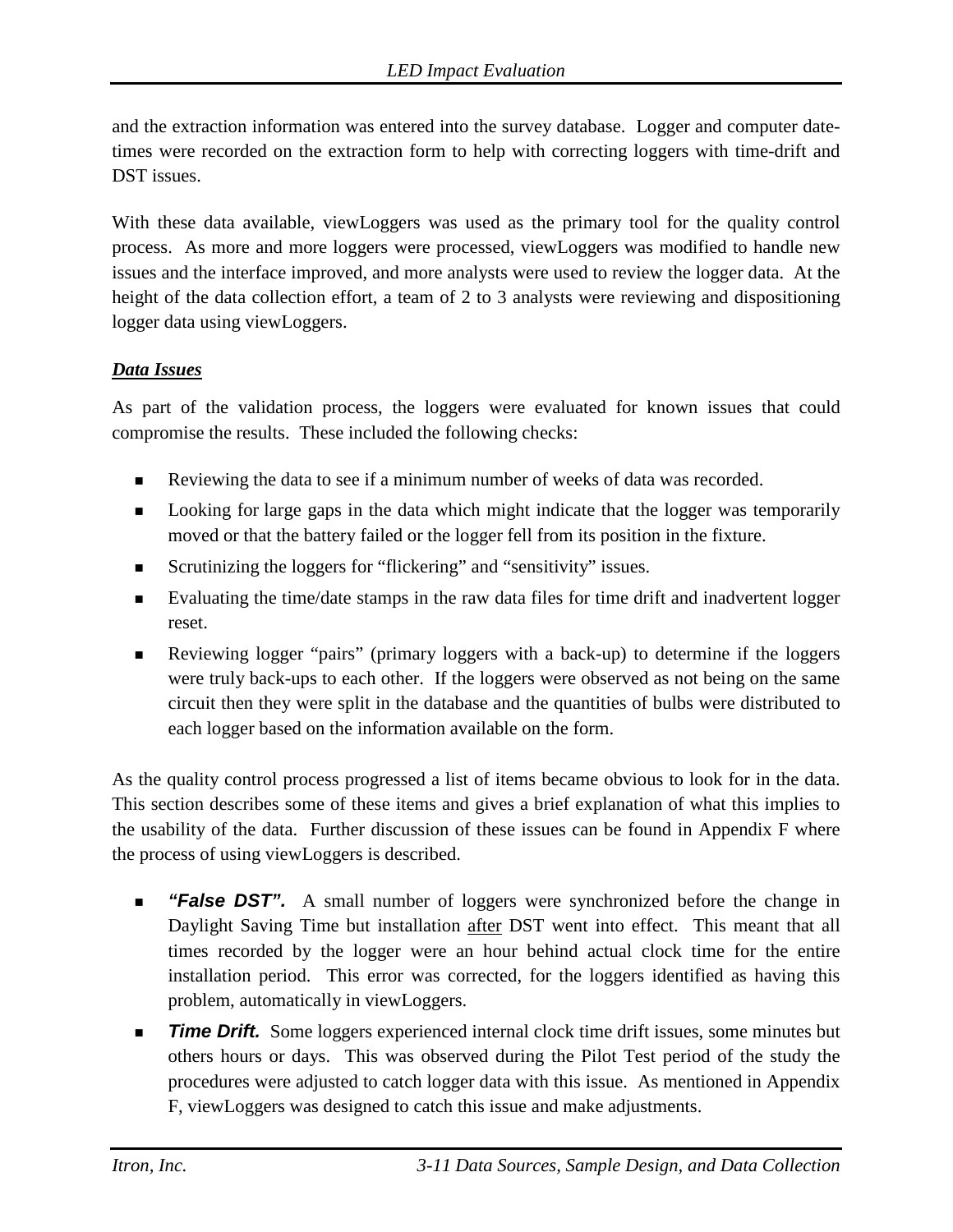**Logger Reset.** A feature of both of the Dent loggers used for this study is that when the reset button is held down for at least five seconds, the logger is completely cleared of data and internal clock set to 1/1/2001. During the first phase of the effort, this was not well known and some surveyors were heavy-handed with the reset button<sup>[2](#page-27-0)</sup>. In addition, if a logger was cleared and then installed without ever being synchronized to the current time, the recorded data would be completely out of synch with real time. Fortunately in both cases, it was easy to use the actually installation date to correct this data.

The combination of the quality control process and issues with missing/lost loggers resulted in 264 of the 380 loggers being retained for analysis. The two most prevalent issues accounting for the loss of logger data were:

- **Failed/Faulty Loggers with Insufficient Data.** Loggers that did not collect sufficient data may have been the result of faulty batteries, loggers falling off and/or not being replaced correctly, and/or other mechanical issues. Loggers were expected to record a minimum of three weeks of data with a target of at least eight weeks. If the logger recorded significantly fewer days than this, the entire logger data was discarded. Insufficient data or no data having been recorded by the logger was the most significant reason why a logger was removed from the analysis.
- **Lost, Missing, Stolen Loggers.** The problem of theft was primary issue in this category, although it was by no means a serious issue, however, these loggers were never recovered.

## *Unusable Logger Data*

As a result of the validation process, logger data was given the disposition of either good or unusable. The loggers that were unusable were marked as such due to the data issues previously described plus the additional issues described in this section. The dispositions described here are the ones available in viewLoggers (see Appendix F).

As stated above, the main reason that a logger was given a bad disposition was due to the fact that it provided insufficient data or no data at all. One reason for this could be the fact that LED lamps and reflectors typically provide directional light and loggers may not have captured that light sufficiently. [Table 3-6](#page-28-0) presents summary of other reasons for exclusion and the number of loggers with each disposition. It should be noted that a single logger may be tagged with one or more of the dispositions listed below. The counts in the table represent all the conditions marked on a single logger and hence cannot be added-up to get a total count of loggers failed. Also note

 $\overline{a}$ 

<span id="page-27-0"></span><sup>&</sup>lt;sup>2</sup> This resulted in Dent creating a "firmware" change that removes the CLEAR feature from the logger.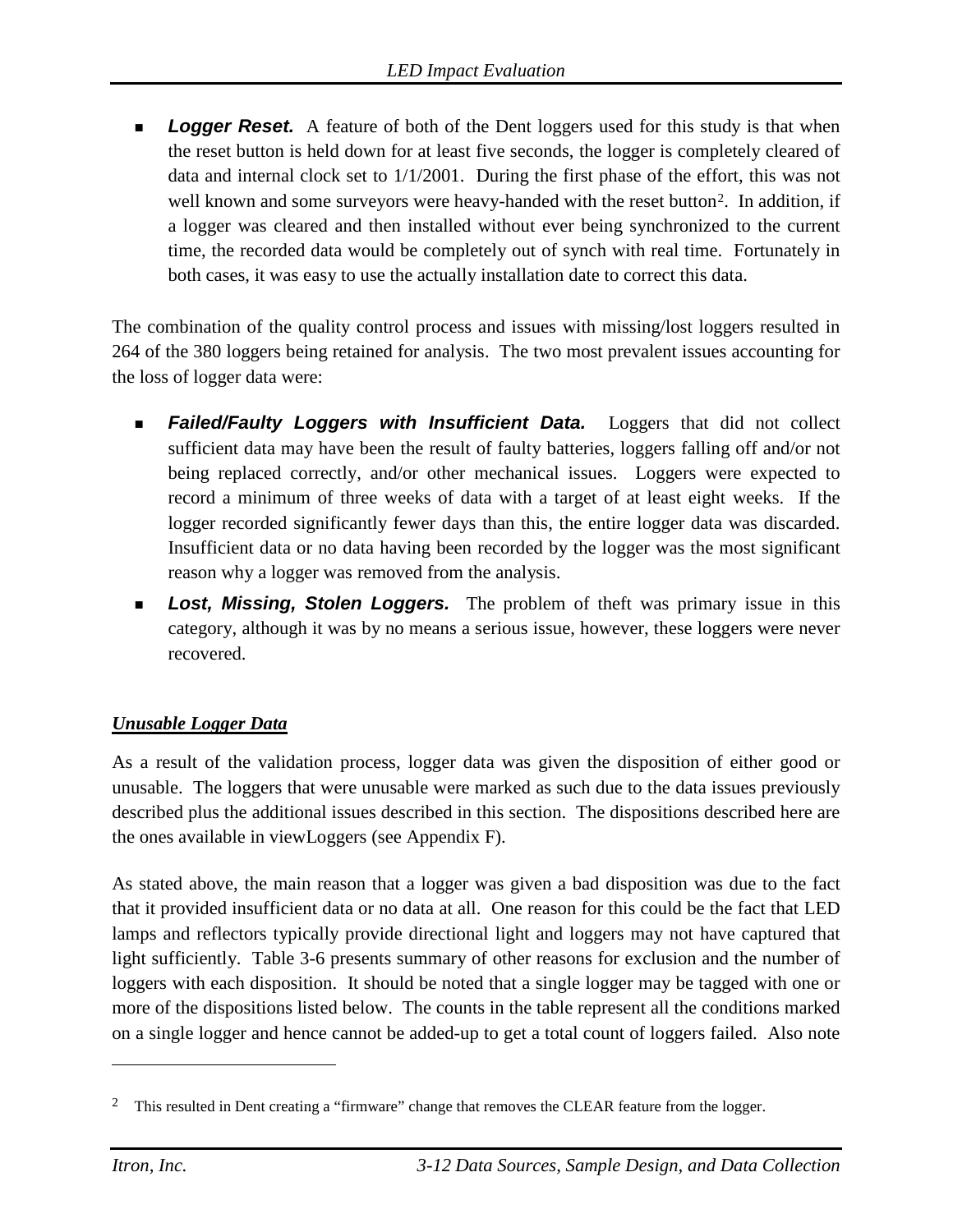that, backup loggers were identified and, if shown to represent exactly the same usage as their primary counterpart, were also not included in the analysis to prevent double counting the number of bulbs in the study.

<span id="page-28-0"></span>

|  |  | Table 3-6: Reasons for Excluding Loggers from Analysis |  |  |  |
|--|--|--------------------------------------------------------|--|--|--|
|--|--|--------------------------------------------------------|--|--|--|

| <b>Reason for Removal</b> | <b>Number of Loggers Marked with the Issue</b> |  |  |  |  |
|---------------------------|------------------------------------------------|--|--|--|--|
| Flickering                |                                                |  |  |  |  |
| Sensitivity               |                                                |  |  |  |  |
| Logger fell               |                                                |  |  |  |  |

The viewLogger dispositions are described in detail below:

- **Flickering.** This issue is identified as multiple transitions per second and/or minute for an extended period of time. Flickering can be caused from other light sources such as ambient daylighting. Flickering can also be caused by the sensitivity being set too close to the transition threshold. A failing bulb could also show up as flickering, however, if that could be determined it would not be a reason for disqualification of the logger data.
- **Sensitivity Issues.** Logger sensitivity settings are a manual process done by trial and error at the site. Loggers where the sensitivity is incorrectly set can produce different symptoms (i.e., Flickering, Always On, Always off). When conditions do not indicate the true state of the light being logged, then this flag is set and the logger is marked as bad. Extraction comments and the raw data can be very useful in troubleshooting this type of problem.
- **Logger Fell.** Issues with the magnets and other fastening devices cause problems with the loggers not staying where placed. As theses issue were discovered steps were taken to minimize the problem, but some loggers had to be disqualified before the issue was resolved.
- **Battery (Logger) Failed.** Battery failure was one of many reasons why a logger was disqualified. This is the only reason made available to the evaluator because it is the only one that can produce some results for validation. Heat damage was the other major failure observed with the loggers. The reason this is not an option for the validation process is that the data from a heat damaged logger is not downloadable.
- **Time Drift.** The issue of time drift is an interesting one. It seems the internal clocks in loggers with this problem do not cycle at the same rate as a normal clock. Many of the loggers like this were fixed with code, but some were so far off that it was felt that the fix would not be reliable. A few were marked as bad for this reason. This condition was auto corrected by the software when specific conditions were observed in the data. The evaluator could override this correction if deemed necessary, but in no instance was this done. If the correction did not work correctly the logger data was marked as unusable.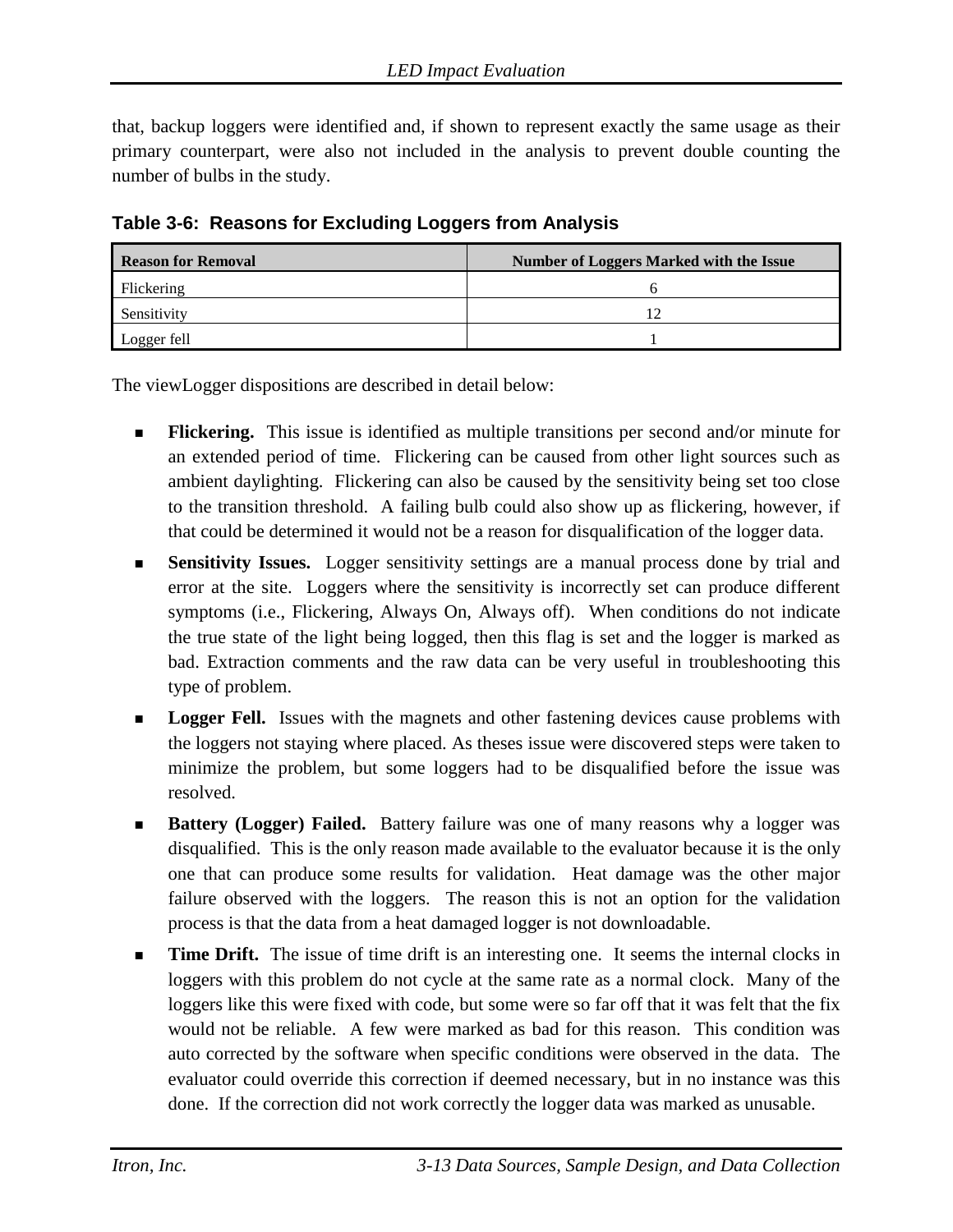- **Other.** Some of the issues marked as other included:
	- Logger not recording data for periods of time not related to lamp or fixture failure.
	- **─** Date of installation not consistent with other loggers at the site.
	- **─** Data could not be downloaded from the logger.
	- Loggers were moved by people at the site
- Lamp Failed. This categorization is generally not used because the failure of a lamp does not constitute bad logger data. It constitutes the lack of use of a rebated lamp. This is generally what is being analyzed.
- For Reset. This condition was auto corrected by the viewLoggers when specific conditions were observed in the data. If viewLoggers detected that there was a problem with the logger being reset to factory defaults then this flag would be set. While it was possible for the analyst to override this correction, it was never set. If the correction was ineffective then the data was marked as unusable. It should be noted that this is not a condition for disqualification in and of itself. Unless the correction routine itself was ineffective, other issues must be specified to disqualify a logger needing the reset correction.

As a part of the logger validation process, roughly 18% of the loggers that had sufficient data were marked as unusable. With the resources that were made available to the analysts, this process ran smoothly and efficiently. As the process progressed, lessons learned were applied to loggers previously processed, which ensured that the same criteria were applied to all loggers available for the analysis.

## *3.2.5 Logger Data Used in Analysis*

[Table 3-7](#page-30-0) presents the number of sites and number of loggers that were used in the analysis for each HIM by Program Period and Building Type. A total of 264 loggers were used in the analysis.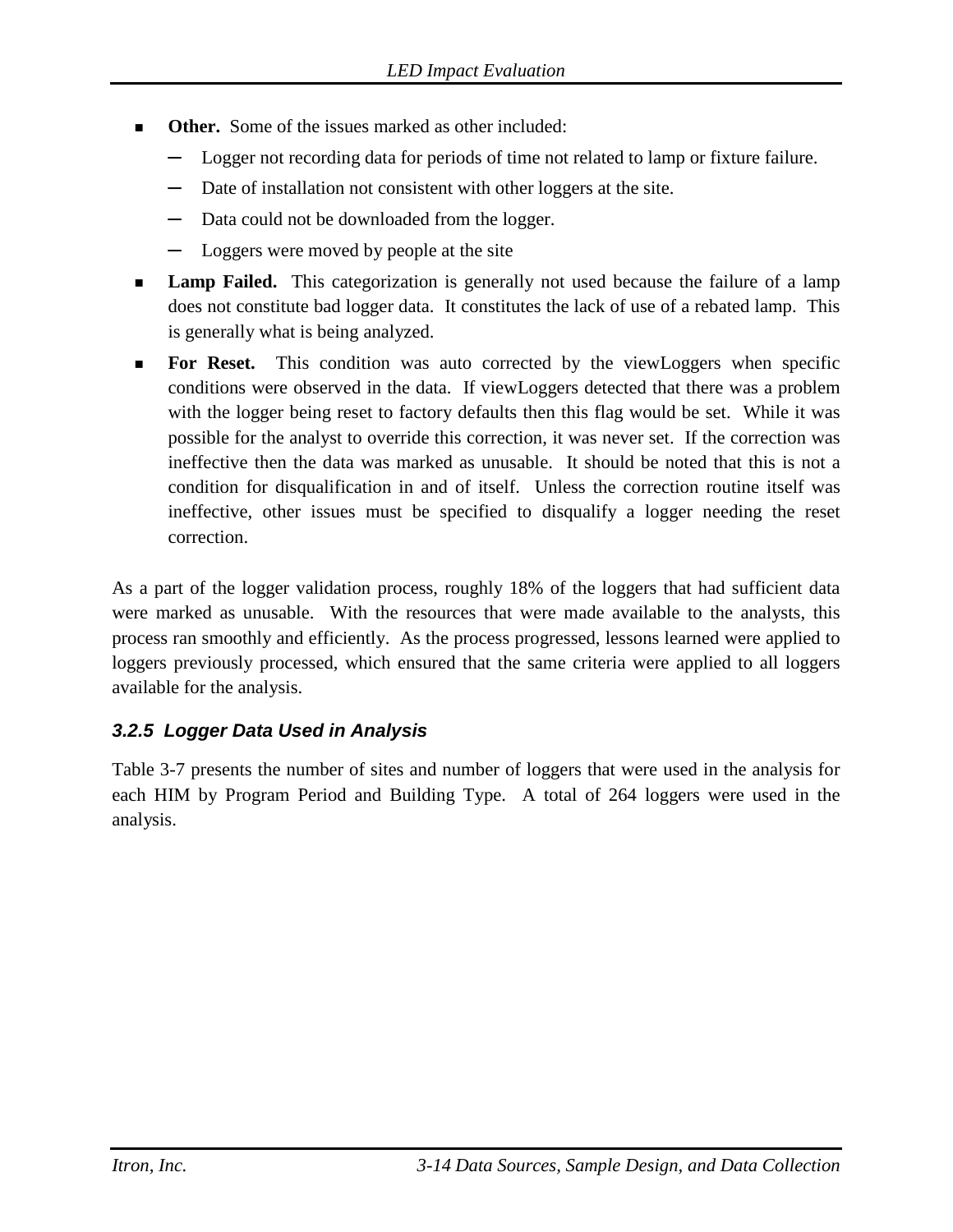|                       | <b>Program Period</b><br><b>Building Type</b> | <b>LED Lamp</b> | <b>Sites</b>   | <b>LED Reflector</b> | <b>Sites</b>   |
|-----------------------|-----------------------------------------------|-----------------|----------------|----------------------|----------------|
|                       | Office - Small                                | 23              | 16             | 9                    | $\,8\,$        |
|                       | Restaurant - Fast Food                        | $\overline{4}$  | 3              | 8                    | 8              |
|                       | Restaurant - Sit Down                         | 15              | 10             | 6                    | $\overline{4}$ |
| $2010 - 2012$         | Retail - Large                                | $\overline{2}$  | $\mathbf{1}$   | $\overline{2}$       | $\overline{2}$ |
|                       | Retail - Small                                | 17              | 10             | 12                   | 8              |
|                       | <b>All Building Types</b>                     | 61              | 40             | 37                   | 30             |
|                       | Office - Small                                | 11              | 8              | 12                   | $\overline{7}$ |
|                       | Restaurant - Fast Food                        | 24              | 13             | 11                   | 8              |
| 2013 (Q1-Q2)          | Restaurant - Sit Down                         | 27              | 12             | 17                   | 8              |
|                       | Retail - Large                                | 3               | $\mathbf{1}$   | 13                   | 3              |
|                       | Retail - Small                                | 22              | 15             | 26                   | 13             |
|                       | <b>All Building Types</b>                     | 87              | 49             | 79                   | 39             |
|                       | Office - Small                                | 34              | 24             | 21                   | 15             |
|                       | Restaurant - Fast Food                        | 28              | 16             | 19                   | 16             |
|                       | Restaurant - Sit Down                         | 42              | 22             | 23                   | 12             |
|                       | Retail - Large                                | 5               | $\overline{2}$ | 15                   | 5              |
| $2010 - 2013$ (Q1-Q2) | Retail - Small                                | 39              | 25             | 38                   | 21             |
|                       | <b>All Building Types</b>                     | 148             | 89             | 116                  | 69             |

## <span id="page-30-0"></span>**Table 3-7: Loggers Installed and Used in Analysis by HIM, Program Period and Building Type**

## *3.2.6 On-Site Data Used to Support Pre- and Post-Retrofit Wattage Estimates*

As part of the lighting inventory, detailed information was collected for every rebated lamp found on site. To develop pre-retrofit wattage values, a combination of approaches was utilized. If any of the equipment that was replaced was still on site, then similar information was gathered such that a lookup could be performed. If there was equipment still in place that had not been retrofitted that was reported to be the same as that replaced, then similar information was gathered on that equipment, and used to estimate pre-retrofit wattage. If no existing equipment was found on site, then customer self-report information was used to estimate wattages.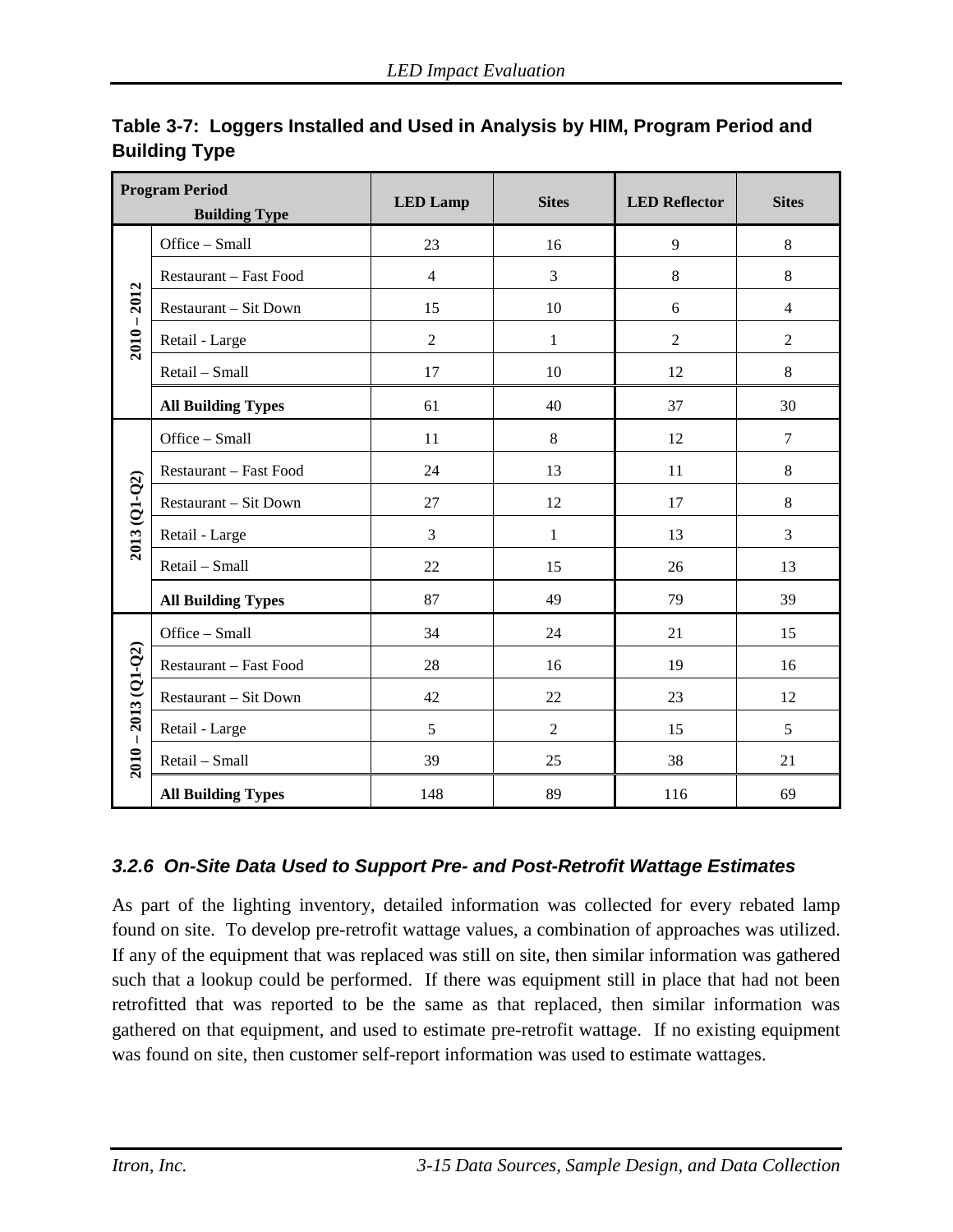[Table 3-8](#page-31-0) and [Table 3-9](#page-32-0) present the number of sites visited and the number of lamps or fixtures where either pre- or post-retrofit wattage information was gathered. Results are presented for each HIM by Program Period and Building Type. It is important to note that for 2010-12 LED lamps installed in fast food restaurants, the pre-retrofit wattage observations exceed those for the post-retrofit period. As will be discussed in Section 4.4, it was the case that sometimes LED equipment was either removed or had failed prior to the on-site inspection. In this case, all lamps had been removed from the premise, however, the baseline equipment was known.

| <b>Program Period</b> |                           | <b>Sites</b>   | <b>Pre-Retrofit Wattage</b> | <b>Post-Retrofit Wattage</b> |  |
|-----------------------|---------------------------|----------------|-----------------------------|------------------------------|--|
|                       | <b>Building Type</b>      |                | <b>Observations</b>         | <b>Observations</b>          |  |
|                       | Office - Small            | 25             | 57                          | 57                           |  |
|                       | Restaurant - Fast Food    | 6              | $\tau$                      | 6                            |  |
|                       | Restaurant - Sit Down     | 14             | 23                          | 28                           |  |
| $2010 - 2012$         | Retail - Large            | $\mathbf{1}$   | $\overline{c}$              | $\overline{2}$               |  |
|                       | Retail - Small            | 22             | 26                          | 31                           |  |
|                       | <b>All Building Types</b> | 68             | 115                         | 124                          |  |
|                       | Office - Small            | 12             | 13                          | 16                           |  |
|                       | Restaurant - Fast Food    | 17             | 32                          | 32                           |  |
|                       | Restaurant - Sit Down     | 15             | 32                          | 43                           |  |
| 2013 (Q1-Q2)          | Retail - Large            | $\mathbf{1}$   | 3                           | 3                            |  |
|                       | Retail - Small            | 17             | 32                          | 33                           |  |
|                       | <b>All Building Types</b> | 62             | 112                         | 127                          |  |
|                       | Office - Small            | 37             | 70                          | 73                           |  |
|                       | Restaurant - Fast Food    | 23             | 39                          | 38                           |  |
|                       | Restaurant - Sit Down     | 29             | 55                          | 71                           |  |
|                       | Retail - Large            | $\overline{2}$ | 5                           | 5                            |  |
| $2010 - 2013$ (Q1-Q2) | Retail - Small            | 39             | 58                          | 64                           |  |
|                       | <b>All Building Types</b> | 130            | 227                         | 251                          |  |

<span id="page-31-0"></span>**Table 3-8: Number of Wattage Observations Performed by Program Period and Building Type for LED Lamps**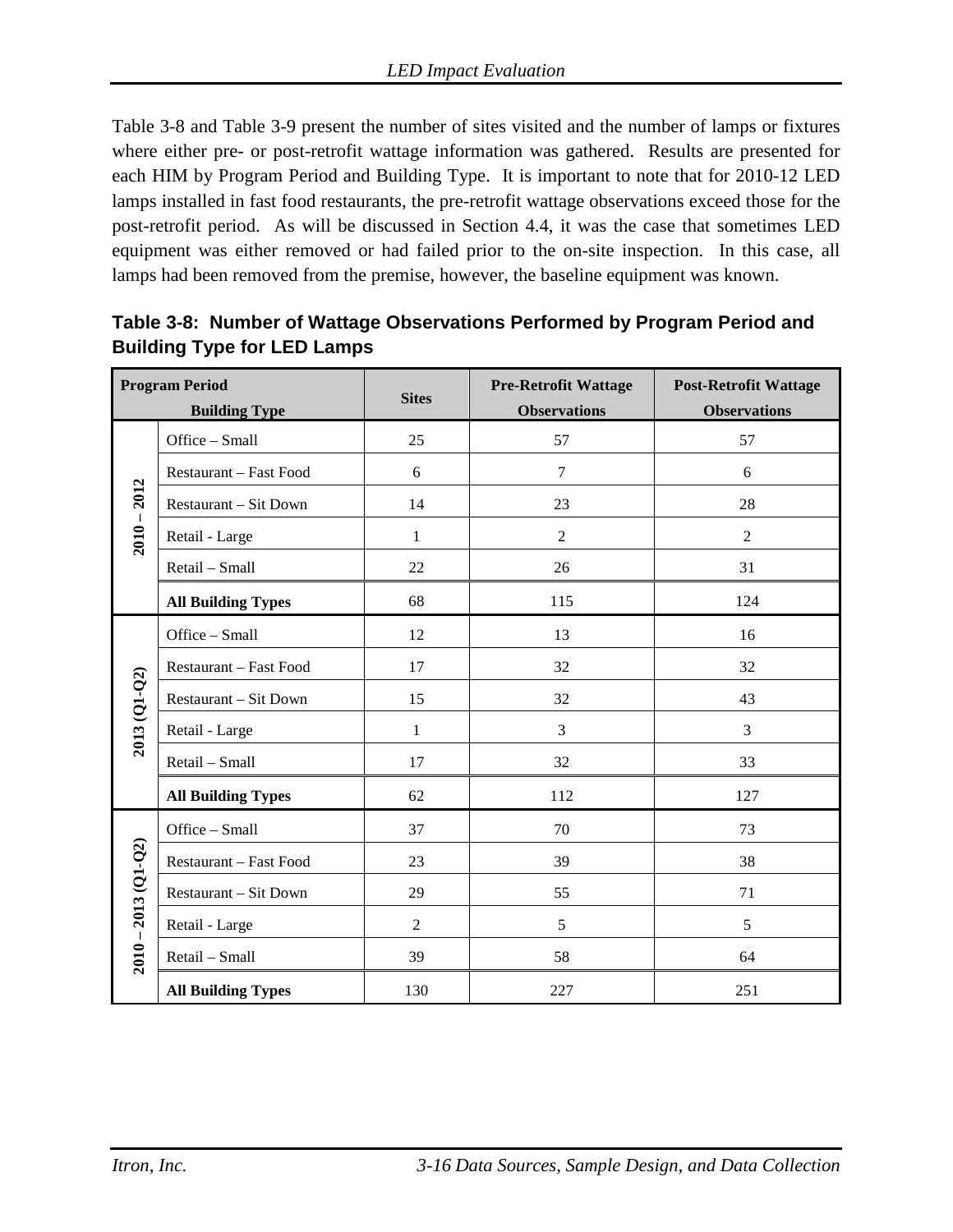| <b>Program Period</b> |                              | <b>Pre-Retrofit Wattage</b><br><b>Sites</b> |                     | <b>Post-Retrofit Wattage</b> |  |
|-----------------------|------------------------------|---------------------------------------------|---------------------|------------------------------|--|
|                       | <b>Building Type</b>         |                                             | <b>Observations</b> | <b>Observations</b>          |  |
|                       | Office - Small               | 16                                          | 22                  | 21                           |  |
|                       | Restaurant - Fast Food       | 12                                          | 13                  | 17                           |  |
|                       | <b>Restaurant - Sit Down</b> | 15                                          | 36                  | 37                           |  |
| $2010 - 2012$         | Retail - Large               | $\overline{2}$                              | 10                  | 10                           |  |
|                       | Retail - Small               | 13                                          | 14                  | 21                           |  |
|                       | <b>All Building Types</b>    | 58                                          | 95                  | 106                          |  |
|                       | Office - Small               | 11                                          | 20                  | 21                           |  |
|                       | Restaurant - Fast Food       | 16                                          | 27                  | 30                           |  |
| 2013 (Q1-Q2)          | Restaurant - Sit Down        | 14                                          | 22                  | 32                           |  |
|                       | Retail - Large               | 3                                           | 15                  | 15                           |  |
|                       | Retail - Small               | 17                                          | 38                  | 43                           |  |
|                       | <b>All Building Types</b>    | 61                                          | 122                 | 141                          |  |
|                       | Office - Small               | 27                                          | 42                  | 42                           |  |
|                       | Restaurant - Fast Food       | 28                                          | 40                  | 47                           |  |
|                       | Restaurant - Sit Down        | 29                                          | 58                  | 69                           |  |
|                       | Retail - Large               | 5                                           | 25                  | 25                           |  |
| $2010 - 2013$ (Q1-Q2) | Retail - Small               | 30                                          | 52                  | 64                           |  |
|                       | <b>All Building Types</b>    | 119                                         | 217                 | 247                          |  |

## <span id="page-32-0"></span>**Table 3-9: Number of Wattage Observations Performed by Program Period and Building Type for LED Reflectors**

[Table 3-10](#page-33-0) presents the number of lamps or fixtures where either pre- and post-retrofit wattage information was gathered for each HIM. 8 - 11 watt lamps replacing 41 – 60 watt incandescent lamps were the predominant retrofit for LED lamps. The range in retrofit for LED Reflectors was more evenly distributed.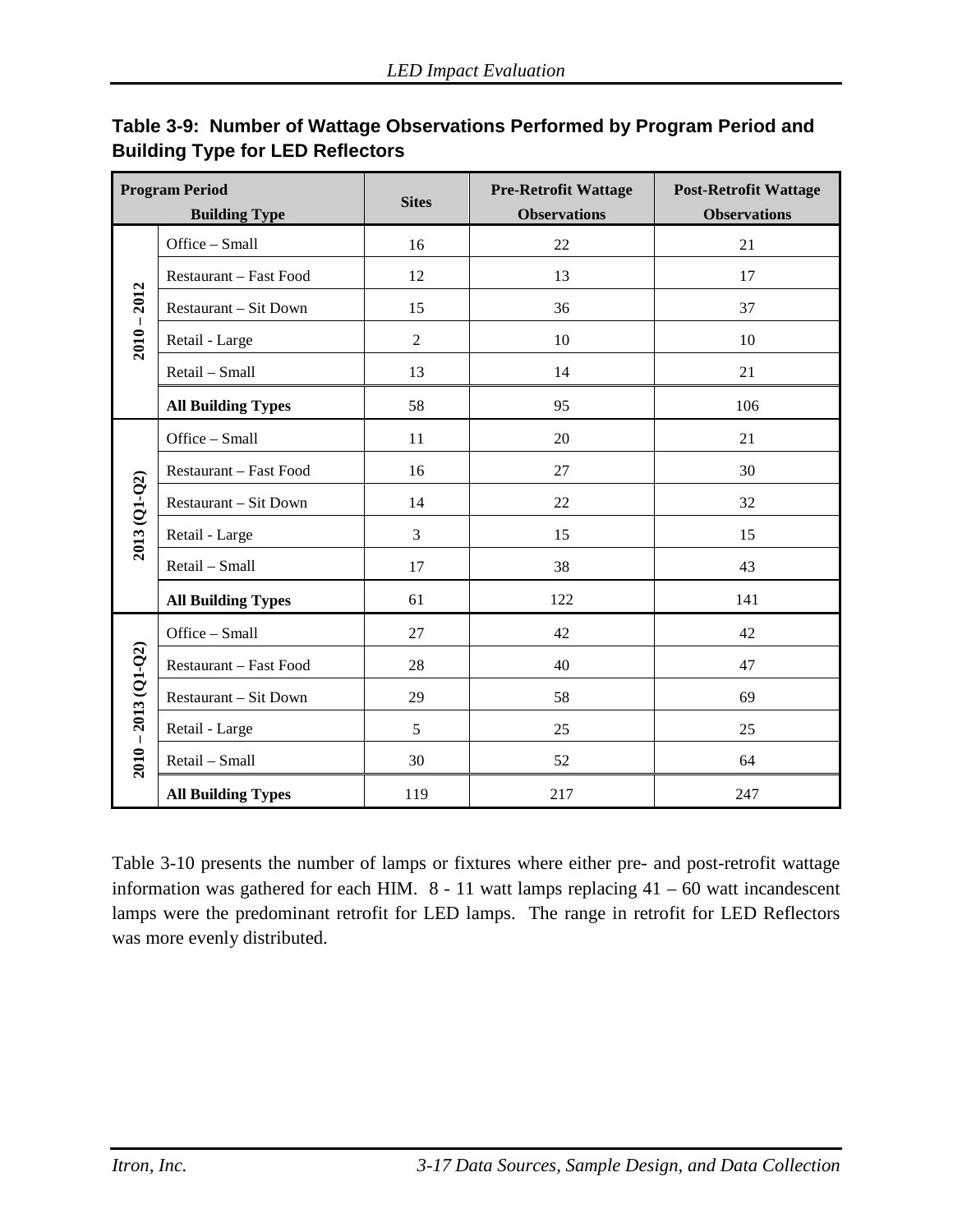|                              | <b>LED</b> Lamp              | <b>LED Reflector</b>         |
|------------------------------|------------------------------|------------------------------|
| <b>Pre and Post Retrofit</b> | <b>Retrofit Observations</b> | <b>Retrofit Observations</b> |
| 4-7W LED replacing <26W      | 1                            | 3                            |
| 4-7W LED replacing 26-40W    | 1                            | 16                           |
| 4-7W LED replacing 41-60W    | 6                            | 39                           |
| 4-7W LED replacing 61-90W    | 3                            |                              |
| 4-7W LED replacing >90W      |                              | $\mathbf{1}$                 |
| 8-11W LED replacing <26W     | 4                            |                              |
| 8-11W LED replacing 26-40W   | 29                           | $7\phantom{.0}$              |
| 8-11W LED replacing 41-60W   | 123                          | 12                           |
| 8-11W LED replacing 61-90W   | 41                           | 16                           |
| 8-11W LED replacing >90W     | 5                            | 3                            |
| 12-17W LED replacing 41-60W  |                              | 15                           |
| 12-17W LED replacing 61-90W  | 5                            | 47                           |
| 12-17W LED replacing >90W    | $\overline{4}$               | 36                           |
| >17W LED replacing 41-60W    | 1                            |                              |
| >17W LED replacing 61-90W    |                              | 4                            |
| >17W LED replacing >90W      |                              | 15                           |

## <span id="page-33-0"></span>**Table 3-10**: **Pre and Post Retrofit Wattage Ranges for LED Lamp and Reflectors for both Program Periods**

# *3.2.7 2006-08 and 2010-12 Logger Data Used in Analysis*

As mentioned, the 2006-08 logger data are being used along with the 2010-12 logger data to develop factors that can be used to adjust the self-reported operating hour schedules. That analysis was performed on CFL measures and the resulting adjustments have been utilized in the LED analysis to provide operating hours for measures that were not monitored or in the event that a logger provided insufficient information. The adjustments are made at the market segment and activity area level. [Table 3-11](#page-35-0) presents the number of sites and number of loggers that were used in this analysis for CFLs by market segment and activity area. Shown are the number of sites and loggers used from the 2006-08 study, the 2010-12 study, and totals. Only market segment-activity area combinations for which at least 8 sites were monitored are used in the analysis to ensure reliability in the adjustment factors. These adjustments were utilized only for building types and space types that corresponded to where LED lighting was being installed. It was thought that, since LED lamps and reflectors were often replacing incandescent and halogen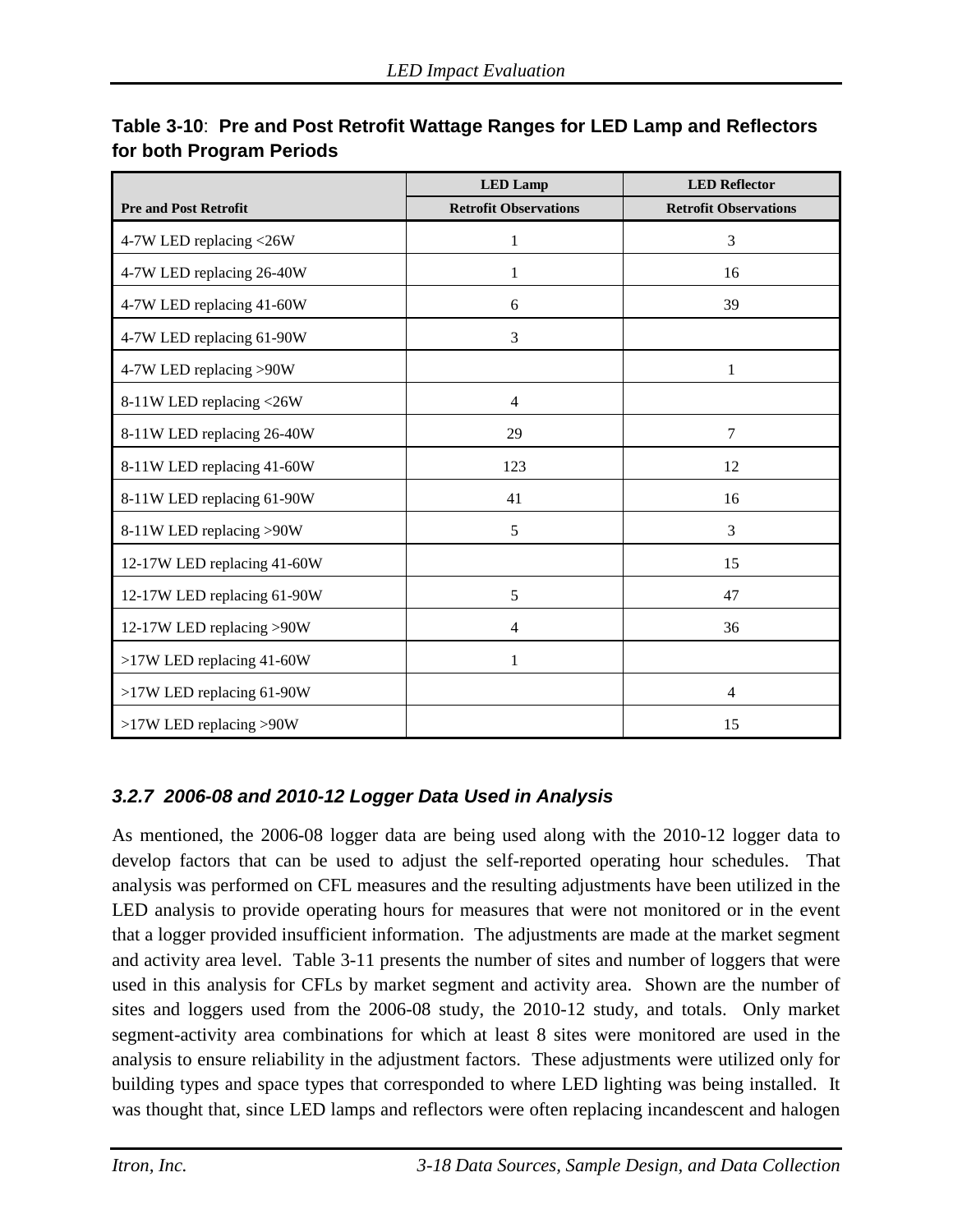lighting, that could very well be replaced with CFLs and have similar (or identical) operating schedules, that these adjustments could be applied to LED lighting as well. This approach was tested and the results are presented in Section 4.3.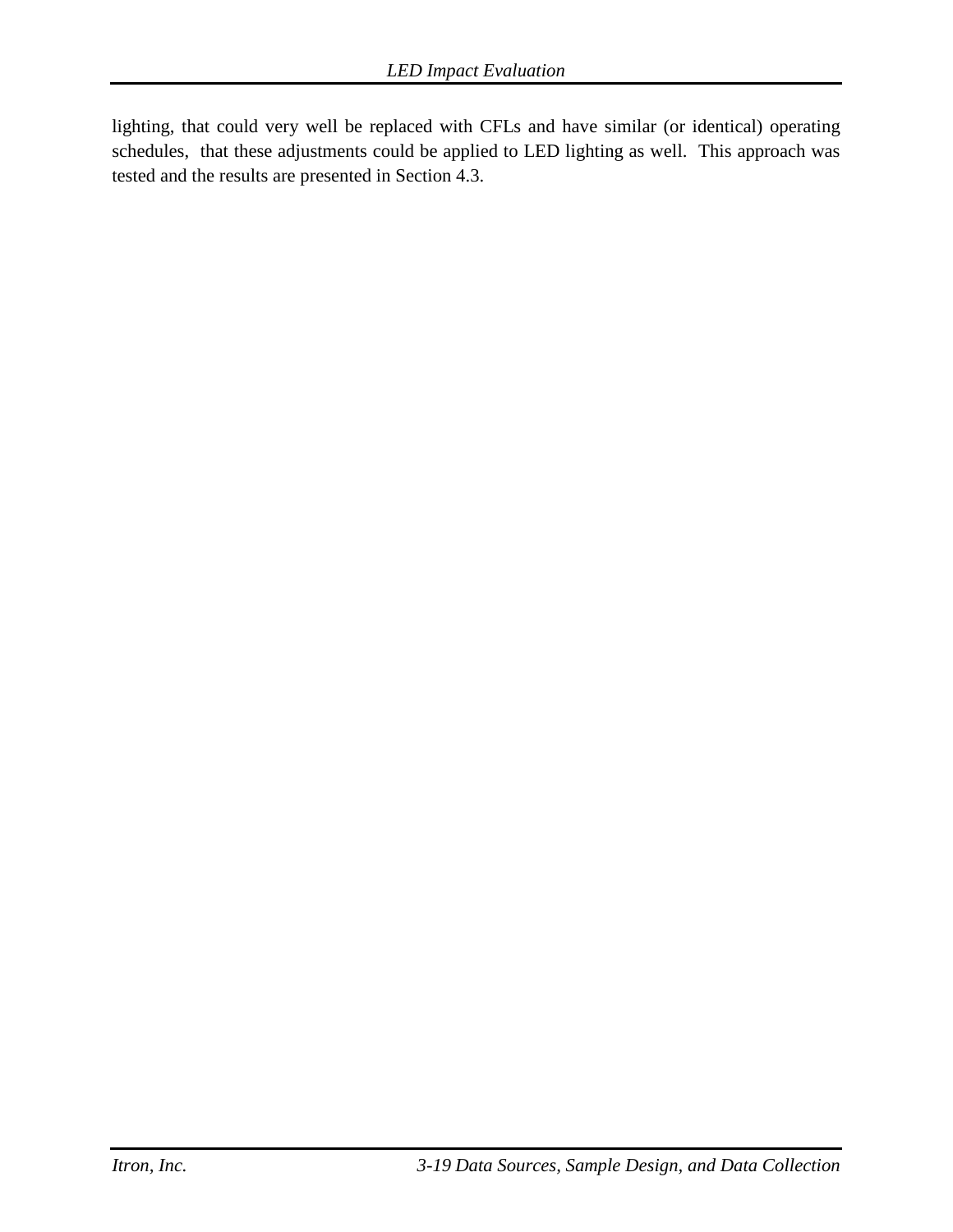| <b>Market Segment</b>       |              | 2006-08 SmCom  |                | WO029          |              | <b>Total</b>   |
|-----------------------------|--------------|----------------|----------------|----------------|--------------|----------------|
| <b>Activity Area</b>        | <b>Sites</b> | <b>Loggers</b> | <b>Sites</b>   | <b>Loggers</b> | <b>Sites</b> | <b>Loggers</b> |
| <b>Office - Small</b>       |              |                |                |                |              |                |
| Hallway/Lobby               | 34           | 54             | $\overline{4}$ | 5              | 38           | 59             |
| Kitchen/Breakroom           | 10           | 10             | $\mathbf{1}$   | $\mathbf{1}$   | 11           | 11             |
| Office                      | 26           | 41             | 5              | 10             | 31           | 51             |
| Other Misc                  | 12           | 18             | $\mathbf{1}$   | $\mathbf{1}$   | 13           | 19             |
| Restrooms                   | 62           | 79             | 8              | 9              | 70           | 88             |
| Storage                     | 18           | 21             | $\mathbf{1}$   | $\mathbf{1}$   | 19           | 22             |
| <b>Total Office - Small</b> | 103          | 223            | 16             | 27             | 119          | 250            |
| <b>Restaurant</b>           |              |                |                |                |              |                |
| Dining                      | 64           | 129            | 8              | 16             | 72           | 145            |
| Hallway/Lobby               | 36           | 48             | $\mathbf{1}$   | 1              | 37           | 49             |
| Kitchen/Breakroom           | 26           | 29             | $\mathbf{1}$   | $\mathbf{1}$   | 27           | 30             |
| Office                      | 14           | 16             |                |                | 14           | 16             |
| Other Misc                  | 8            | 12             | $\mathbf{1}$   | 3              | 9            | 15             |
| Restrooms                   | 51           | 76             | $\overline{2}$ | $\overline{2}$ | 53           | 78             |
| Storage                     | 42           | 66             | $\mathbf{1}$   | $\mathbf{1}$   | 43           | 67             |
| <b>Total Restaurant</b>     | 107          | 376            | 11             | 24             | 118          | 400            |
| Retail - Large              |              |                |                |                |              |                |
| Other Misc                  | 9            | 20             | $\overline{4}$ | $\overline{4}$ | 13           | 24             |
| Restrooms                   | 9            | 13             | $\mathbf{1}$   | 3              | 10           | 16             |
| <b>Retail Sales</b>         | 15           | 34             | 3              | 8              | 18           | 42             |
| <b>Total Retail - Large</b> | 27           | 67             | $\overline{7}$ | 15             | 34           | 82             |
| Retail - Small              |              |                |                |                |              |                |
| Comm/Ind Work               | 12           | 20             | 3              | $\tau$         | 15           | 27             |
| Hallway/Lobby               | 17           | 24             | 5              | 5              | 22           | 29             |
| Office                      | 23           | 28             | $\mathbf{2}$   | $\overline{2}$ | 25           | 30             |
| Other Misc                  | 14           | 16             | $\overline{3}$ | $\overline{4}$ | 17           | $20\,$         |
| Restrooms                   | 92           | 117            | 17             | 22             | 109          | 139            |
| <b>Retail Sales</b>         | 49           | 81             | 11             | 17             | 60           | 98             |
| Storage                     | 25           | 31             | $\overline{4}$ | $\overline{4}$ | 29           | 35             |
| <b>Total Retail - Small</b> | 158          | 317            | 32             | 61             | 190          | 378            |
| <b>Total</b>                | 395          | 983            | 66             | 127            | 461          | 1,110          |

# <span id="page-35-0"></span>**Table 3-11: 2006-08 and 2010-12 Logger Data Used for Adjustment Factors by Market Segment and Activity Area for CFLs**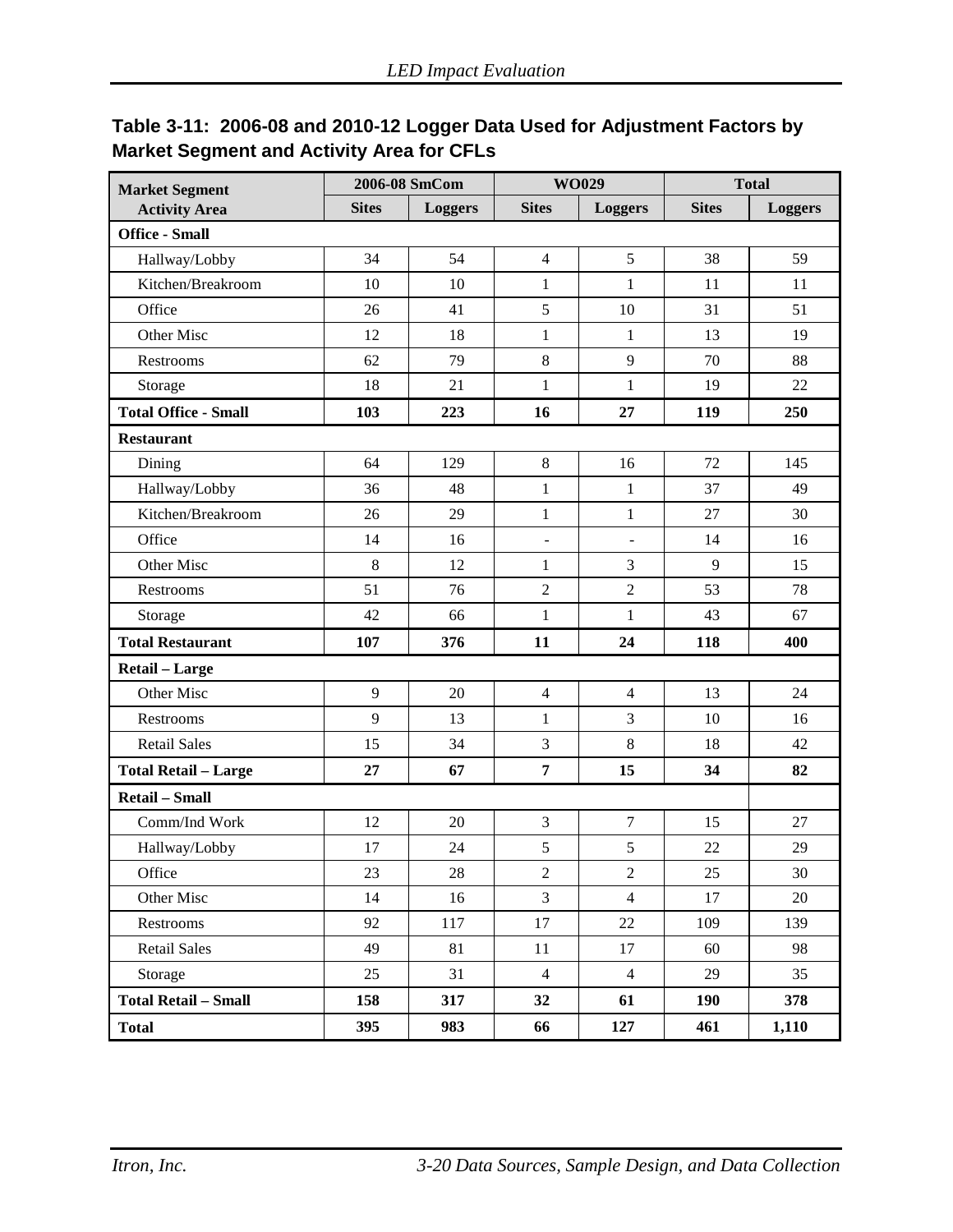#### *3.2.8 Operating Schedule Data Used in Analysis*

Two sources of data were discussed above that provide data to support the development of 8,760 operating schedules for pre- and post-retrofit lighting usage: lighting logger data and adjusted self-report data. [Table 3-12p](#page-37-0)resents the number of sites and the unique number of operating schedules that were developed from these two data sources and available for use in the development of operating hours for LED lamp and reflector measures. Site and schedule counts are provided for each HIM by program period and building type. It is important to note that even though these sample sizes rely on a combination of loggers and adjusted self-report data, some of these combined sample sizes may be less than the lighting logger counts provided above. This is because multiple loggers are sometimes installed within a given schedule group. Those loggers are aggregated, as discussed below in the operating analysis section, to create a single load shape for that unique schedule group. Therefore, the sample sizes presented below can be less than the logger sample sizes listed above due to aggregation.

While [Table 3-12](#page-37-0) provides the number of unique schedules by analysis building type and program period, it is also important to note where exactly these LED measures are being installed. [Table 3-13](#page-38-0) presents the LED lamp and reflector installations by specific activity areas. The overall distribution of lamp and reflector installations by activity area doesn't change significantly between the periods except in a few cases. For the on-site sample, LED lamps installed in dining areas represent roughly 7% of all lamp installations for 2010-12 and 21% in 2013 (Q1-2). This is more than likely a product of having sampled more Restaurant Fast – Food in the 2013 period (15 sites relative to 4 in the 2010-12 period). LED lamps were being installed in restrooms much more often than any other activity area, representing 39% and 36% of the unique schedules analyzed, respectively. Likewise, of the 94 unique restrooms that were included in the post-retrofit analysis, 43 of those also had occupancy sensors installed in conjunction with the LED measure. For LED reflectors, dining areas contribute 24% and 22% of unique schedules for each period, respectively.

It is important to note that the site counts below in [Table 3-12](#page-37-0) for both LED lamps and reflectors is less than those reported in [Table 3-1.](#page-19-0) As will be discussed in further detail in Section 4.1 this is a product of a number of sites (9 LED lamp and 5 LED\_REF sites) where all the equipment had either been removed or had failed prior to the on-site inspection. While these sites do contribute to the verification analysis, they have zero weight in the UES calculation.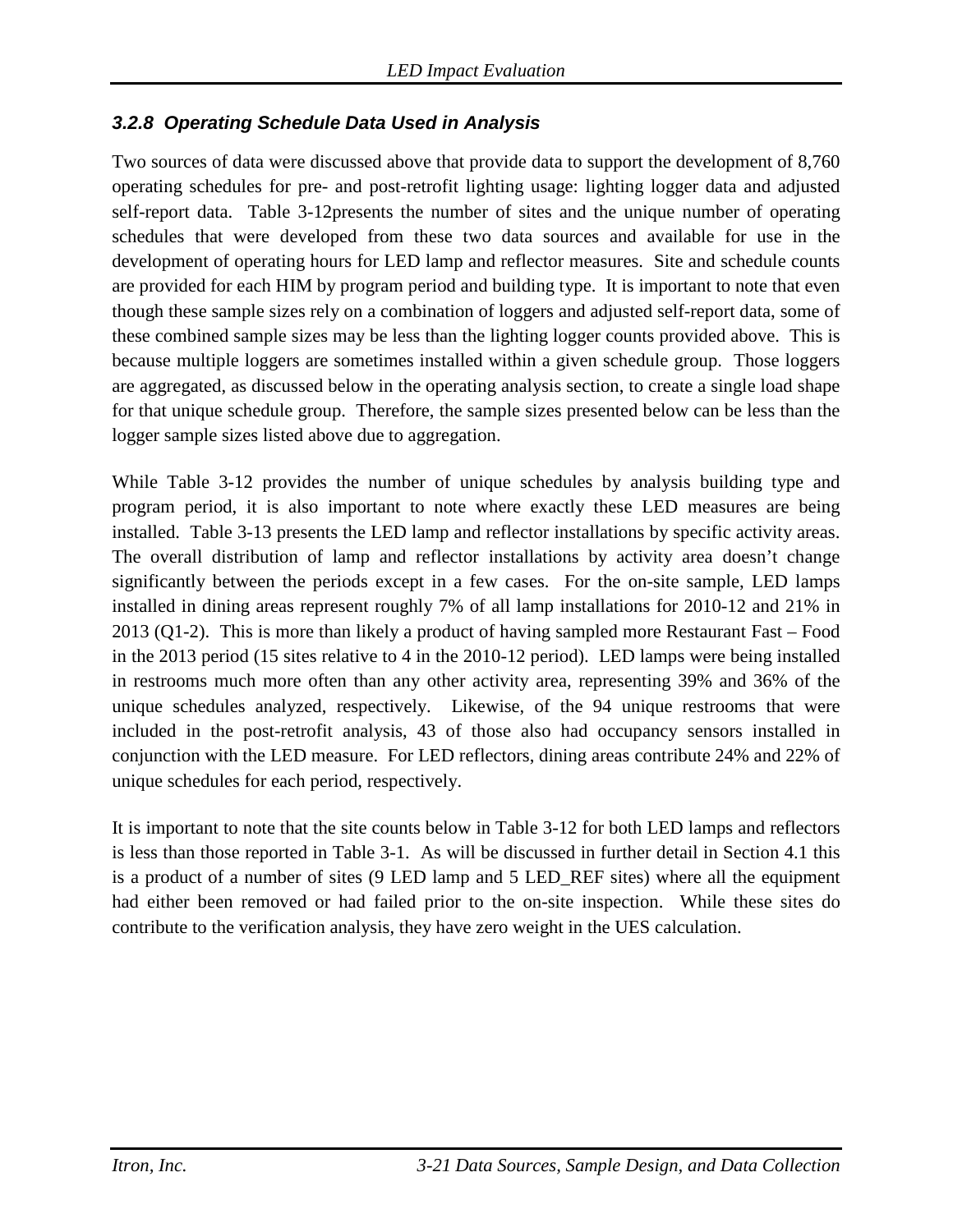| <b>Program Period</b> |                           | <b>LED Lamps</b> |                            |                | <b>LED Reflectors</b>             |
|-----------------------|---------------------------|------------------|----------------------------|----------------|-----------------------------------|
|                       | <b>Building Type</b>      | <b>Sites</b>     | Unique<br><b>Schedules</b> | <b>Sites</b>   | <b>Unique</b><br><b>Schedules</b> |
|                       | Office - Small            | 25               | 47                         | 14             | 17                                |
|                       | Restaurant - Fast Food    | $\overline{4}$   | 5                          | 12             | 16                                |
| 2012                  | Restaurant - Sit Down     | 13               | 26                         | 14             | 27                                |
| $2010 -$              | Retail - Large            | $\mathbf{1}$     | $\mathbf{1}$               | $\overline{2}$ | 3                                 |
|                       | Retail - Small            | 19               | 26                         | 13             | 15                                |
|                       | <b>All Building Types</b> | 62               | 105                        | 55             | 78                                |
|                       | Office - Small            | 11               | 15                         | 9              | 17                                |
|                       | Restaurant - Fast Food    | 15               | 25                         | 16             | 21                                |
| 2013 (01-02)          | Restaurant - Sit Down     | 15               | 30                         | 13             | 19                                |
|                       | Retail - Large            | $\mathbf{1}$     | 3                          | 3              | 8                                 |
|                       | Retail - Small            | 17               | 29                         | 17             | 24                                |
|                       | <b>All Building Types</b> | 59               | 102                        | 58             | 89                                |
|                       | Office - Small            | 36               | 62                         | 23             | 34                                |
|                       | Restaurant - Fast Food    | 19               | 30                         | 28             | 37                                |
|                       | Restaurant - Sit Down     | 28               | 56                         | 27             | 46                                |
|                       | Retail - Large            | $\overline{2}$   | $\overline{4}$             | 5              | 11                                |
| $2010 - 2013$ (Q1-Q2) | Retail - Small            | 36               | 55                         | 30             | 39                                |
|                       | <b>All Building Types</b> | 121              | 207                        | 113            | 167                               |

# <span id="page-37-0"></span>**Table 3-12: Combined Operating Schedules Used for Post-Retrofit Analysis by HIM, Program Period and Building Type**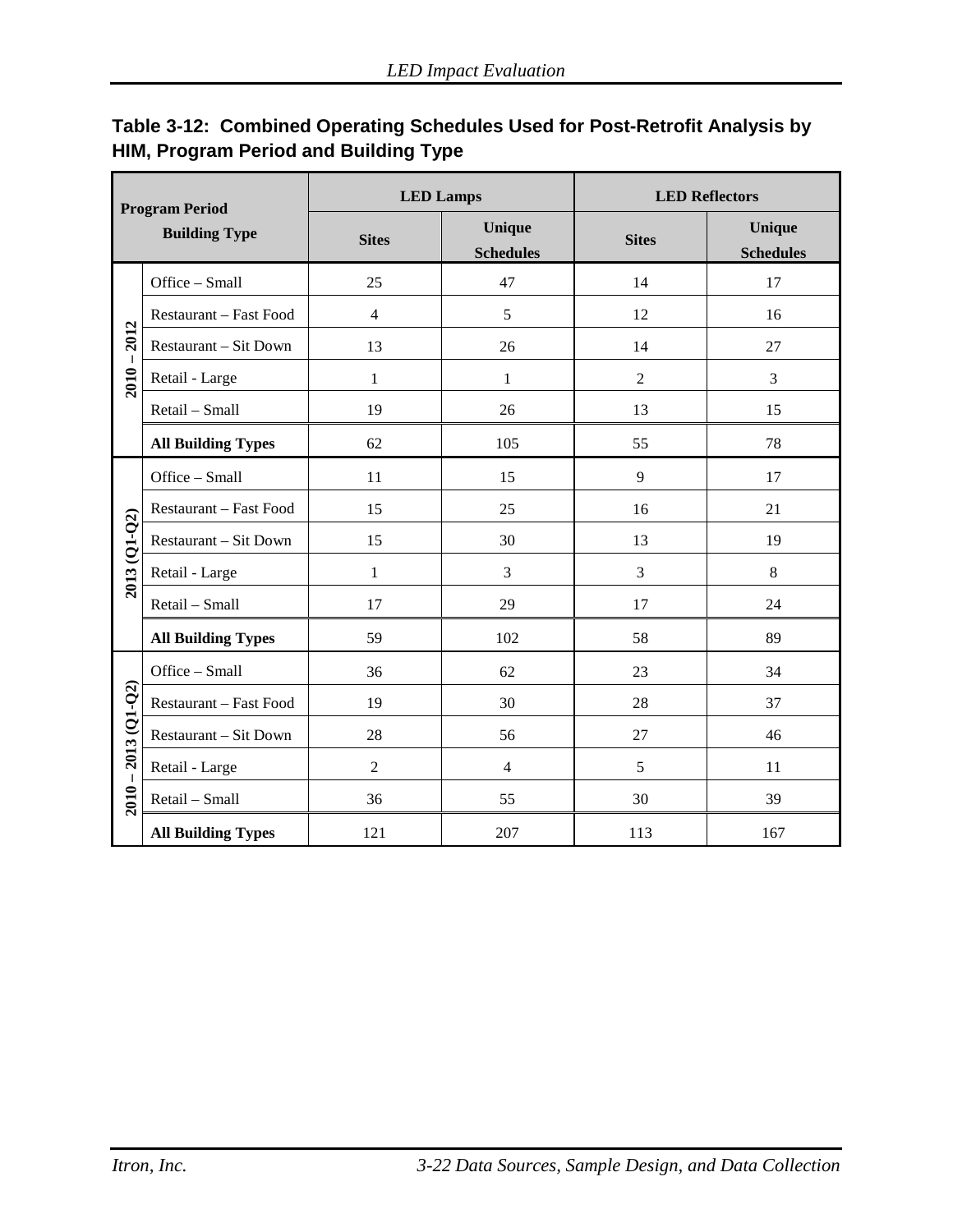|               |                                                | <b>LED Lamps</b>        |                                            | <b>LED Reflectors</b>   |                                            |  |
|---------------|------------------------------------------------|-------------------------|--------------------------------------------|-------------------------|--------------------------------------------|--|
|               | <b>Program Period</b><br><b>Activity Areas</b> | <b>Unique Schedules</b> | <b>Distribution of</b><br><b>Schedules</b> | <b>Unique Schedules</b> | <b>Distribution of</b><br><b>Schedules</b> |  |
|               | Dining                                         | $\boldsymbol{7}$        | 7%                                         | 19                      | 24%                                        |  |
|               | Hallway/Lobby                                  | 15                      | 14%                                        | 13                      | 17%                                        |  |
|               | Kitchen/Break room                             | 5                       | 5%                                         | 5                       | 6%                                         |  |
|               | Office                                         | $\boldsymbol{7}$        | 7%                                         | 6                       | 8%                                         |  |
| $2010 - 2012$ | Other Misc                                     | $\sqrt{6}$              | 6%                                         | 10                      | 13%                                        |  |
|               | Outdoor                                        | $\overline{4}$          | 4%                                         | 3                       | 4%                                         |  |
|               | Restrooms                                      | 41                      | 39%                                        | 6                       | 8%                                         |  |
|               | <b>Retail Sales</b>                            | $\sqrt{5}$              | 5%                                         | 14                      | 18%                                        |  |
|               | Storage                                        | 15                      | 14%                                        | $\overline{2}$          | 3%                                         |  |
|               | <b>Total</b>                                   | 105                     | 100%                                       | 78                      | 100%                                       |  |
|               | Dining                                         | 21                      | 21%                                        | 20                      | 22%                                        |  |
|               | Hallway/Lobby                                  | 6                       | 6%                                         | 5                       | 6%                                         |  |
|               | Kitchen/Break room                             | $\sqrt{2}$              | 2%                                         | 6                       | 7%                                         |  |
|               | Office                                         | $\tau$                  | 7%                                         | 11                      | 12%                                        |  |
| 2013 (Q1-Q2)  | Other Misc                                     | 9                       | 9%                                         | 12                      | 13%                                        |  |
|               | Outdoor                                        | $\overline{2}$          | 2%                                         | 9                       | 10%                                        |  |
|               | Restrooms                                      | 37                      | 36%                                        | 10                      | 11%                                        |  |
|               | <b>Retail Sales</b>                            | $\overline{4}$          | 4%                                         | 14                      | 16%                                        |  |
|               | Storage                                        | 14                      | 14%                                        | $\overline{2}$          | 2%                                         |  |
|               | <b>Total</b>                                   | 102                     | 100%                                       | 89                      | 100%                                       |  |

<span id="page-38-0"></span>

|  | Table 3-13: LED Lamp and Reflector Installations by Unique Activity Area |  |  |  |  |  |  |
|--|--------------------------------------------------------------------------|--|--|--|--|--|--|
|--|--------------------------------------------------------------------------|--|--|--|--|--|--|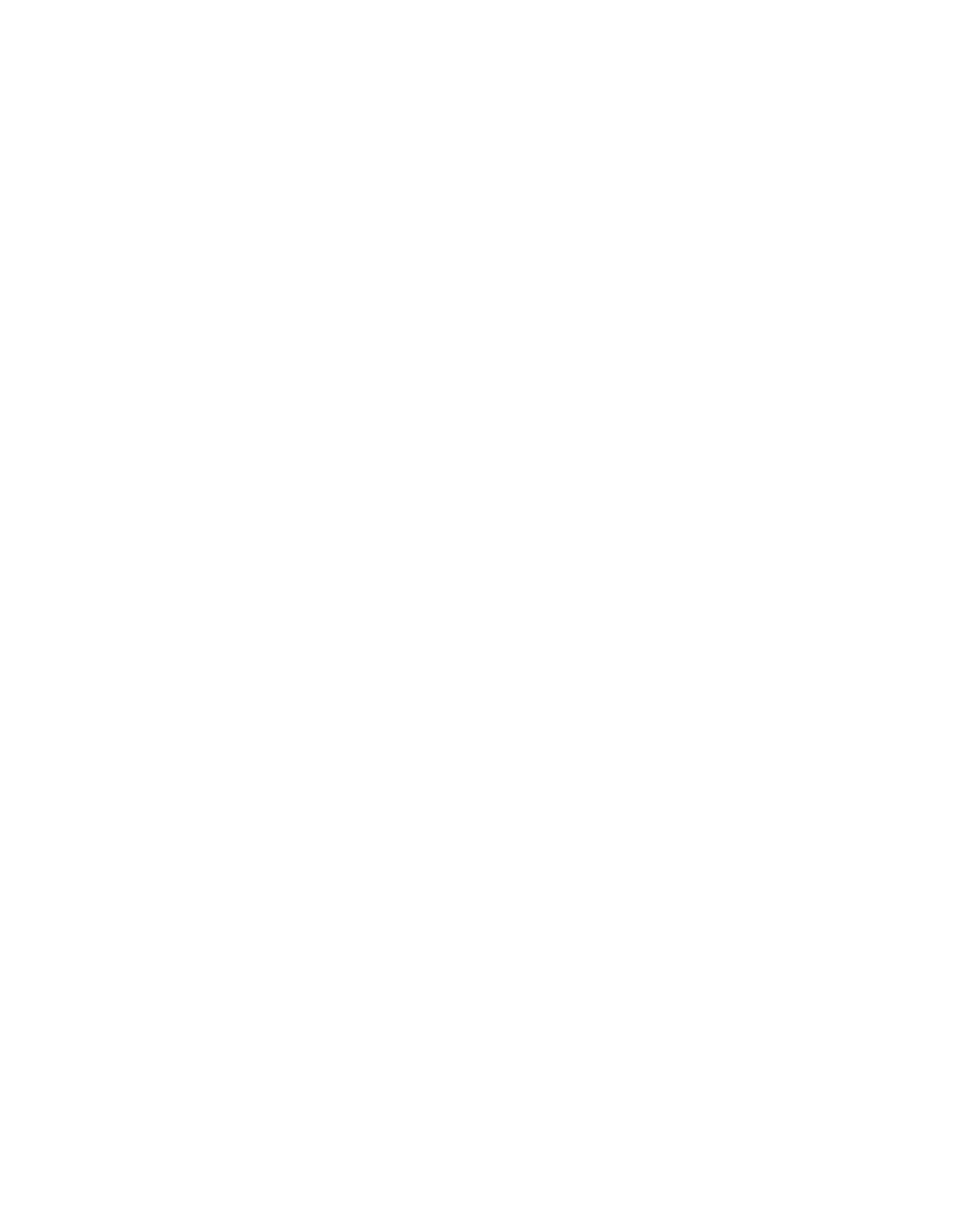# **Methodology and Results**

This section provides an overview of the methods used to estimate the key impact parameters, the ex-post Unit Energy Savings (UES) values, the NTGRs and the results from those analyses.

# **4.1 Overview of Approach**

The primary objective of this evaluation is to develop estimates of key impact parameters for indoor LED lamp and reflector measures. These parameters, that include operating hours, baseline wattages, installed wattages, installation rates and net-to-gross ratios (NTGRs), can be used to inform future ex-ante net and gross kW and kWh energy savings values.

A secondary objective is to utilize these parameter level results in order to develop kW and kWh unit energy savings (UES) values, impact load shapes and net-to-gross ratios (NTGRs) for the LED lamp and reflector measures for a key set of building types.

Additionally, this section contains non-impact information that can be used to inform future LED program planning. Section [4.2 n](#page-42-0)ot only contains the verification analysis, but it also provides information regarding rebated LED equipment that was not installed and operable at the time of the on-site visit and reasons why that was the case (failed equipment, replaced, etc) and Section [4.7 p](#page-69-0)rovides reasons for why individuals were installing LED equipment within their facilities in the first place.

As discussed in more detail below, the impact parameter estimates will be developed at the statewide level for two indoor LED high impact measures (HIMs) – LED lamps and LED reflectors – for the following building types:

- $\blacksquare$  Office Small
- Restaurant Fast Food
- Restaurant Sit Down
- $\blacksquare$  Retail Large
- $\blacksquare$  Retail Small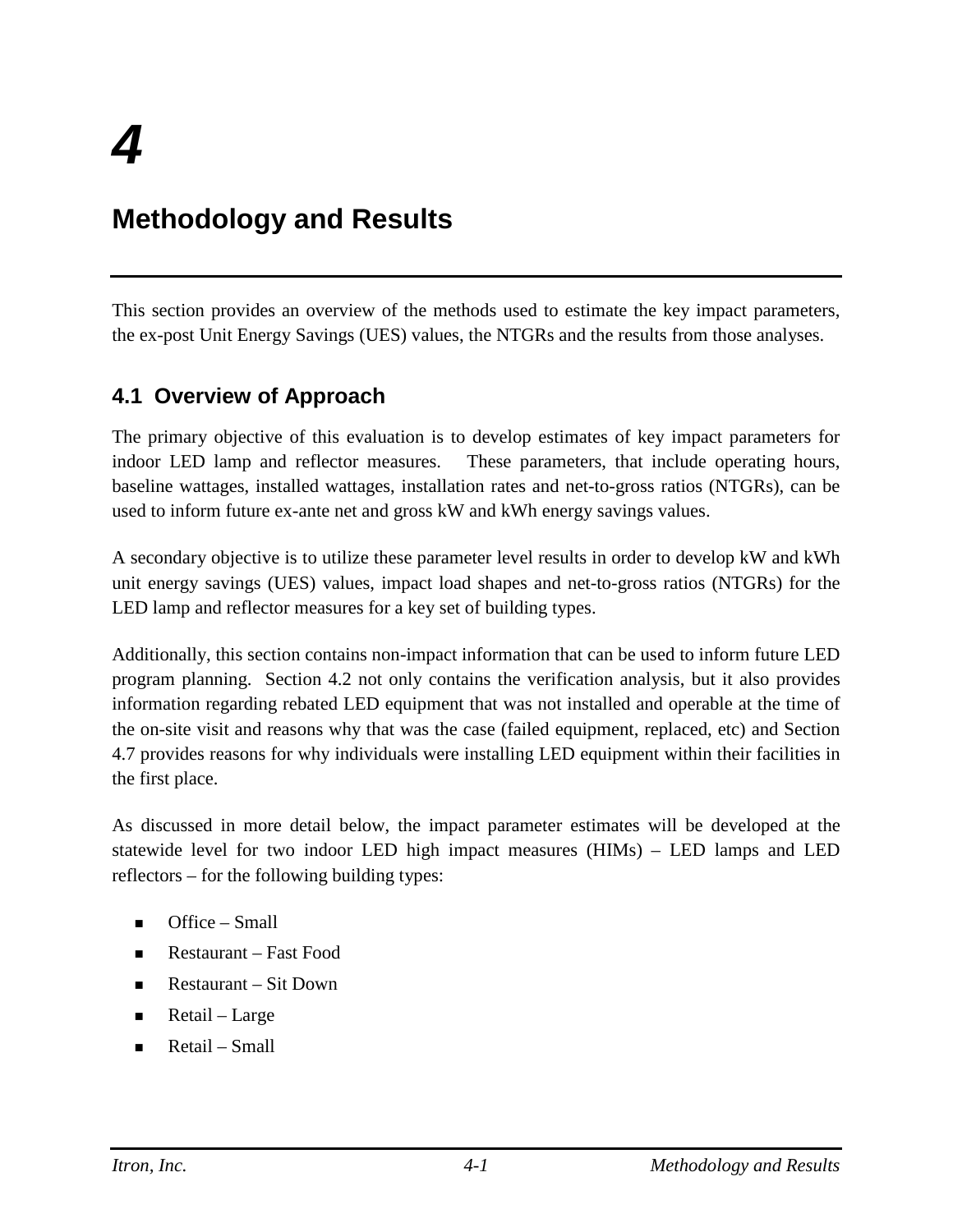Because there was limited participation in LED measures in 2010-12, the sample frame utilized to meet these evaluation objectives was expanded to include customers that participated in the first quarter of 2013. Because this evaluation is prospective looking, in that the primary objective is to support future ex-ante estimates of savings, rather than evaluating ex-post performance for a specific time period, it is not necessary to limit the evaluation sample frame to only 2010-12 participants.

This section discusses, in detail, the inputs that were used to develop these parameter estimates. They also inform the general approach that was used to develop the unit energy savings (UES) values. The algorithm that was applied to estimate unit energy savings for a specific hour is:

$$
Import\_Hour\_i = \begin{bmatrix} (Baseline\_Wattage \times Percent\_On\_Pre\_Hour\_i) \\ -(Post\_Wattage \times Percent\_On\_Post\_Hour\_i) \end{bmatrix}
$$

Where:

Baseline\_Wattage = the wattage associated with the measures that were replaced.

Post\_Wattage = the wattage associated with the measures that were installed.

Percent\_On\_Pre = the percentage of time the baseline equipment is on during a specific hour i, which is obtained from adjusted self-reported operating hours gathered on site. These estimates are associated with LED measures that were installed in conjunction with an occupancy sensor.

Percent\_On\_Post = the percentage of time the installed equipment is on during a specific hour i, which is obtained from either logger data usage or adjusted selfreported operating hours gathered on site. Often times the Percent\_On\_Pre and Percent\_On\_Post are assumed to be equal, except in the case where an occupancy sensor was installed in conjunction with an LED measure.

The remainder of this section will discuss the following:

- The approach for estimating each individual impact parameter, including the installation rate, the various wattage values and the pre and post operating hours.
- The approach for estimating the Net-to-Gross ratios.
- The resulting UES values and NTG ratios.
- An evaluation of non-impact information garnered from the on-site visit.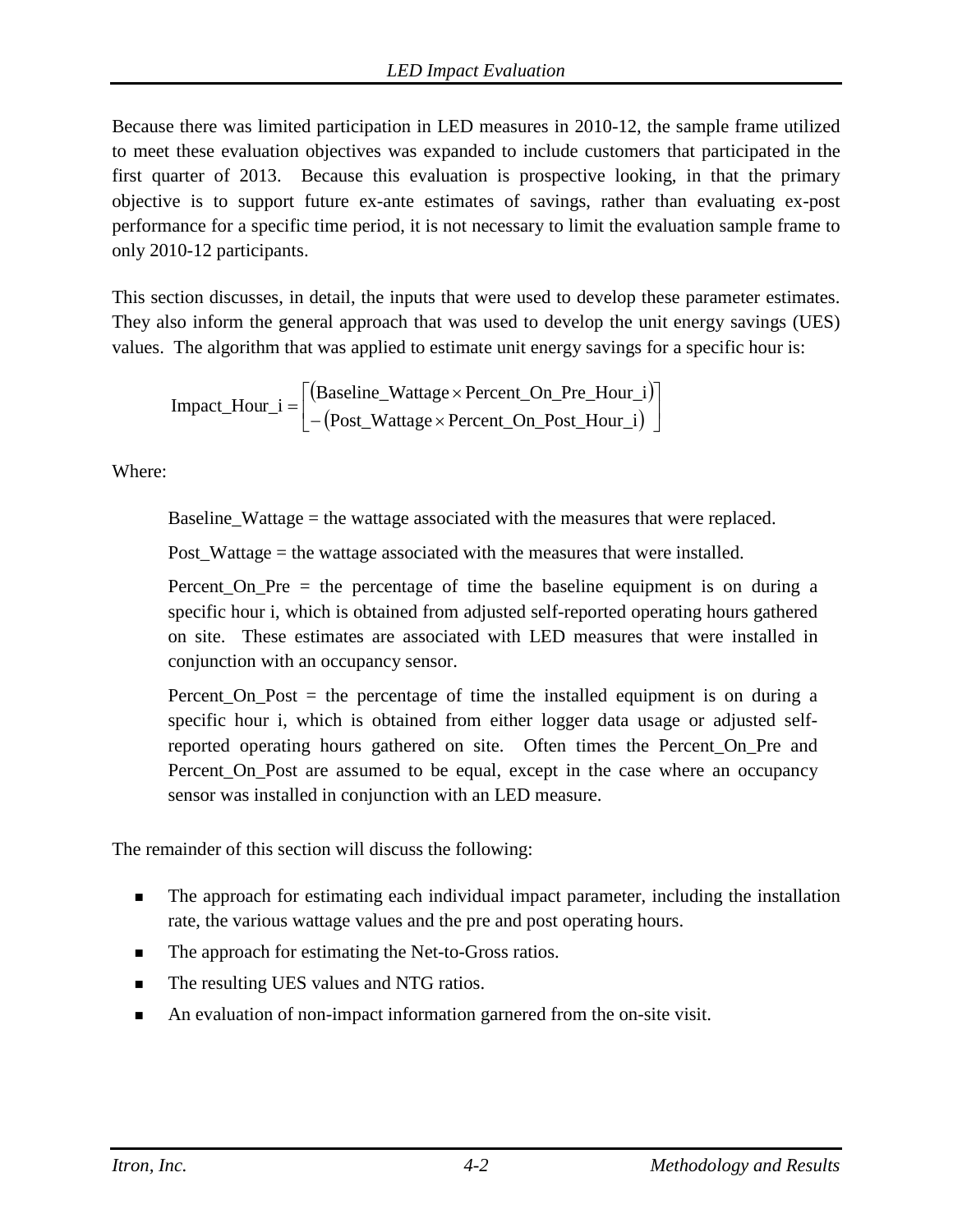# <span id="page-42-0"></span>**4.2 Installation Rate Analysis**

The installation rate is defined as the percentage of equipment found to be installed and operable. The installation rate is estimated for each site based on data gathered during the on-site visit. As part of these on-site visits, an objective of the auditor was to attempt to identify all equipment installed along with a disposition of that equipment.

The key measure count that is identified on site is the number of measures that are currently installed and in working condition (operable). The installation rate is calculated directly from this measurement:

Installation Rate = Quantity of measures installed and operable from on−site visit Quantity of measures reported installed in tracking system

In addition to identifying the amount of equipment that was installed and operable, the auditor also identified the amount of equipment that was:

- Failed and in place The number of measures that are currently installed, but were not in working condition (failed).
- Failed and replaced The number of measures that had been installed, but then had failed and were replaced with a different technology.
- Removed and not replaced The number of measures that had been installed, but had been removed (either due to failure or other reasons), but were not replaced, such that the lamp socket is empty.
- In storage The number of measures that were found in storage and have not yet been installed.

Although the installation rate is defined as the percent found to be in place and operable, an analysis was also conducted to determine the percent of rebated measures that were actually received by a participant (received rate). This would include those in place and operable, burned out or replaced or placed in storage.

[Table 4-1](#page-43-0) and [Table 4-2](#page-44-0) present the installation rates (defined as installed and operable), received rates (percent of rebated measures determined to have actually been received by the participants), storage rates and failure/removal rates for each HIM by program period and building type. Also shown are the sample sizes and resulting relative precision measured at the 90% confidence interval.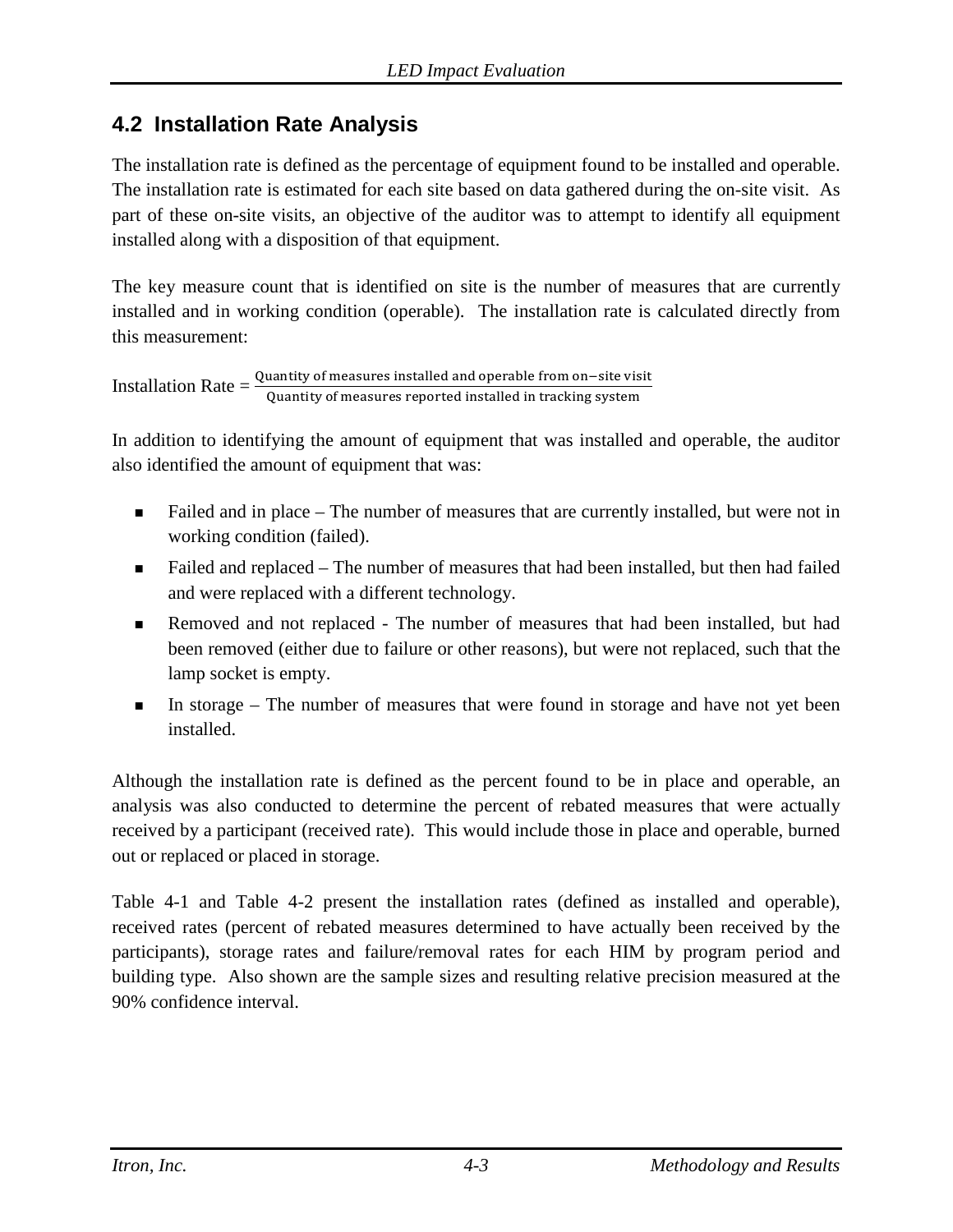| <b>Program Period</b> |                           | <b>Sites</b>   | <b>Received</b> | <b>Failure</b> | <b>Storage</b> | <b>Removal</b> | <b>Installation</b> | <b>Relative</b>  |
|-----------------------|---------------------------|----------------|-----------------|----------------|----------------|----------------|---------------------|------------------|
|                       | <b>Building Type</b>      |                | Rate            | Rate           | Rate           | Rate           | Rate                | <b>Precision</b> |
|                       | Office - Small            | 25             | 89%             | 0%             | 0%             | 7%             | 82%                 | 11%              |
|                       | Restaurant - Fast Food    | 6              | 98%             | 0%             | 0%             | 44%            | 54%                 | 81%              |
| 2012<br>$\mathbf{I}$  | Restaurant - Sit Down     | 14             | 93%             | 11%            | 0%             | 10%            | 72%                 | 23%              |
| 2010                  | Retail - Large            | $\mathbf{1}$   | 94%             | 0%             | 0%             | 0%             | 94%                 |                  |
|                       | Retail - Small            | 22             | 95%             | 3%             | 0%             | 2%             | 90%                 | 11%              |
|                       | <b>All Building Types</b> | 68             | 93%             | 3%             | $0\%$          | 11%            | 79%                 | 8%               |
|                       | Office - Small            | 12             | 100%            | 4%             | 0%             | 4%             | 93%                 | 12%              |
|                       | Restaurant - Fast Food    | 17             | 94%             | 2%             | 0%             | 0%             | 92%                 | 10%              |
| $2013(Q1-Q2)$         | Restaurant - Sit Down     | 15             | 95%             | 0%             | 0%             | 6%             | 89%                 | 9%               |
|                       | Retail - Large            | $\mathbf{1}$   | 100%            | 0%             | 0%             | 0%             | 100%                |                  |
|                       | Retail - Small            | 17             | 98%             | 9%             | 0%             | 1%             | 88%                 | 10%              |
|                       | <b>All Building Types</b> | 62             | 97%             | 3%             | $0\%$          | 3%             | 91%                 | 5%               |
|                       | Office - Small            | 37             | 92%             | 1%             | 0%             | 6%             | 85%                 | 8%               |
|                       | Restaurant - Fast Food    | 23             | 95%             | 2%             | 0%             | 8%             | 85%                 | 13%              |
|                       | Restaurant - Sit Down     | 29             | 95%             | 4%             | 0%             | 8%             | 83%                 | 10%              |
| $2010 - 2013$ (Q1-Q2) | Retail - Large            | $\overline{2}$ | 95%             | 0%             | 0%             | 0%             | 95%                 | 15%              |
|                       | Retail - Small            | 39             | 97%             | 7%             | 0%             | 1%             | 89%                 | 7%               |
|                       | <b>All Building Types</b> | 130            | 94%             | 3%             | $0\%$          | 6%             | 86%                 | 4%               |

<span id="page-43-0"></span>

|                           | Table 4-1: Disposition of Lighting Verification by Program Period and Building |
|---------------------------|--------------------------------------------------------------------------------|
| <b>Type for LED Lamps</b> |                                                                                |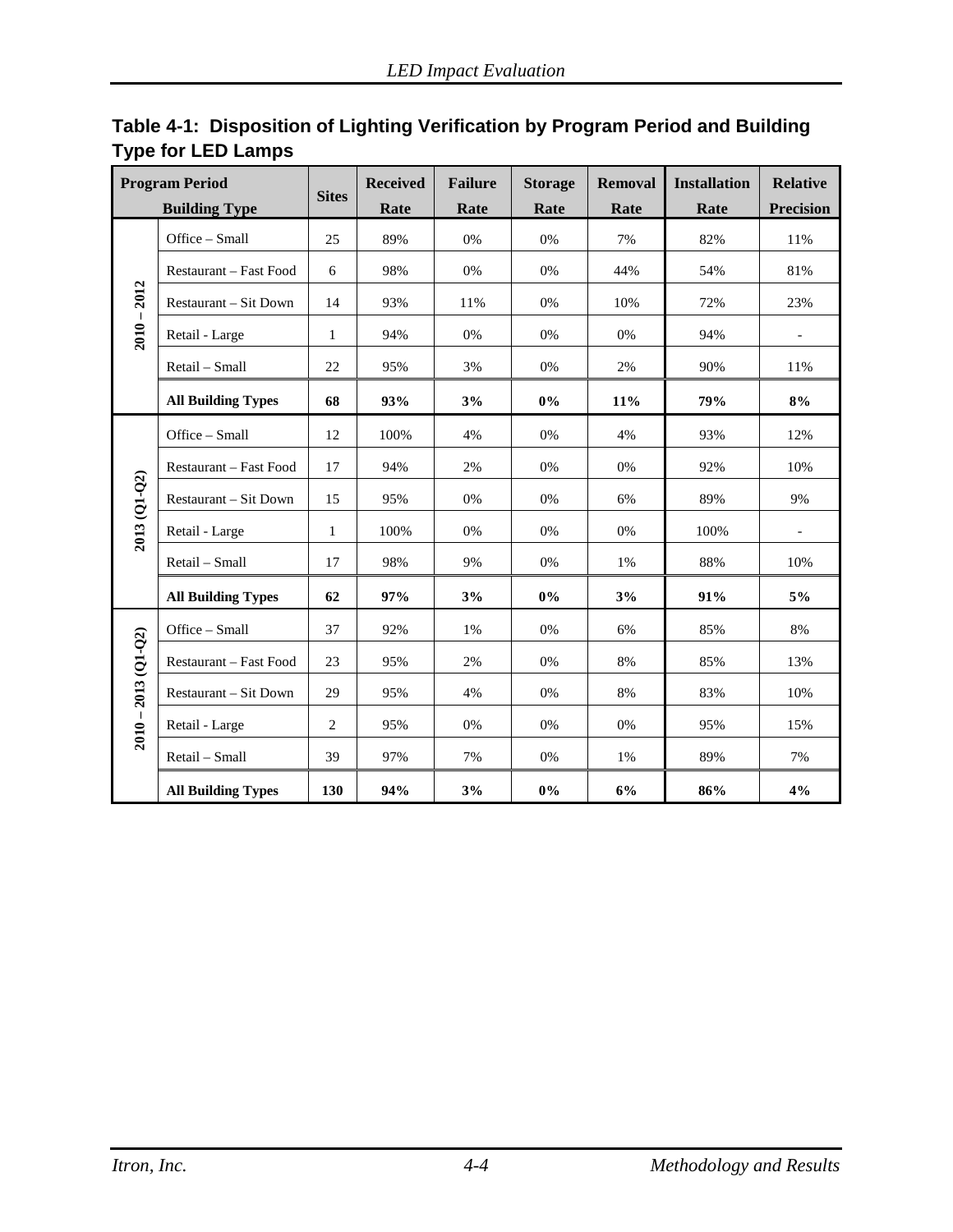| <b>Program Period</b>            |                           | <b>Sites</b>   | <b>Received</b> | <b>Failure</b> | <b>Storage</b> | <b>Removal</b> | <b>Installation</b> | <b>Relative</b>  |
|----------------------------------|---------------------------|----------------|-----------------|----------------|----------------|----------------|---------------------|------------------|
|                                  | <b>Building Type</b>      |                | Rate            | Rate           | Rate           | Rate           | Rate                | <b>Precision</b> |
|                                  | Office - Small            | 16             | 94%             | 2%             | 0%             | 0%             | 92%                 | 13%              |
|                                  | Restaurant - Fast Food    | 12             | 98%             | 0%             | 0%             | 0%             | 98%                 | 4%               |
| 2012<br>$\overline{\phantom{a}}$ | Restaurant - Sit Down     | 15             | 98%             | 2%             | 0%             | 13%            | 83%                 | 16%              |
| 2010                             | Retail - Large            | $\overline{c}$ | 67%             | 0%             | 0%             | 0%             | 67%                 | 246%             |
|                                  | Retail - Small            | 13             | 71%             | $0\%$          | $0\%$          | 0%             | 71%                 | 47%              |
|                                  | <b>All Building Types</b> | 58             | 77%             | $1\%$          | $0\%$          | $1\%$          | 75%                 | 12%              |
|                                  | Office - Small            | 11             | 97%             | 18%            | 0%             | 0%             | 80%                 | 23%              |
|                                  | Restaurant - Fast Food    | 16             | 98%             | 0%             | 0%             | 0%             | 98%                 | 5%               |
| 2013 (Q1-Q2)                     | Restaurant - Sit Down     | 14             | 97%             | 0%             | 0%             | 12%            | 85%                 | 16%              |
|                                  | Retail - Large            | 3              | 100%            | 0%             | 0%             | 0%             | 100%                | 0%               |
|                                  | Retail - Small            | 17             | 98%             | 1%             | 0%             | 0%             | 98%                 | 3%               |
|                                  | <b>All Building Types</b> | 61             | 98%             | 4%             | 0%             | $1\%$          | 93%                 | 4%               |
|                                  | Office - Small            | 27             | 95%             | $8\%$          | 0%             | 0%             | 87%                 | 11%              |
|                                  | Restaurant - Fast Food    | 28             | 98%             | 0%             | 0%             | 0%             | 98%                 | 4%               |
|                                  | Restaurant - Sit Down     | 29             | 97%             | 1%             | 0%             | 12%            | 84%                 | 11%              |
| $2010 - 2013$ (Q1-Q2)            | Retail - Large            | 5              | 93%             | $0\%$          | 0%             | 0%             | 93%                 | 18%              |
|                                  | Retail - Small            | 30             | 92%             | 1%             | 0%             | $0\%$          | 91%                 | 11%              |
|                                  | <b>All Building Types</b> | 119            | 94%             | $2\%$          | $0\%$          | $1\%$          | 91%                 | 4%               |

<span id="page-44-0"></span>**Table 4-2: Disposition of Lighting Verification by Program Period and Building Type for LED Reflectors**

Installation rates vary significantly from one building type to another as well as across program periods for both LED technologies. For LED lamps, the removal rate for both restaurant types and small offices is significantly greater. While the small sample size for Restaurant – Fast Food contributes to a very high removal rate in 2010-12 (1 site removed all of the lamps and represented almost half of that segment's weight) the reason for that removal is fairly consistent with other segments. By and large, lamps were removed because the lighting they provided was not aesthetically pleasing, too strong or too directional. The same is true for LED reflector measures. Failure rates also contributed significantly to lower installation rates, especially for the restaurant and retail – small segments. On average, site contacts that had self-reported LED failures claimed that the lamps or reflectors burned out within 6 to 8 months of installation. This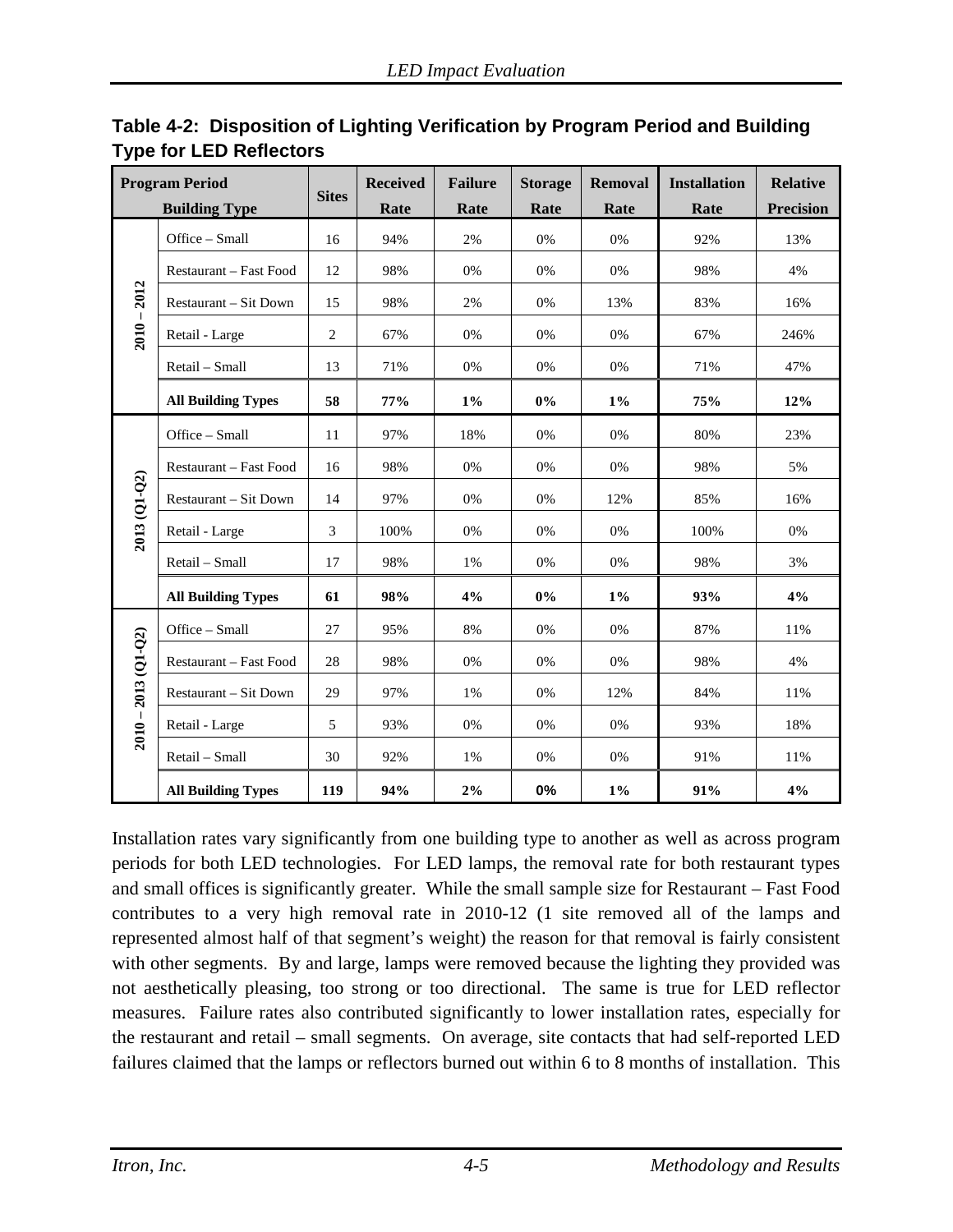could explain, at least for sit down restaurants, why the failure rate is 11% for the 2010-12 period and 0% in the 2013 period.

While relative precisions vary significantly across building types for each technology, they are all within the 90/15 range or better when combined across program periods for all but a couple of segments.

# **4.3 Operating Hour Analysis**

One of the primary inputs into the gross savings calculations are the 8760 load shapes, or percent on, for lighting equipment. There were multiple methodologies employed to develop these percent on load shapes, which are discussed in this section. More specifically, this section will discuss the development of the following:

- Post-Retrofit 8760 load shapes based on logger data
- Self-Report Adjustment Factors using 2006-08 and 2010-12 logger and self-report data
- **Post-Retrofit 8760 load shapes based on self-report data and the self-report adjustment** factors
- **Post-Retrofit 8760 load shapes based on combining the logger based profiles with the** adjusted self-report profiles
- Pre-Retrofit 8760 load shapes based on self-report data and the self-report adjustment factors

# *Development of 8760 Post-Retrofit Percent-On Load Shapes using Logger Data*

The objective of this analysis was to develop 8760 hourly load shapes of the percentage of the hour that the lights are on (percent on) for the post-retrofit equipment. The goal is to develop load shapes for each site and each specific measure monitored at the activity area (or space type) level.

Because loggers were not installed for a full year (approximately 9 weeks on average), the logger data needed to be extrapolated out to a full year of 8760 hours. The 2006-08 Small Commercial lighting logger study investigated the effects of changes in daylighting over the course of the year, and normal changes in business hours that some businesses experience over the course of the year. The study indicated that there was no discernable difference in usage over time that would be related to the effects of changes in daylighting. Therefore, our 8760 extrapolation did not directly take into consideration the effects of changes in daylight levels over the year.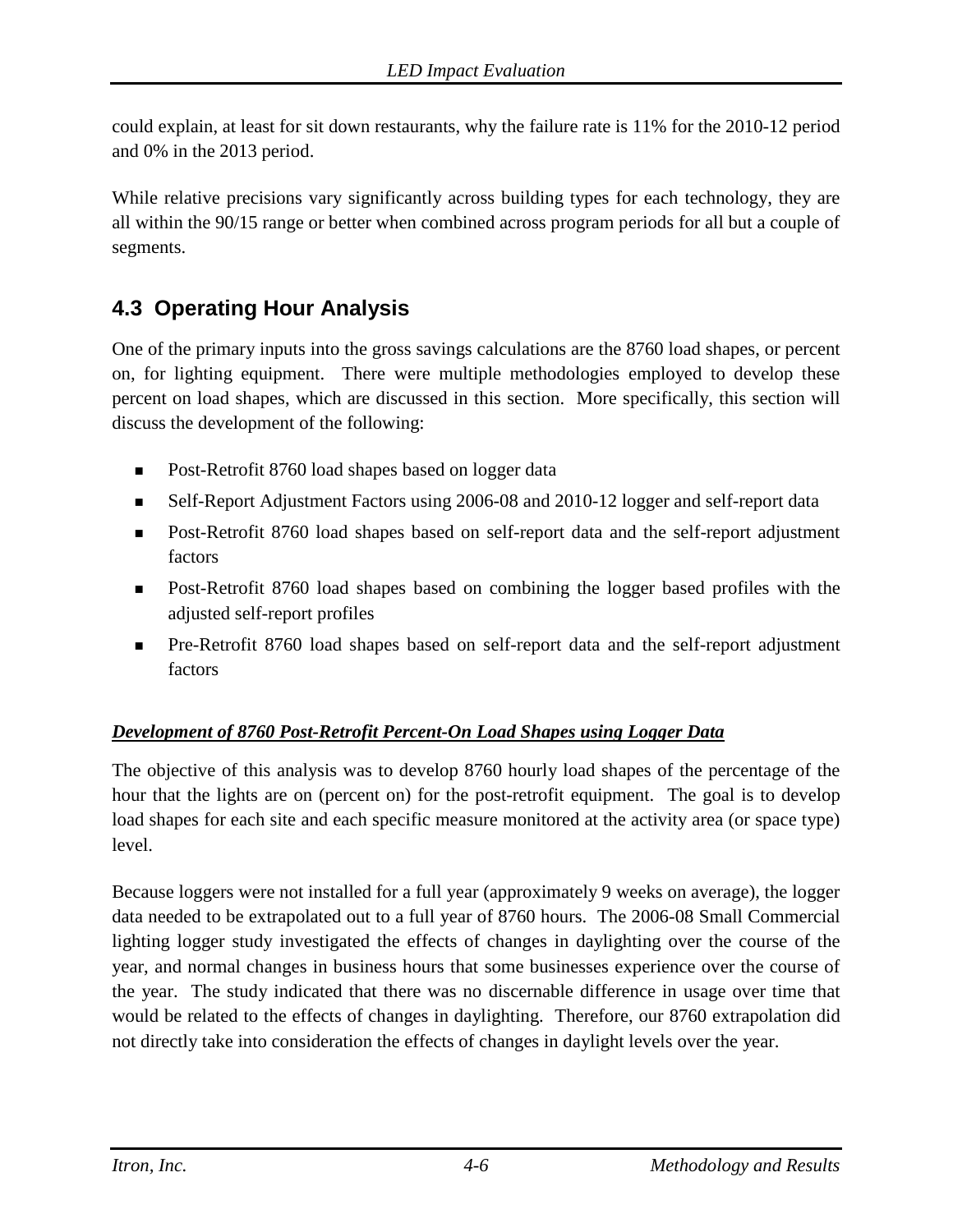Customers did provide their current business hours, and reported if these hours changed over the course of the year. If a customer reported a change in business hours for a portion of the year, the 8760 profile was adjusted accordingly. Using the monitored data, eight average daily profiles were developed for each day of the week, and separately for holidays, for each logger. For each profile, the midpoint of the open period and the midpoint for the closed period were determined. If a business reported being open more hours during another unmonitored time during the year, the profiles were shifted by expanding the profile around the open midpoint, and collapsing the profile around the closed midpoint. The opposite was true if the business reported being closed more hours, so that the profiles were shifted by expanding the profile around the closed midpoint, and collapsing the profile around the open midpoint. The shifting around the midpoints was chosen for two reasons. First, the load shapes tend to be most consistent for the hours around these two points (generally the peak and the trough of the load shape). Second, if a customer reported a shift in the business hours (same number of open hours, but at a different time) this approach would have the effect of simply just shifting the entire profile. Less than 2% of customers reported having seasonal schedules. Only 3 sites had their 8760 profiles adjusted to account for seasonal business hour changes. [1](#page-46-0) 

[Figure 4-1](#page-47-0) provides an example of a business that was open from 9 a.m. to 5 p.m. during the monitored period, and how the load shape would change if the business hours changed from 10 a.m. to 4 p.m., or 8 a.m. to 6 p.m. Essentially the midpoint at 1 p.m. is being stretched out, or the hours around 1 p.m. are being collapsed; and the converse is true around the closed midpoint at 1 a.m.

 $\overline{a}$ 

<span id="page-46-0"></span><sup>&</sup>lt;sup>1</sup> It is also important to note that this was the same methodology used for the 2006-08 Small Commercial Contract Group Direct Impact Evaluation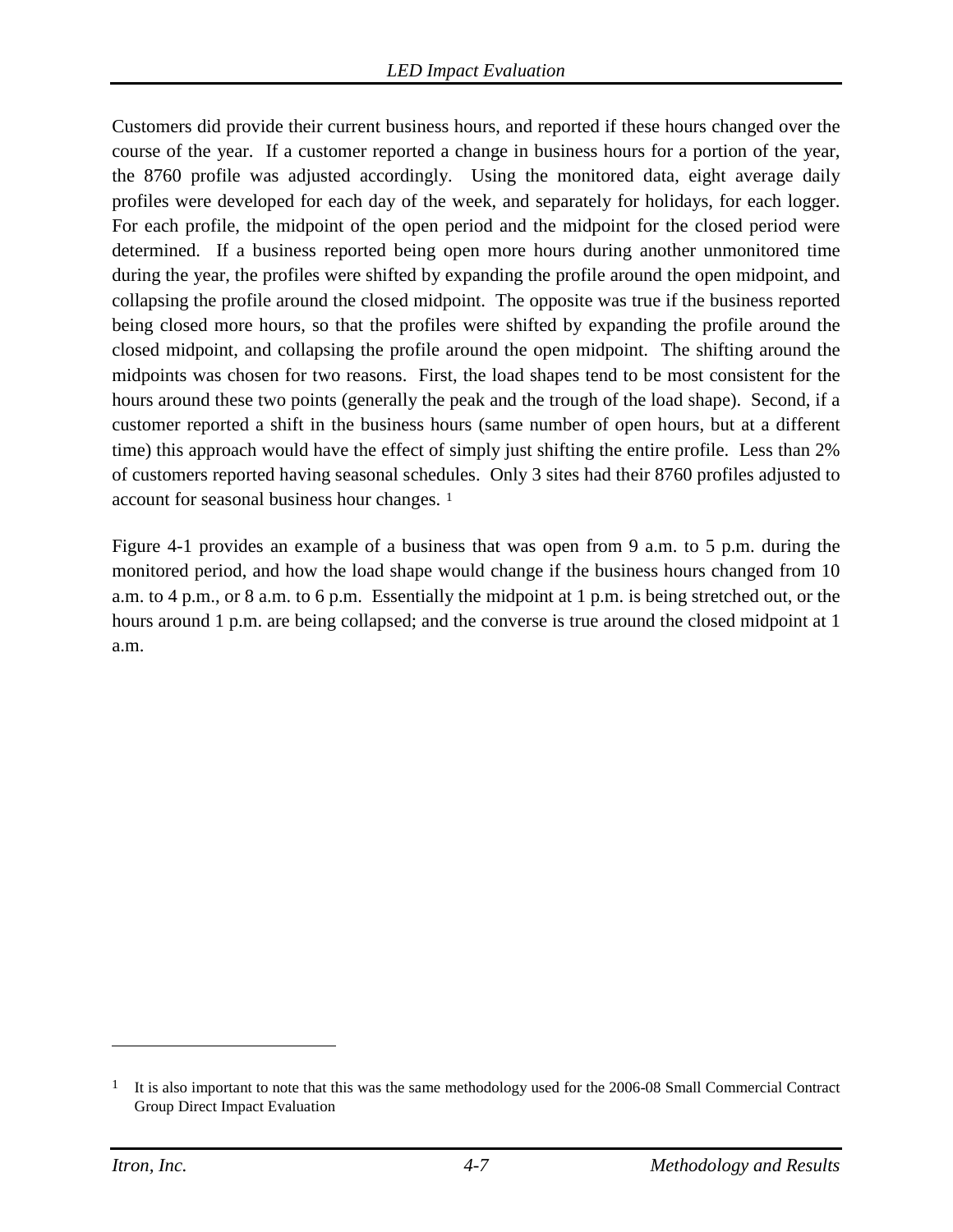

<span id="page-47-0"></span>**Figure 4-1: Example of Load Shape Shift due to Business Hour Changes** 

The final step after extrapolating each individual logger to an 8760 load profile, is to aggregate each logger up to a site-activity area level by measure. This aggregation only occurs when there is more than one logger at a site in a similar space type. To aggregate the loggers, a weight is associated with each logger that is equal to the number of fixtures/lamps to which the logger corresponds. The result is an 8760 post-retrofit percent-on load shapes, developed at the site, measure, activity area level.

# *Development of 8760 Post-Retrofit Percent-On Load Shapes using Adjusted Self-Report Schedules*

As mentioned previously, lighting loggers were installed in the vast majority of, but not all of the sites. As part of the 2006-08 Small Commercial evaluation, a set of adjustment factors were developed that can be used to adjust self-reported usage schedules to more accurately reflect actual usage, and develop use shapes. The methodology for developing and applying these selfreport adjustment factors is described in the IEPEC conference paper "Is the Customer Always Right? A Cost-Effective Method for Estimating Lighting Usage in Commercial Buildings", provided in Appendix I.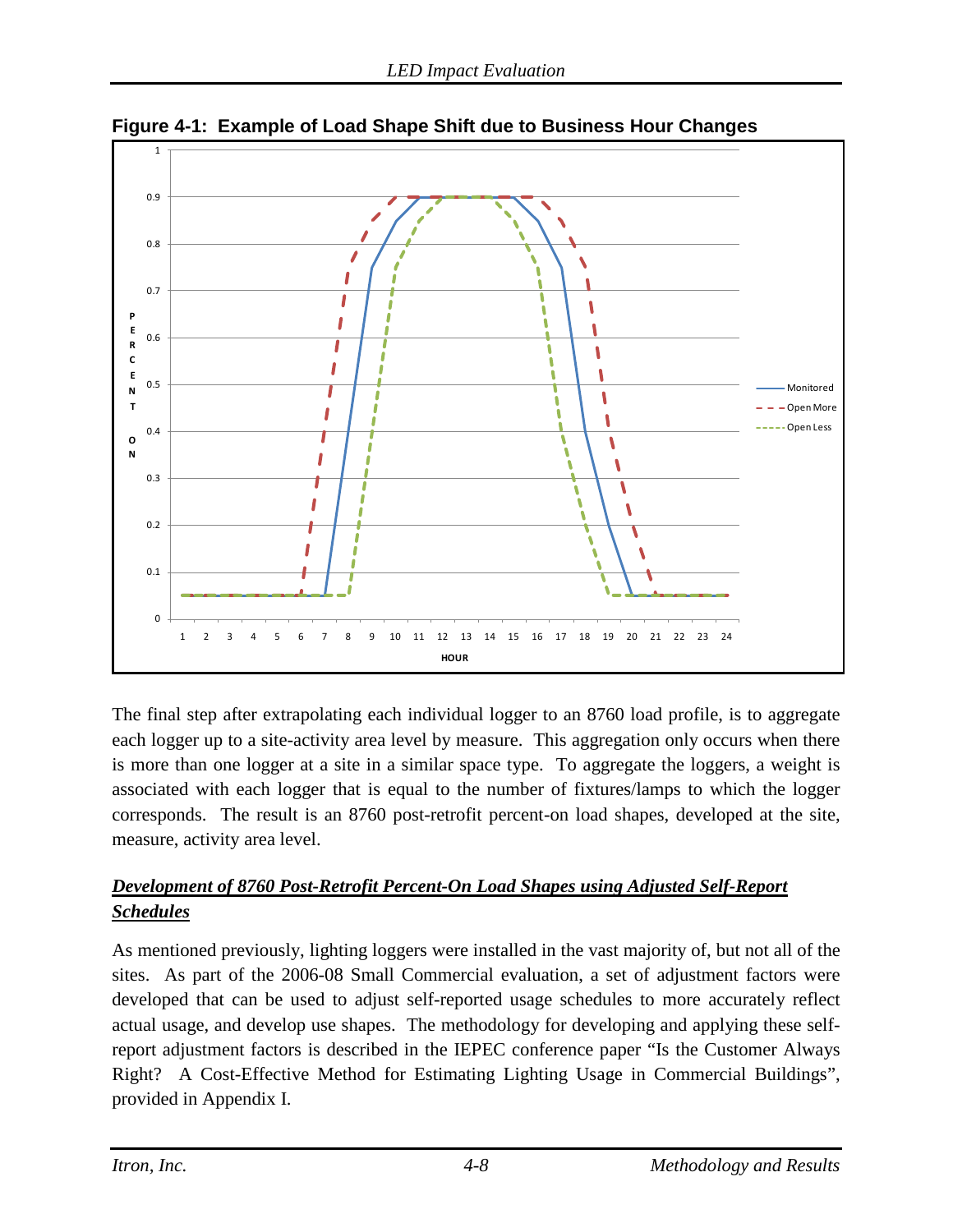This evaluation utilized this same approach, but incorporated both the 2006-08 and any relevant 2010-12 logger collected for this study, to develop adjustment factors to apply to self-reported post-retrofit use shapes for sites that did not have loggers installed. For measures that we were unable to log or when logger data was compromised, we collected detailed self-report schedules that could be adjusted using the approach documented in Appendix I.

As mentioned, the adjustment factors utilized data collected for both this 2010-12 study as well as the 2006-08 Small Commercial study. This analysis included over 1,110 loggers monitoring CFL's in more than 450 facilities that represented building types used in this analysis. As part of the on-site survey for both studies, participants were asked to estimate their lighting usage by activity area within their building and to provide their business lighting hours. For those customers that were monitored, it was possible to compare the participants' actual lighting usage to both their self-reported lighting usage and their business operating hours. Comparisons were made at the HIM, building type and activity area level. Furthermore, rather than simply comparing annual operating hours, comparisons were made for four different use periods (relative to self-reported business hours): Opening Shoulder, Open, Closed Shoulder, or Closed. The Open period was defined as all hours of the day for which the business was open. The Opening and Closing shoulders were defined as the two hours before opening and after closing, respectively. The Closed period was defined as all hours for which the business was closed, and not in one of the two shoulder periods. For the open period, a ratio of actual logger to self-report usage could be estimated by HIM, building type, activity area, and usage period. Then these ratios, or adjustment factors, could then be applied to a self-report schedule by building type, activity area, for the open period. However, for the closed and shoulder periods, rather than develop and apply adjustment factors, average usages values were estimated from the logger sample and these usage values were used directly for those time periods. The reason why adjustment factors were not developed and applied to these periods is because the self-reported usage during these periods was often claimed to be zero. A zero value cannot be adjusted by a multiplicative factor, therefore a constant factor was used. Again, this constant factor was the actual average usage found in the logger sample for those time periods, and was applied by HIM, building type and activity area.

By applying the adjustment factors to the open time period, and the usage values to the closed and shoulder time periods, an 8,760 load shapes could be developed at the measure and activity area level.

To validate this process, we took the sample of 2010-12 and 2013 (Q1-Q2) LED lamp and reflector participants that were monitored in this study and created an adjusted self-report estimate of annual operating hours based on the 2006-08 and 2010-12 factors discussed above. For this sample of monitored participants, we then compared their actual logger results to their adjusted self-report results as well as their unadjusted self-reports. [Table 4-3](#page-49-0) presents a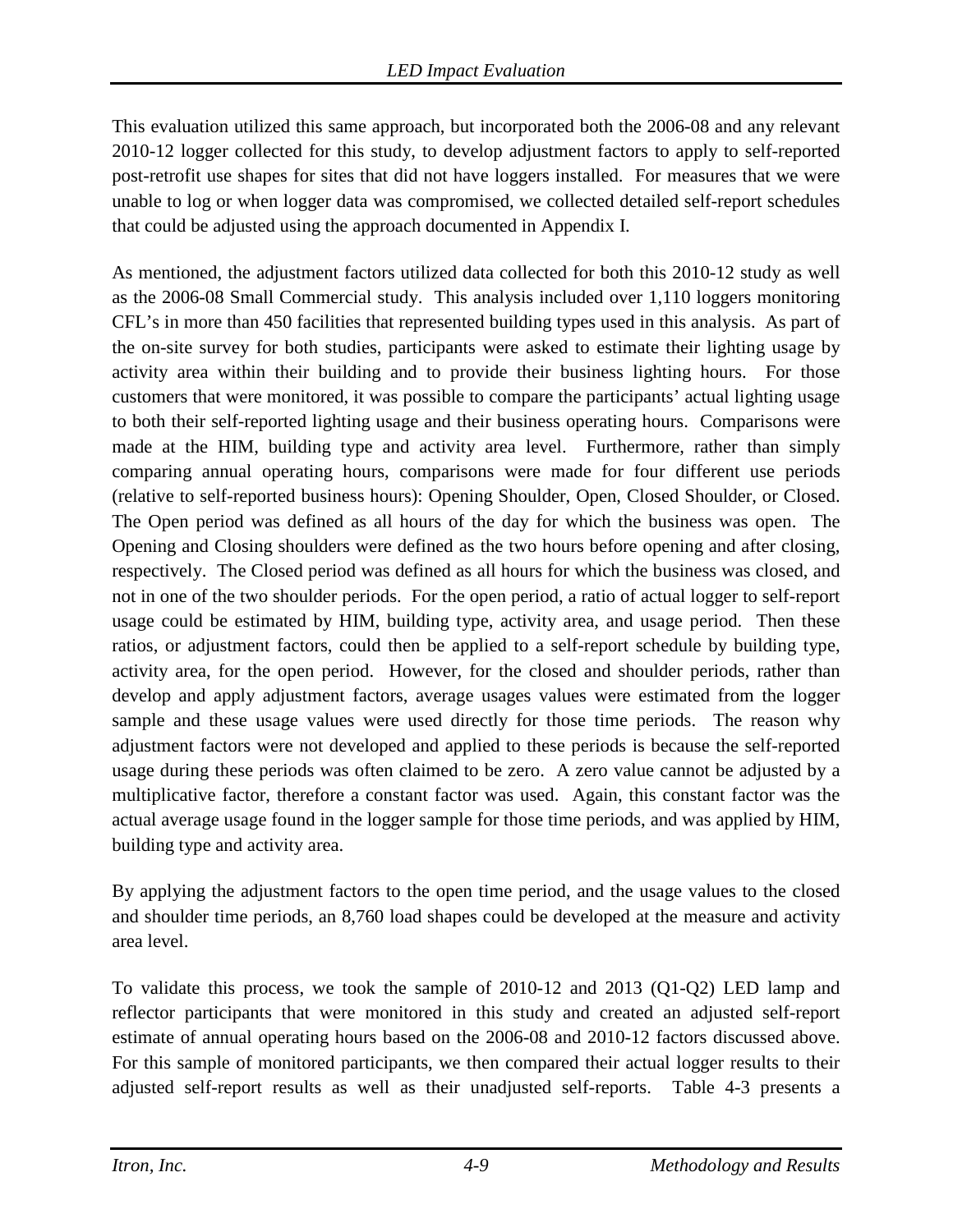comparison of operating hours developed from the logger data and the adjusted/non-adjusted self-report method. The adjusted self-report operating hours compare very well to the actual monitored hours. These differences range from .12% to 4.3%. It is important to note that, unadjusted self-reports are all lower than both the monitored hours and adjusted hours. These differences range from 6% to 20% relative to the monitored sample. Overall, the differences between the adjusted self-report results and the monitored data are not statistically significant.

<span id="page-49-0"></span>**Table 4-3: Comparison of Logged Data, Adjusted/Unadjusted Self-Report Operating Hours by Program Period for LED Lamps and Reflectors**

|                       | <b>Program Period</b> | <b>Logged</b> |     |       | <b>Adjusted Self Report</b> | <b>Unadjusted Self Report</b> |     |
|-----------------------|-----------------------|---------------|-----|-------|-----------------------------|-------------------------------|-----|
|                       | <b>HIM</b>            | HOU           | SE  | HOU   | SE                          | HOU                           | SE  |
| $2010 - 2012$         | LED Lamp              | 3,956         | 298 | 3,960 | 233                         | 3,259                         | 211 |
|                       | <b>LED</b> Reflector  | 3,212         | 273 | 3,331 | 178                         | 2,571                         | 177 |
|                       | LED Lamp              | 3,843         | 286 | 3,779 | 199                         | 3,595                         | 241 |
| 2013 (Q1-Q2)          | <b>LED</b> Reflector  | 3,601         | 114 | 3,760 | 60                          | 3,391                         | 87  |
|                       | LED Lamp              | 3,881         | 213 | 3,841 | 152                         | 3,481                         | 174 |
| $2010 - 2013$ (Q1-Q2) | <b>LED</b> Reflector  | 3,537         | 106 | 3,690 | 63                          | 3,256                         | 82  |

#### *Final 8760 Post-Retrofit Percent-On Load Shapes*

As mentioned, both the logger data and adjusted self-report schedules were capable of developing 8760 post-retrofit percent-on load shapes at the site, measure, activity area level. For the purpose of presenting results for this report, these site-measure-activity area level load shapes were aggregated to the building type level. To perform this aggregation, each site-space type profile is weighted to represent the number of lamps/fixtures being represented in the population. [Table 4-4](#page-50-0) and [Table 4-5](#page-51-0) provide the average annual operating hours (which combine the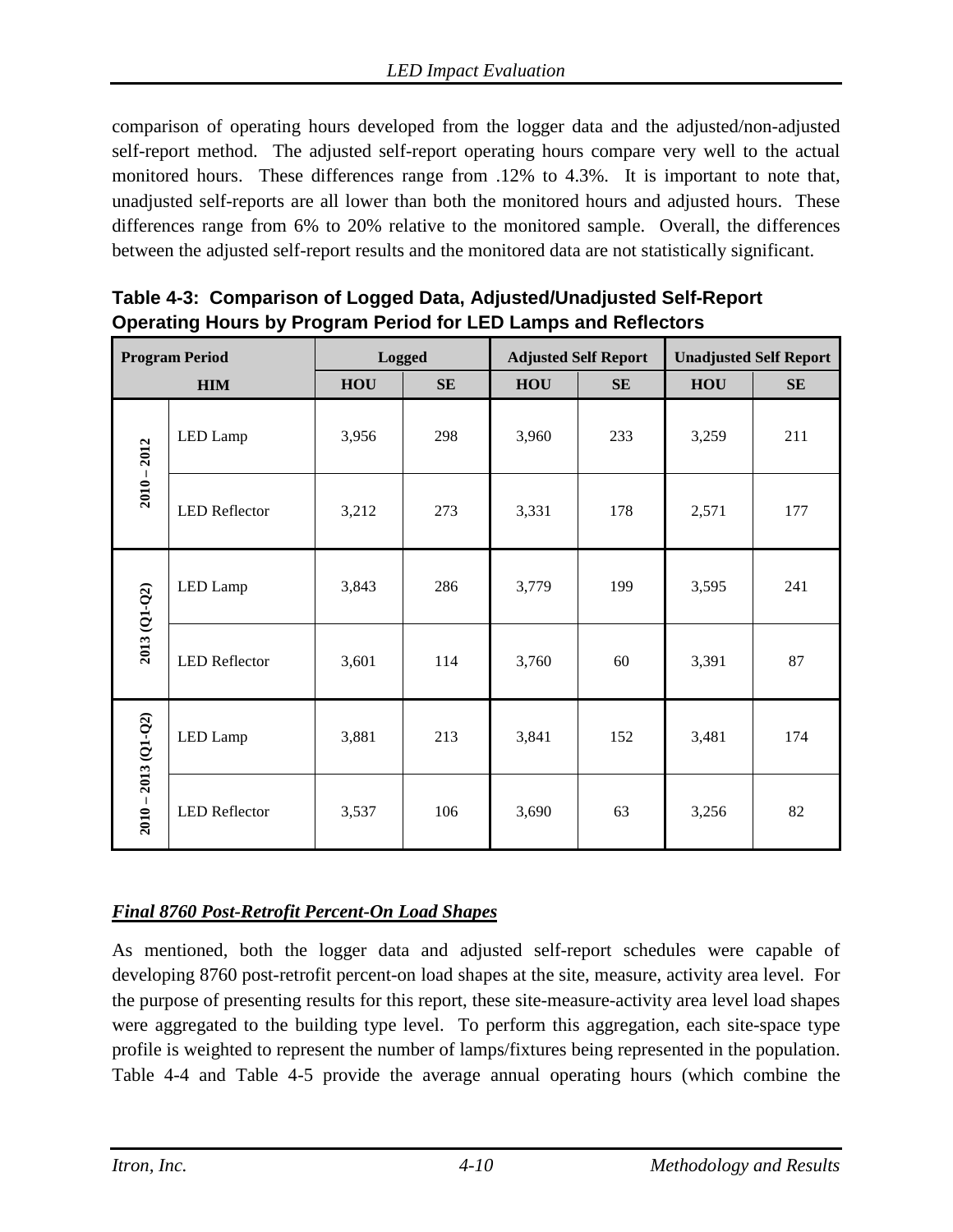monitored measures where available and the adjusted self-reports otherwise) and coincident peak factors for the on-site sample by HIM, Program Period and Building Type.

<span id="page-50-0"></span>

| Table 4-4: Post-Retrofit Annual Hours of Operation and Coincident Factors by |
|------------------------------------------------------------------------------|
| <b>Program Period and Building Type for LED Lamps</b>                        |

|                       | <b>Program Period</b><br><b>Building Type</b> | <b>Sites</b>   | <b>Operating</b><br><b>Hours</b> | <b>Relative</b><br><b>Precision</b> | Coincidence<br><b>Factor</b> | <b>Relative</b><br><b>Precision</b> |
|-----------------------|-----------------------------------------------|----------------|----------------------------------|-------------------------------------|------------------------------|-------------------------------------|
|                       | Office - Small                                | 25             | 1,746                            | 20%                                 | 33%                          | 21%                                 |
|                       | Restaurant - Fast Food                        | $\overline{4}$ | 4,488                            | 28%                                 | 85%                          | 36%                                 |
| $2010 - 2012$         | <b>Restaurant - Sit Down</b>                  | 13             | 3,770                            | 16%                                 | 69%                          | 19%                                 |
|                       | Retail - Large                                | 1              | 4,767                            |                                     | 99%                          |                                     |
|                       | Retail - Small                                | 19             | 2,144                            | 39%                                 | 40%                          | 28%                                 |
|                       | <b>All Building Types</b>                     | 62             | 3,178                            | 11%                                 | 62%                          | 11%                                 |
|                       | Office - Small                                | 11             | 1,593                            | 30%                                 | 37%                          | 34%                                 |
|                       | <b>Restaurant - Fast Food</b>                 | 15             | 5,102                            | 14%                                 | 80%                          | 14%                                 |
| 2013 (Q1-Q2)          | <b>Restaurant - Sit Down</b>                  | 15             | 3,248                            | 23%                                 | 59%                          | 17%                                 |
|                       | Retail - Large                                | $\mathbf{1}$   | 1,201                            |                                     | 31%                          |                                     |
|                       | Retail - Small                                | 17             | 1,924                            | 20%                                 | 53%                          | 24%                                 |
|                       | <b>All Building Types</b>                     | 59             | 2,964                            | 13%                                 | 56%                          | 11%                                 |
|                       | Office - Small                                | 36             | 1,707                            | 16%                                 | 34%                          | 17%                                 |
|                       | Restaurant - Fast Food                        | 19             | 5,018                            | 12%                                 | 81%                          | 12%                                 |
|                       | <b>Restaurant - Sit Down</b>                  | 28             | 3,404                            | 14%                                 | 62%                          | 12%                                 |
| $2010 - 2013$ (Q1-Q2) | Retail - Large                                | $\overline{2}$ | 4,328                            | 128%                                | 91%                          | 123%                                |
|                       | Retail - Small                                | 36             | 2,026                            | 21%                                 | 47%                          | 18%                                 |
|                       | <b>All Building Types</b>                     | 121            | 3,086                            | 8%                                  | 58%                          | 8%                                  |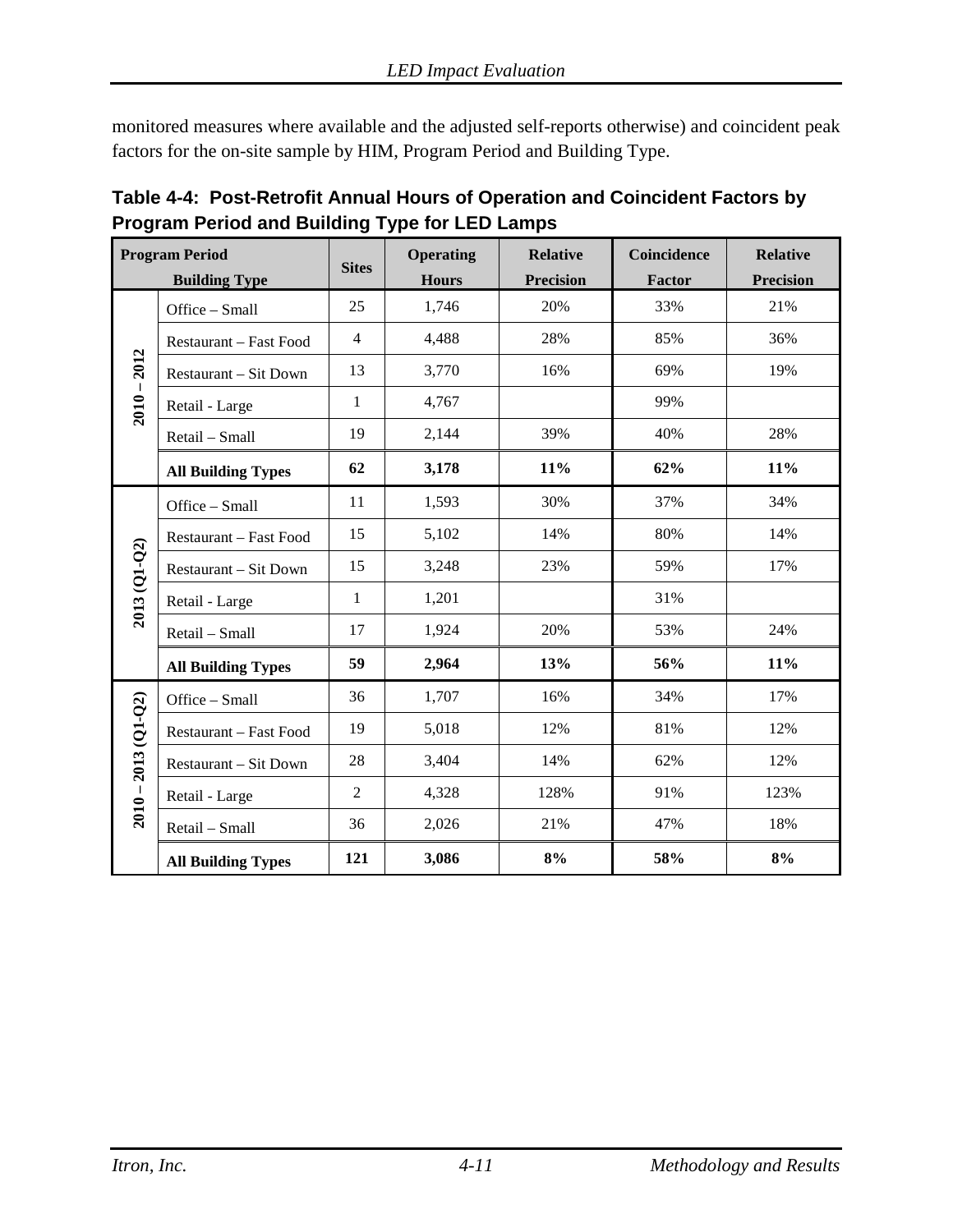|                       | <b>Program Period</b>        | <b>Sites</b>   | <b>Operating</b> | <b>Relative</b><br><b>Precision</b> | <b>Coincidence</b> | <b>Relative</b><br><b>Precision</b> |
|-----------------------|------------------------------|----------------|------------------|-------------------------------------|--------------------|-------------------------------------|
|                       | <b>Building Type</b>         |                | <b>Hours</b>     |                                     | Factor             |                                     |
|                       | Office - Small               | 14             | 2,245            | 22%                                 | 51%                | 22%                                 |
|                       | Restaurant – Fast Food       | 12             | 3,768            | 26%                                 | 72%                | 24%                                 |
| 2012                  | <b>Restaurant – Sit Down</b> | 14             | 4,310            | 9%                                  | 83%                | 9%                                  |
| $2010 -$              | Retail - Large               | $\overline{2}$ | 4,212            | 116%                                | 81%                | 79%                                 |
|                       | Retail - Small               | 13             | 2,631            | 21%                                 | 69%                | 21%                                 |
|                       | <b>All Building Types</b>    | 55             | 3,356            | 9%                                  | 72%                | 8%                                  |
|                       | Office - Small               | 9              | 2,306            | 37%                                 | 45%                | 35%                                 |
|                       | Restaurant - Fast Food       | 16             | 4,305            | 25%                                 | 61%                | 28%                                 |
| $2013(Q1-Q2)$         | Restaurant - Sit Down        | 13             | 4,466            | 16%                                 | 76%                | 11%                                 |
|                       | Retail - Large               | 3              | 3,683            | 13%                                 | 98%                | 10%                                 |
|                       | Retail - Small               | 17             | 3,163            | 11%                                 | 86%                | 9%                                  |
|                       | <b>All Building Types</b>    | 58             | 3,395            | 9%                                  | 77%                | 7%                                  |
|                       | Office - Small               | 23             | 2,269            | 19%                                 | 49%                | 18%                                 |
|                       | Restaurant - Fast Food       | 28             | 4,189            | 18%                                 | 63%                | 19%                                 |
|                       | Restaurant - Sit Down        | 27             | 4,394            | 9%                                  | 80%                | 7%                                  |
|                       | Retail - Large               | 5              | 3,754            | 12%                                 | 95%                | 8%                                  |
| $2010 - 2013$ (Q1-Q2) | Retail - Small               | 30             | 3,025            | 9%                                  | 81%                | 8%                                  |
|                       | <b>All Building Types</b>    | 113            | 3,374            | 6%                                  | 79%                | 5%                                  |

# <span id="page-51-0"></span>**Table 4-5: Post-Retrofit Annual Hours of Operation and Coincident Factors by Program Period and Building Type for LED Reflectors**

Operating hours and coincidence factors also vary among building types. Both restaurant types generally have longer operating hours than any other segment, for both LED lamps and reflectors. It is important to note that lower than expected operating hours for the 2013 Retail – Large LED lamp segment is the result of those measures being installed in three activity areas (restrooms, storage, other miscellaneous) within the large retail facility. Twenty of the twentyseven rebated lamps were installed in storage areas that averaged 350 hours per year (the selfreport was 530 hours).

Differences in operating hours across both program periods could be a function of the random nature of the sampling process as well as the activity areas where the LED technologies are being installed.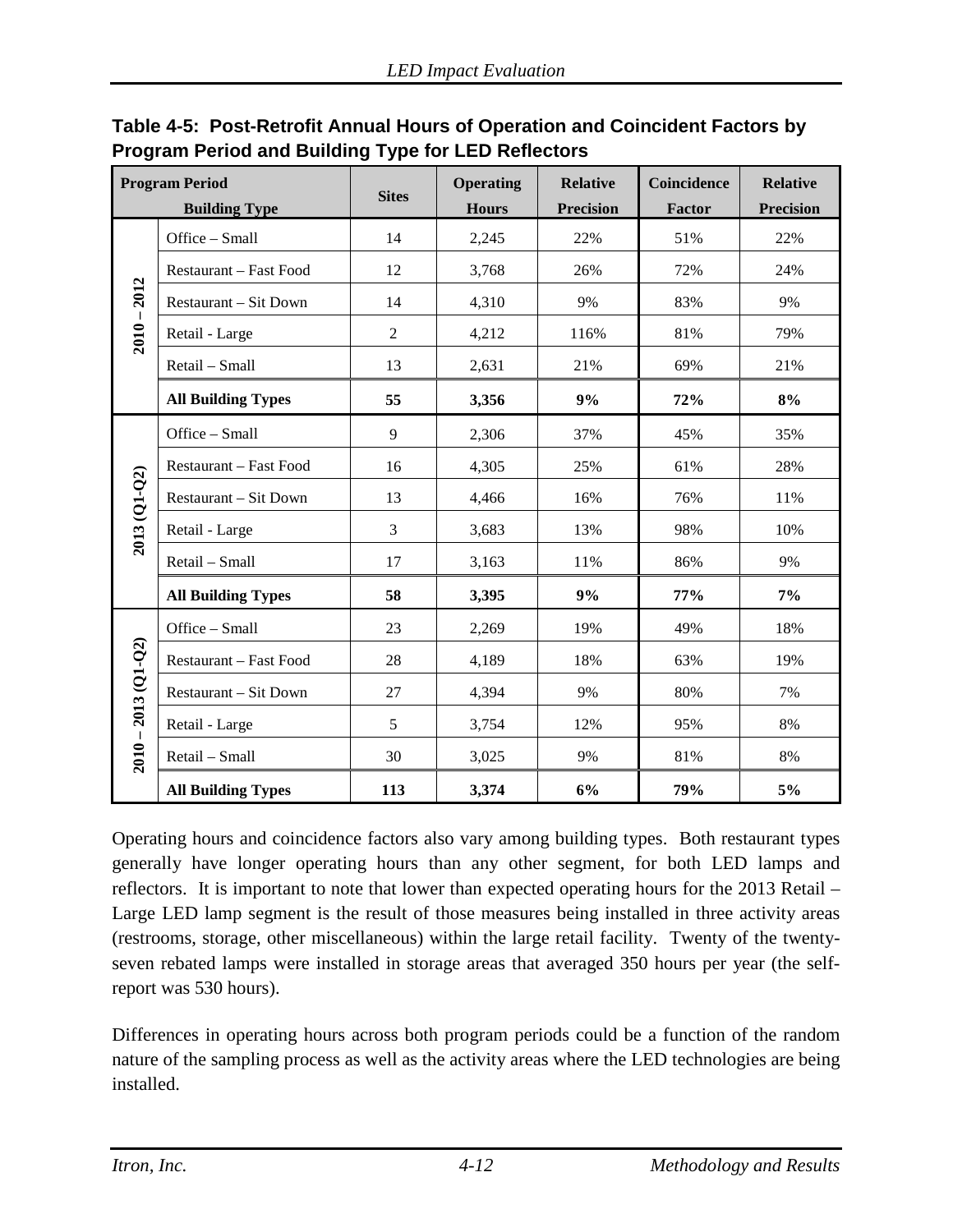While relative precisions vary significantly across building types for each technology, they are all within the 90/20 range or better when combined across program periods (for sample sizes greater than 2).

# **4.4 Pre- and Post- Retrofit Wattages**

Another key set of parameters are the pre and post wattages. Various approaches and data sources were utilized to develop these wattage values, which are discussed in this section. More specifically, this section will discuss the development of the following:

- Post-Retrofit Wattages based on verified data on site
- Pre-Retrofit Wattages based on self-report data and other information gathered on site

#### *Post-Retrofit Wattages*

Post-retrofit wattages were based on lamp information gathered by the on-site auditor. In limited cases (7% of measures) it was not possible to gather wattage information, because all the measures had been either removed or had failed prior to the on-site inspection. Likewise, for 4 measures, post-retrofit wattages were assigned based on the measure name.

[Table 4-6](#page-53-0) and [Table 4-7](#page-54-0) present the average post-retrofit wattages found for each LED measure by program period and building type. As mentioned above, in some cases (7% of measures) no LED equipment was found on site, so the post-retrofit wattage observations do not sum to the number of sites that were surveyed. For LED lamp measures, this resulted in 8 sites not providing post-wattage information. For LED reflectors, the number of wattage observations is greater than the number of sites because multiple reflector measures were installed at some sites.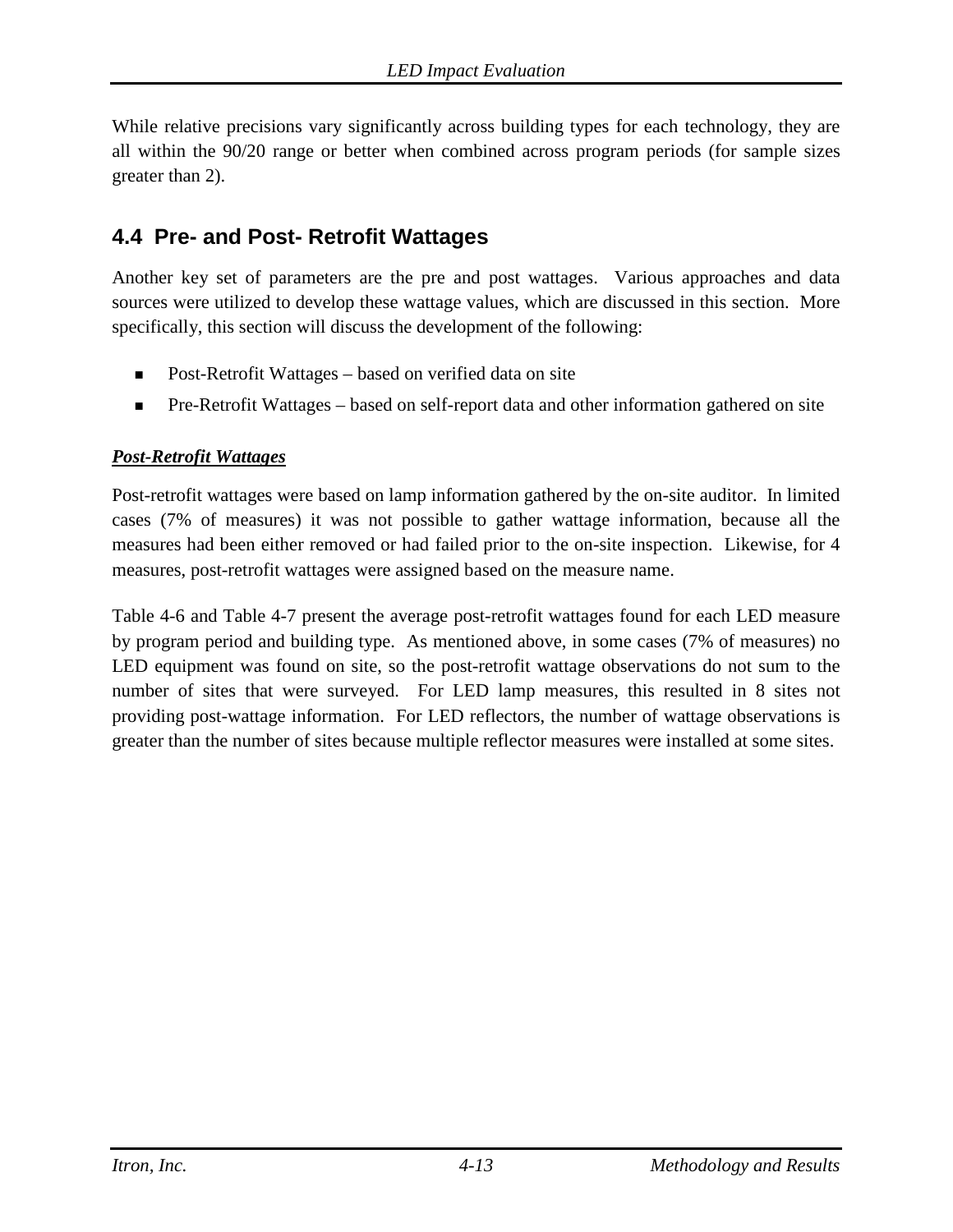| <b>Program Period</b><br><b>Building Type</b> |                           | <b>Post Retrofit Wattage</b> | <b>Wattage Observations</b> | <b>Relative Precision</b> |
|-----------------------------------------------|---------------------------|------------------------------|-----------------------------|---------------------------|
|                                               | Office - Small            | $\overline{9}$               | 25                          | 10%                       |
|                                               | Restaurant - Fast Food    | 11                           | $\overline{4}$              | 16%                       |
| $2010 - 2012$                                 | Restaurant - Sit Down     | 8                            | 14                          | 3%                        |
|                                               | Retail - Large            | 15                           | 1                           |                           |
|                                               | Retail - Small            | $\,8\,$                      | 19                          | 2%                        |
|                                               | <b>All Building Types</b> | 13                           | 63                          | 5%                        |
|                                               | Office - Small            | $\,8\,$                      | 11                          | 2%                        |
|                                               | Restaurant - Fast Food    | 8                            | 15                          | 7%                        |
| 2013 (Q1-Q2)                                  | Restaurant - Sit Down     | 8                            | 15                          | 3%                        |
|                                               | Retail - Large            | 15                           | $\mathbf{1}$                |                           |
|                                               | Retail - Small            | $\,8\,$                      | 17                          | 5%                        |
|                                               | <b>All Building Types</b> | $\bf 8$                      | 59                          | 3%                        |
|                                               | Office - Small            | $\overline{9}$               | 36                          | 7%                        |
|                                               | Restaurant - Fast Food    | 8                            | 19                          | 8%                        |
|                                               | Restaurant - Sit Down     | 8                            | 29                          | 2%                        |
| $2010 - 2013$ (Q1-Q2)                         | Retail - Large            | 15                           | $\overline{2}$              | 0%                        |
|                                               | Retail - Small            | $\,8\,$                      | 36                          | 3%                        |
|                                               | <b>All Building Types</b> | $\boldsymbol{9}$             | 122                         | 4%                        |

<span id="page-53-0"></span>**Table 4-6: Post Wattage Estimates by Program Period and Building Type for LED Lamps**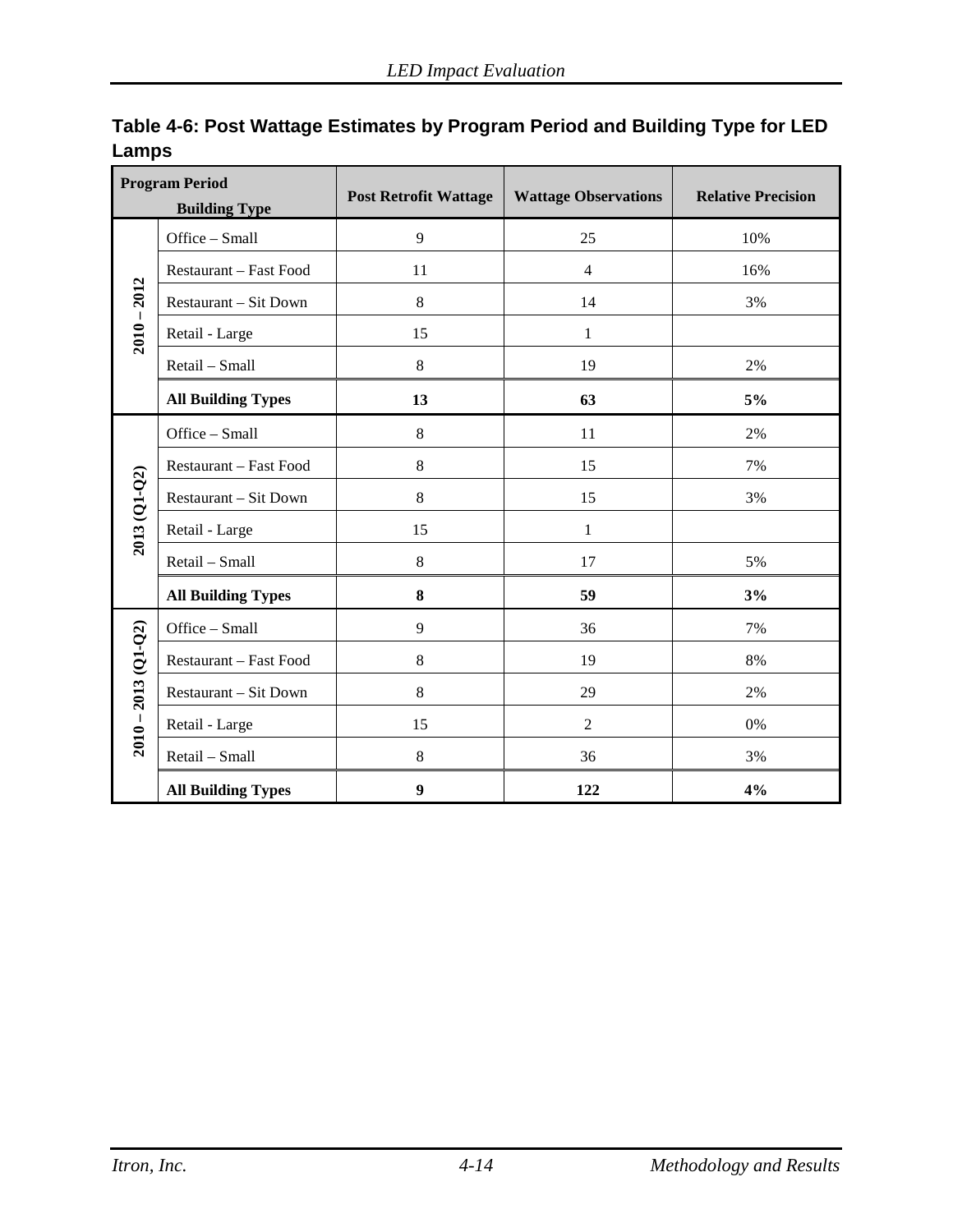| <b>Program Period</b><br><b>Building Type</b> |                           | <b>Post Retrofit Wattage</b> | <b>Wattage Observations</b> | <b>Relative Precision</b> |
|-----------------------------------------------|---------------------------|------------------------------|-----------------------------|---------------------------|
|                                               | Office - Small            | 14                           | 14                          | 13%                       |
|                                               | Restaurant - Fast Food    | 11                           | 13                          | 19%                       |
| 2012                                          | Restaurant - Sit Down     | 9                            | 21                          | 18%                       |
| $2010 - 7$                                    | Retail - Large            | 18                           | $\overline{2}$              | 250%                      |
|                                               | Retail - Small            | 10                           | 17                          | 17%                       |
|                                               | <b>All Building Types</b> | 14                           | 67                          | 9%                        |
|                                               | Office - Small            | 16                           | 12                          | 10%                       |
|                                               | Restaurant - Fast Food    | 14                           | 24                          | 13%                       |
| 2013 (Q1-Q2)                                  | Restaurant - Sit Down     | 16                           | 15                          | 15%                       |
|                                               | Retail - Large            | 18                           | $\overline{4}$              | 6%                        |
|                                               | Retail - Small            | 12                           | 28                          | 9%                        |
|                                               | <b>All Building Types</b> | 17                           | 83                          | 2%                        |
|                                               | Office - Small            | 15                           | 26                          | 8%                        |
|                                               | Restaurant - Fast Food    | 13                           | 37                          | 11%                       |
| 2013 (Q1-Q2)                                  | Restaurant - Sit Down     | 12                           | 36                          | 14%                       |
| $2010 - 1$                                    | Retail - Large            | 18                           | 6                           | 15%                       |
|                                               | Retail - Small            | 12                           | 45                          | 8%                        |
|                                               | <b>All Building Types</b> | 14                           | 150                         | 4%                        |

<span id="page-54-0"></span>**Table 4-7: Post-Wattage Estimates by Program Period and Building Type for LED Reflectors**

#### *Pre-Retrofit Wattages*

Pre-retrofit wattages were developed using a variety of sources including participant application information, visual inspection on site and self-report information from the participant gathered on site.

In each case the surveyor tried to gather the same information as described above for the postretrofit wattages. The first was to locate fixtures that were not retrofitted but in the same area or type of area and match the baseline fixture description. The second approach was to look for spare baseline lamps in storage and maintenance areas. The third was to review any documentation regarding the previously installed lamps and fixtures. The fourth approach was to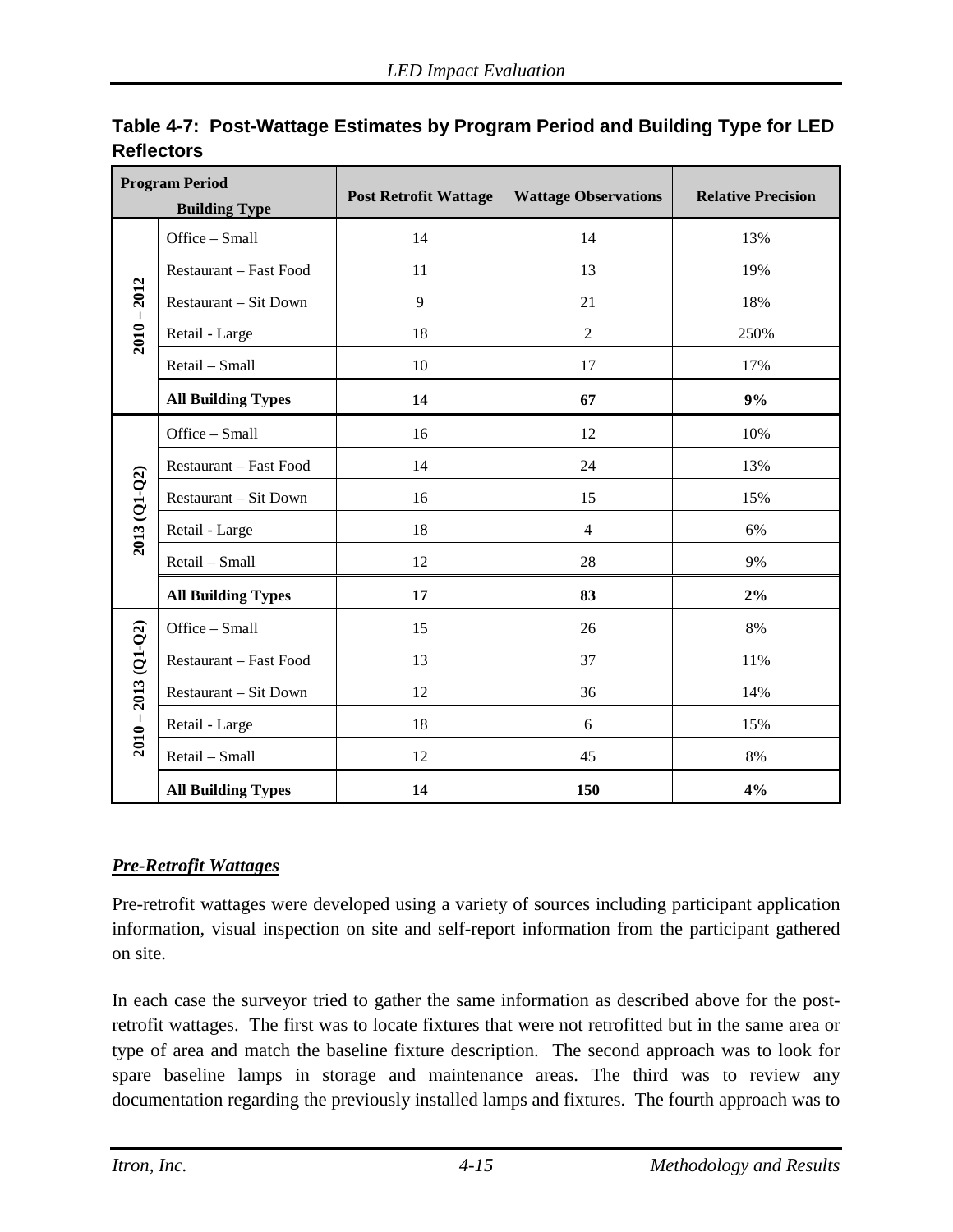gather the contacts' or maintenance staffs' best recollection of the baseline fixture-lamp information.

If pre-retrofit wattage information was not available, average wattage values were used. An average wattage value was used for 17% of LED measures. There are two ways in which unknown wattages were populated. In the first case, the configuration of the replaced equipment is known, but not the wattage. In this case, average wattages can be applied by the preconfiguration using the same approach as described above for post-retrofit wattages.

However, in other cases, the configuration of the replaced equipment is not known. In these instances, all that is known is the measure that was installed. For these cases, average prewattages were developed that corresponded to the installed measures, and these average prewattages could then be applied to a participant by their installed measure configuration.

[Table 4-8](#page-56-0) through [Table 4-11](#page-59-0) present the average pre-retrofit for each LED measure as well as a comparison of average pre and post wattages by program period and building type.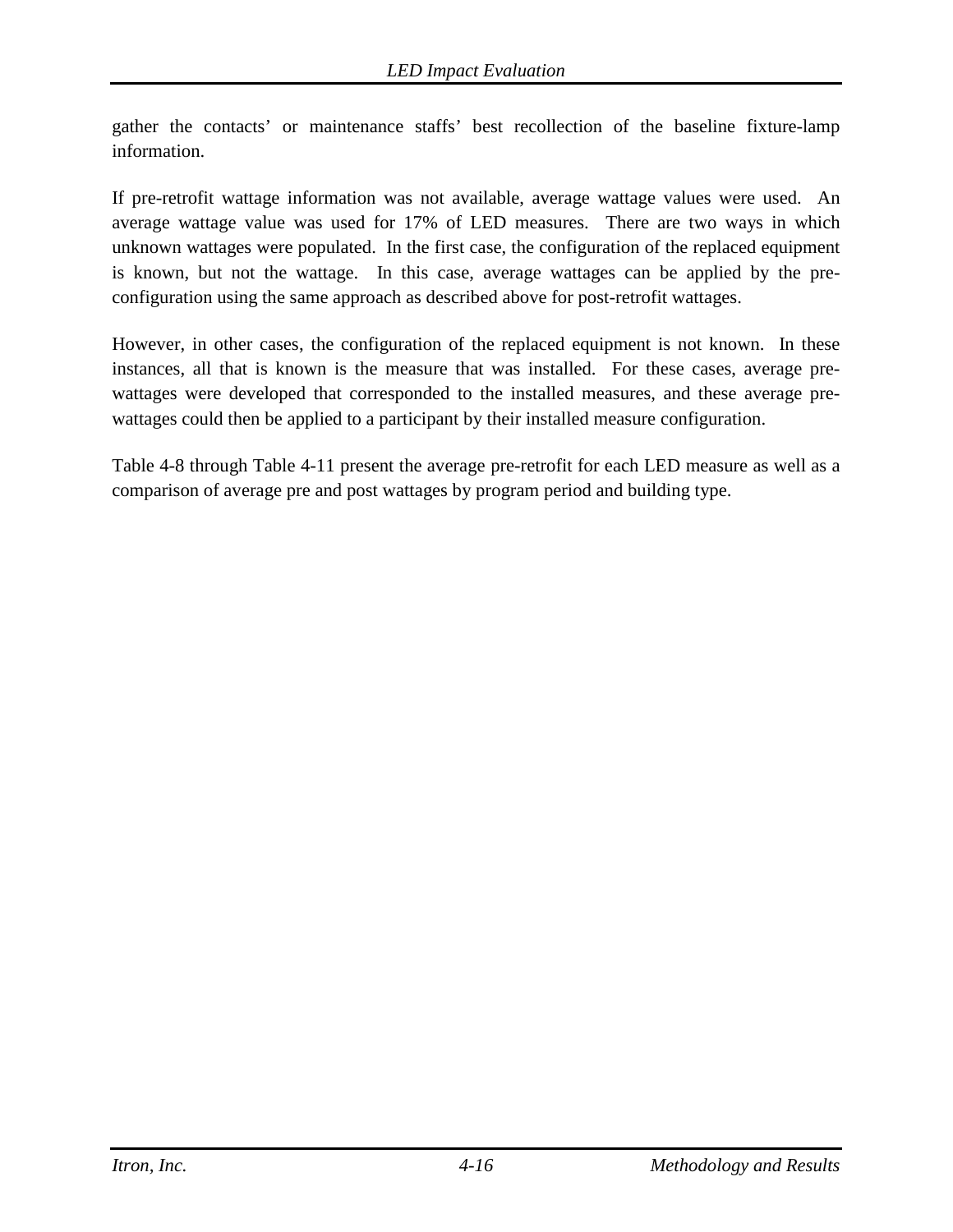| <b>Program Period</b><br><b>Building Type</b> |                              | <b>Pre Retrofit Wattage</b> | <b>Wattage Observations</b> | <b>Relative Precision</b> |
|-----------------------------------------------|------------------------------|-----------------------------|-----------------------------|---------------------------|
|                                               | Office - Small               | 53                          | 25                          | 9%                        |
|                                               | Restaurant - Fast Food       | 95                          | 5                           | 18%                       |
| $2010 - 2012$                                 | Restaurant - Sit Down        | 52                          | 15                          | 13%                       |
|                                               | Retail - Large               | 100                         | $\mathbf{1}$                |                           |
|                                               | Retail - Small               | 63                          | 19                          | 5%                        |
|                                               | <b>All Building Types</b>    | 70                          | 65                          | $7\%$                     |
|                                               | Office - Small               | 47                          | 12                          | 10%                       |
|                                               | Restaurant - Fast Food       | 61                          | 16                          | 7%                        |
| 2013 (Q1-Q2)                                  | <b>Restaurant - Sit Down</b> | 53                          | 15                          | 10%                       |
|                                               | Retail - Large               | 65                          | $\mathbf{1}$                |                           |
|                                               | Retail - Small               | 50                          | 17                          | 10%                       |
|                                               | <b>All Building Types</b>    | 55                          | 61                          | 5%                        |
|                                               | Office - Small               | 51                          | 37                          | 7%                        |
|                                               | Restaurant - Fast Food       | 64                          | 21                          | 9%                        |
|                                               | Restaurant - Sit Down        | 53                          | 30                          | 7%                        |
| $2010 - 2013$ (Q1-Q2)                         | Retail - Large               | 98                          | $\overline{2}$              | 52%                       |
|                                               | Retail - Small               | 56                          | 36                          | 6%                        |
|                                               | <b>All Building Types</b>    | 61                          | 126                         | 5%                        |

<span id="page-56-0"></span>**Table 4-8: Pre-Wattage Estimates by Program Period and Building Type for LED Lamps**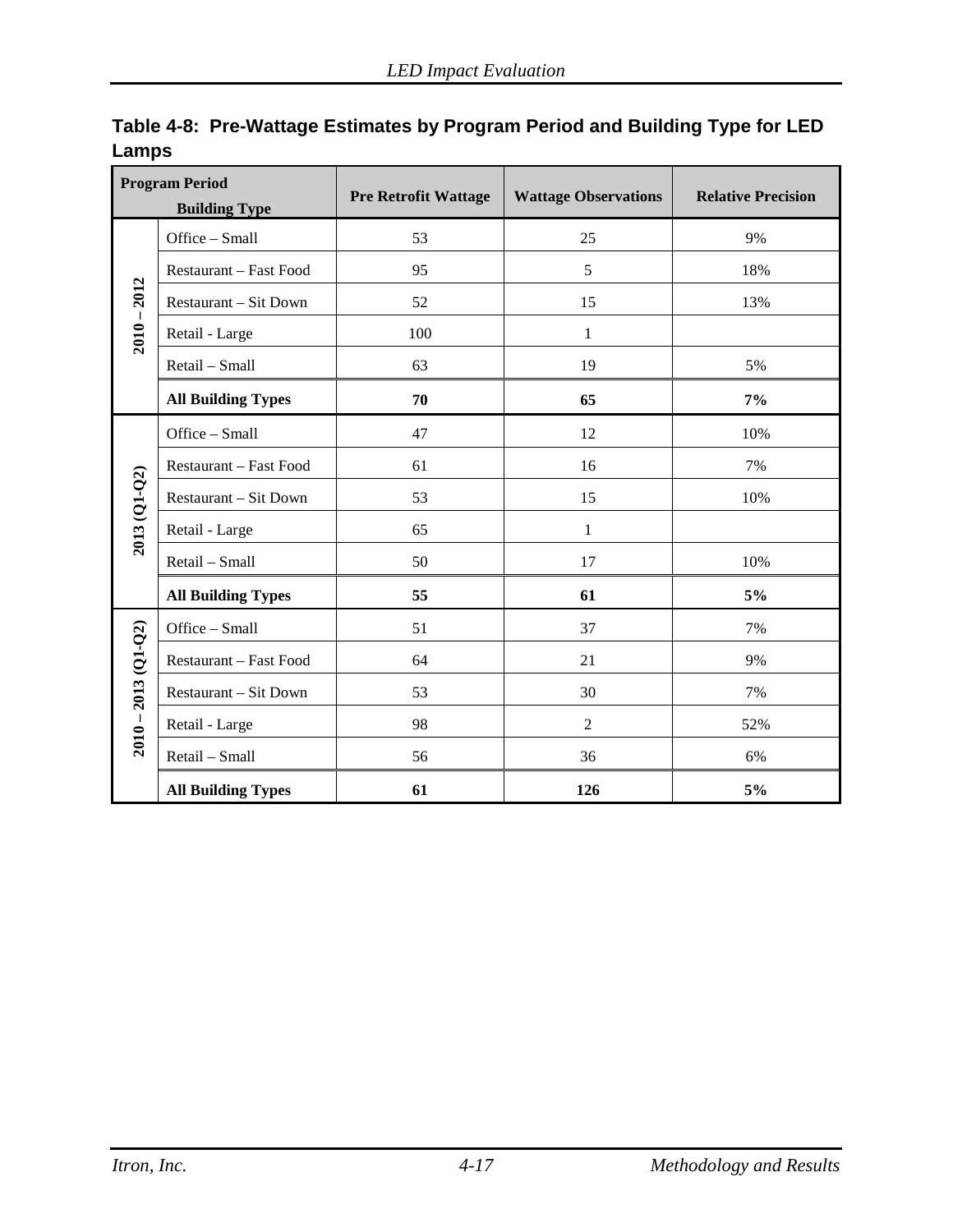| <b>Program Period</b><br><b>Building Type</b> |                              | <b>Pre Retrofit Wattage</b> | <b>Wattage Observations</b> | <b>Relative Precision</b> |  |
|-----------------------------------------------|------------------------------|-----------------------------|-----------------------------|---------------------------|--|
|                                               | Office - Small               | 65                          | 15                          | 9%                        |  |
|                                               | Restaurant - Fast Food       | 57                          | 13                          | 14%                       |  |
| 2012                                          | Restaurant - Sit Down        | 53                          | 22                          | 10%                       |  |
| $2010 - 1$                                    | Retail - Large               | 77                          | $\overline{2}$              | 204%                      |  |
|                                               | Retail - Small               | 56                          | 17                          | 10%                       |  |
|                                               | <b>All Building Types</b>    | 65                          | 69                          | $7\%$                     |  |
|                                               | Office - Small               | 81                          | 13                          | 13%                       |  |
|                                               | Restaurant - Fast Food       | 81                          | 24                          | 12%                       |  |
| 2013 (Q1-Q2)                                  | Restaurant - Sit Down        | 82                          | 15                          | 12%                       |  |
|                                               | Retail - Large               | 79                          | $\overline{4}$              | 22%                       |  |
|                                               | Retail - Small               | 65                          | 28                          | 9%                        |  |
|                                               | <b>All Building Types</b>    | 74                          | 84                          | 5%                        |  |
|                                               | Office - Small               | 70                          | 28                          | 8%                        |  |
|                                               | Restaurant - Fast Food       | 75                          | 37                          | 10%                       |  |
|                                               | <b>Restaurant - Sit Down</b> | 66                          | 37                          | 10%                       |  |
| $2010 - 2013$ (Q1-Q2)                         | Retail - Large               | 79                          | 6                           | 17%                       |  |
|                                               | Retail - Small               | 63                          | 45                          | 7%                        |  |
|                                               | <b>All Building Types</b>    | 71                          | 153                         | 4%                        |  |

**Table 4-9: Pre-Wattage Estimates by Program Period and Building Type for LED Reflectors**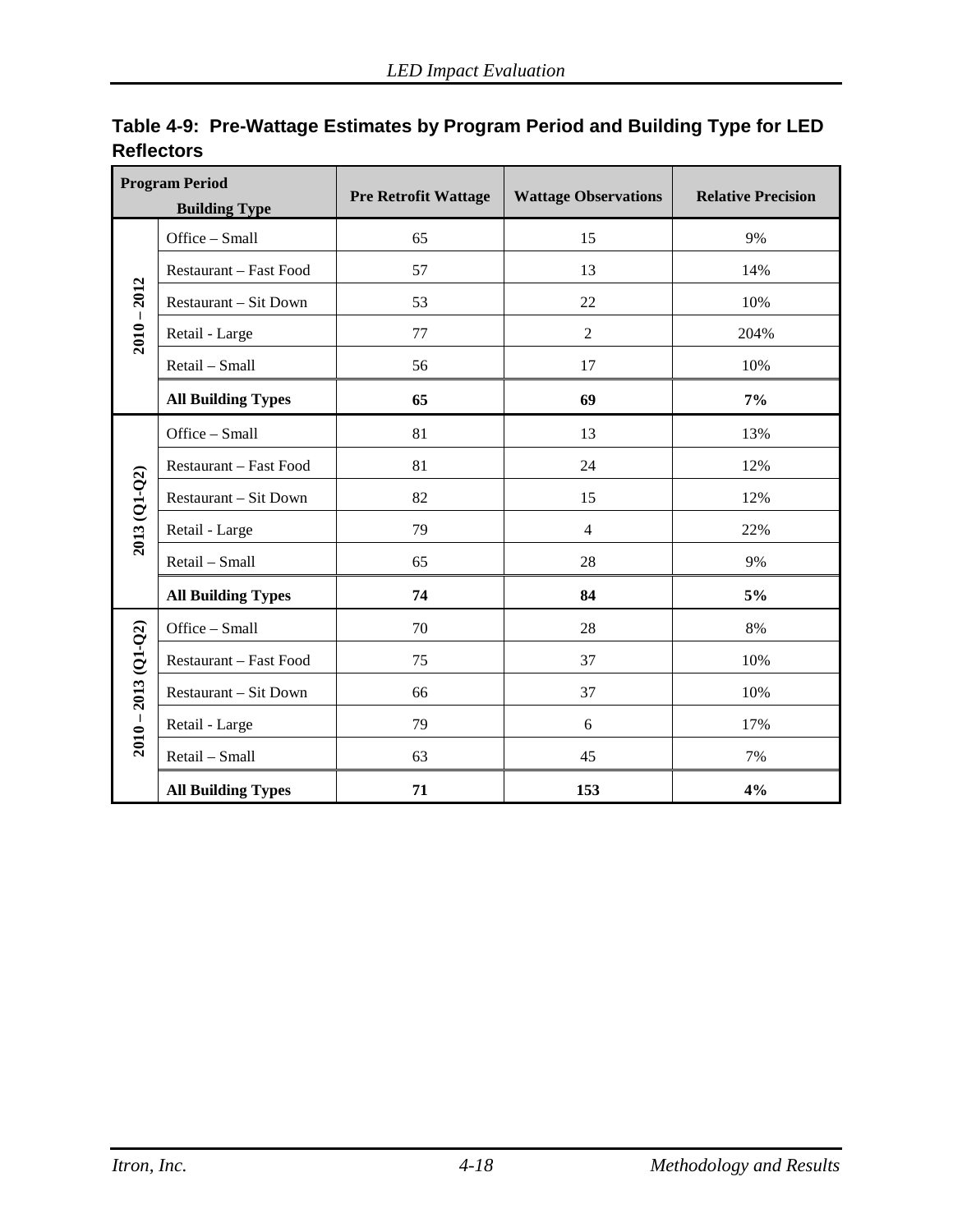| Table 4-10: Combined Pre and Post Retrofit Wattage Estimates by Program |
|-------------------------------------------------------------------------|
| Period and Building Type for LED Lamps                                  |

| <b>Program Period</b><br><b>Building Type</b> |                           | <b>LED Lamp</b>                       |                                        |                      |  |  |
|-----------------------------------------------|---------------------------|---------------------------------------|----------------------------------------|----------------------|--|--|
|                                               |                           | <b>Pre Retrofit</b><br><b>Wattage</b> | <b>Post Retrofit</b><br><b>Wattage</b> | <b>Wattage Ratio</b> |  |  |
|                                               | Office - Small            | 53                                    | 9                                      | 6.0                  |  |  |
|                                               | Restaurant - Fast Food    | 95                                    | 11                                     | 8.3                  |  |  |
| $2010 - 2012$                                 | Restaurant - Sit Down     | 52                                    | $8\,$                                  | 6.9                  |  |  |
|                                               | Retail - Large            | 100                                   | 15                                     | 6.7                  |  |  |
|                                               | Retail - Small            | 63                                    | $8\,$                                  | 7.8                  |  |  |
|                                               | <b>All Building Types</b> | 70                                    | 13                                     | 5.5                  |  |  |
|                                               | Office - Small            | 47                                    | $8\,$                                  | 5.9                  |  |  |
|                                               | Restaurant - Fast Food    | 61                                    | $8\,$                                  | 7.6                  |  |  |
| 2013 (Q1-Q2)                                  | Restaurant - Sit Down     | 53                                    | 8                                      | 6.8                  |  |  |
|                                               | Retail - Large            | 65                                    | 15                                     | 4.3                  |  |  |
|                                               | Retail - Small            | 50                                    | $8\,$                                  | 6.0                  |  |  |
|                                               | <b>All Building Types</b> | 55                                    | 8                                      | 6.8                  |  |  |
|                                               | Office - Small            | 51                                    | 9                                      | 6.0                  |  |  |
| $2010 - 2013$ (Q1-Q2)                         | Restaurant - Fast Food    | 64                                    | 8                                      | 7.7                  |  |  |
|                                               | Restaurant - Sit Down     | 53                                    | 8                                      | 6.8                  |  |  |
|                                               | Retail - Large            | 98                                    | 15                                     | 6.5                  |  |  |
|                                               | Retail - Small            | 56                                    | 8                                      | 6.8                  |  |  |
|                                               | <b>All Building Types</b> | 61                                    | 9                                      | 6.9                  |  |  |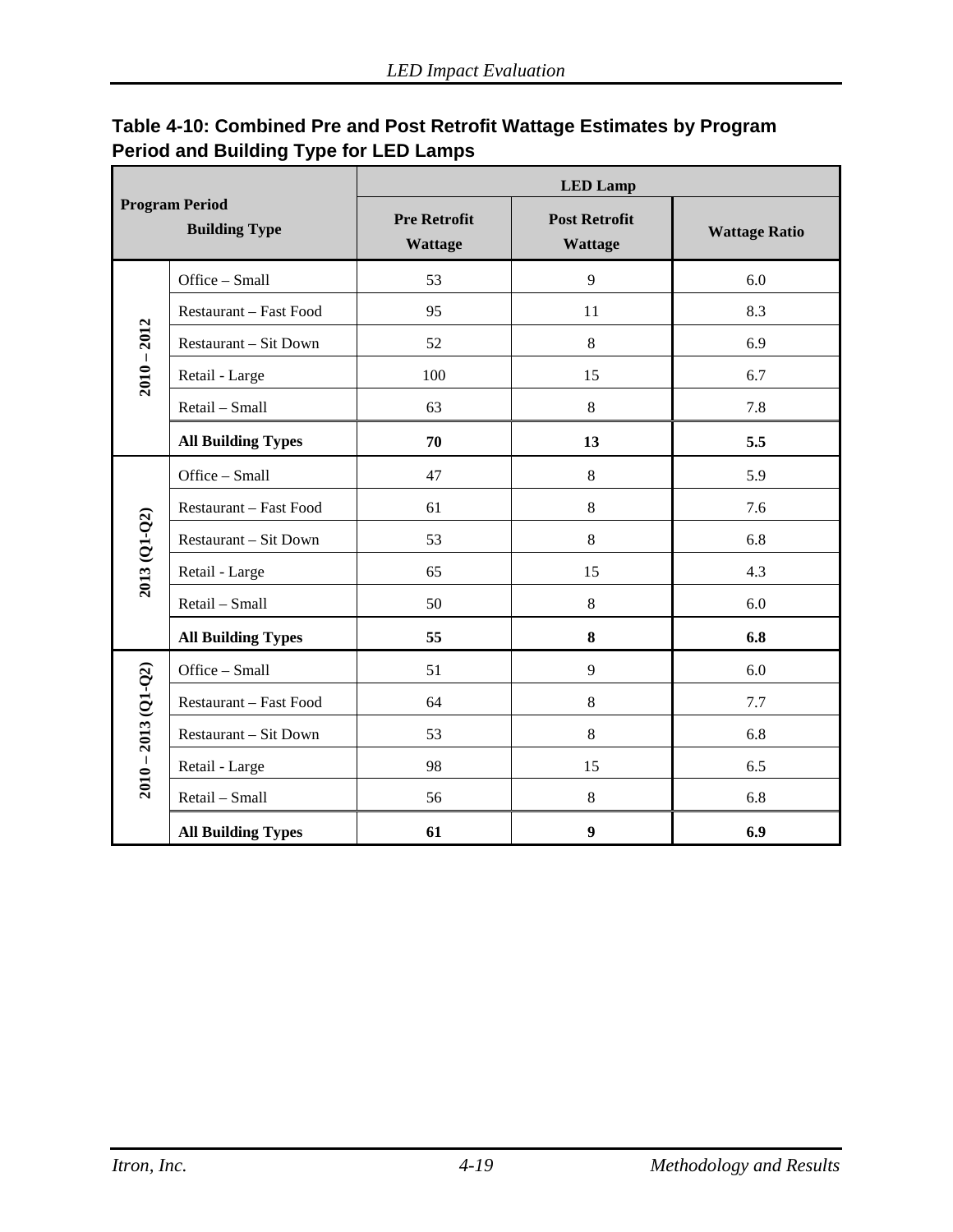| <b>Program Period</b><br><b>Building Type</b> |                           | <b>LED Reflectors</b>                                                           |    |                      |  |  |  |
|-----------------------------------------------|---------------------------|---------------------------------------------------------------------------------|----|----------------------|--|--|--|
|                                               |                           | <b>Pre Retrofit</b><br><b>Post Retrofit</b><br><b>Wattage</b><br><b>Wattage</b> |    | <b>Wattage Ratio</b> |  |  |  |
| Office - Small                                |                           | 65                                                                              | 14 | 4.5                  |  |  |  |
|                                               | Restaurant - Fast Food    | 57                                                                              | 11 | 5.3                  |  |  |  |
|                                               | Restaurant - Sit Down     | 53                                                                              | 9  | 5.9                  |  |  |  |
| $2010 - 2012$                                 | Retail - Large            | 77                                                                              | 18 | 4.4                  |  |  |  |
|                                               | Retail - Small            | 56                                                                              | 10 | 5.4                  |  |  |  |
|                                               | <b>All Building Types</b> | 65                                                                              | 14 | 4.7                  |  |  |  |
|                                               | Office - Small            | 81                                                                              | 16 | 5.0                  |  |  |  |
|                                               | Restaurant - Fast Food    | 81                                                                              | 14 | 5.7                  |  |  |  |
| 2013 (Q1-Q2)                                  | Restaurant - Sit Down     | 82                                                                              | 16 | 5.2                  |  |  |  |
|                                               | Retail - Large            | 79                                                                              | 18 | 4.5                  |  |  |  |
|                                               | Retail - Small            | 65                                                                              | 12 | 5.5                  |  |  |  |
|                                               | <b>All Building Types</b> | 74                                                                              | 17 | 4.3                  |  |  |  |
|                                               | Office - Small            | 70                                                                              | 15 | 4.7                  |  |  |  |
|                                               | Restaurant - Fast Food    | 75                                                                              | 13 | 5.6                  |  |  |  |
|                                               | Restaurant - Sit Down     | 66                                                                              | 12 | 5.5                  |  |  |  |
| $2010 - 2013$ (Q1-Q2)                         | Retail - Large            | 79                                                                              | 18 | 4.5                  |  |  |  |
|                                               | Retail - Small            | 63                                                                              | 12 | 5.4                  |  |  |  |
|                                               | <b>All Building Types</b> | 71                                                                              | 14 | 5.0                  |  |  |  |

#### <span id="page-59-0"></span>**Table 4-11: Combined Pre and Post Retrofit Wattage Estimates by Program Period and Building Type for LED Reflectors**

Again, despite variations given differences in sample size, the post-retrofit LED wattages are fairly consistent among building types, but the baseline equipment being replaced has much more variability. The average post wattage for LED lamps is roughly 8W (excluded the retail – large segment) and 15W for the reflector segment. Generally speaking, LED reflectors are replacing higher wattage base equipment than LED lamps.

Overall, relative precisions are within the 90/10 range or better for LED lamps and within the 90/20 range or better for LED reflectors when combined across program periods (for sample sizes greater than 2).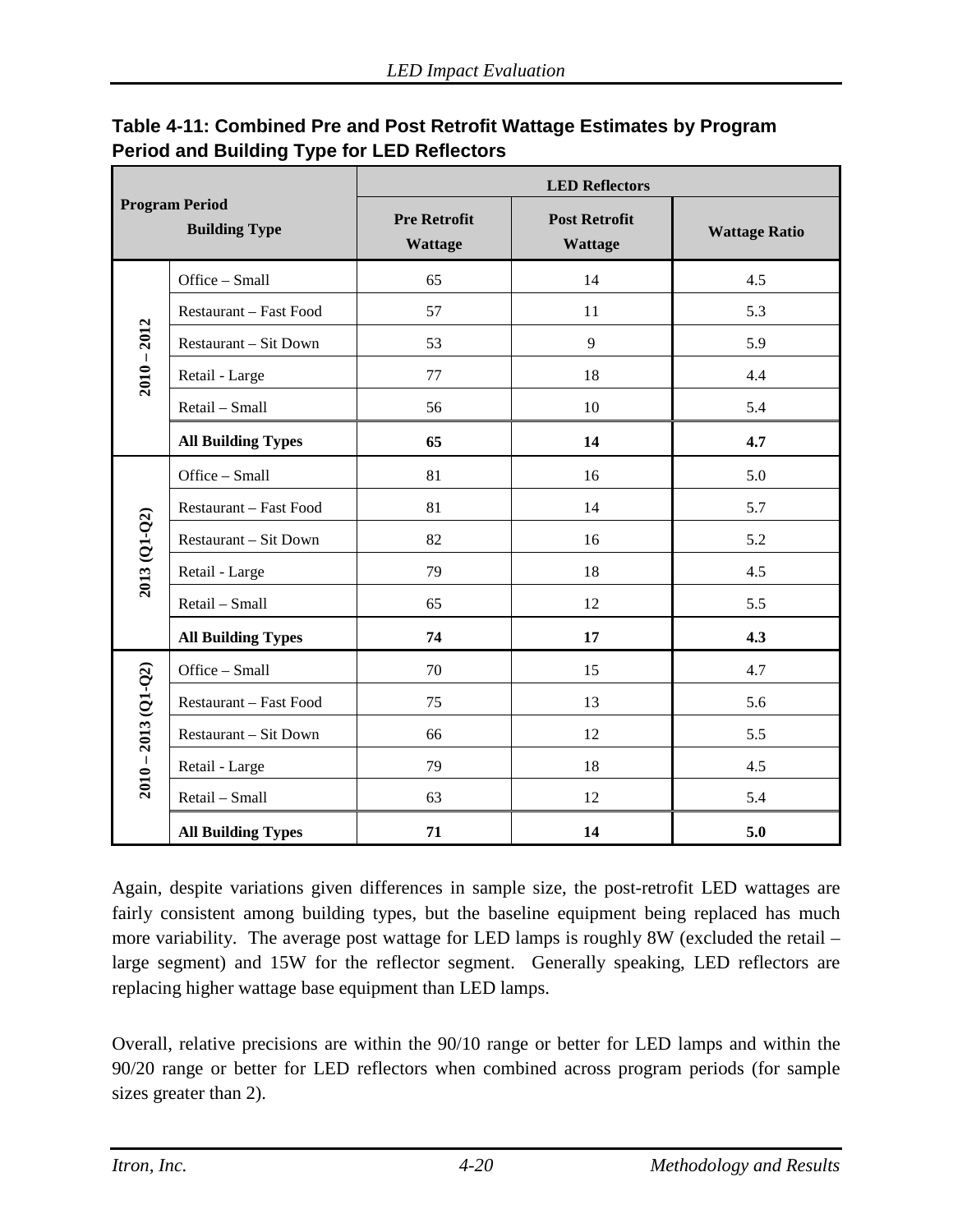# **4.5 Unit Energy Savings (UES) Values**

As mentioned earlier, a secondary objective was to perform an ex-post analysis for 2010-2012 program participants in order to develop kW and kWh unit energy savings (UES) values, impact load shapes and net-to-gross ratios (NTGRs) for the LED lamp and reflector measures throughout that program period. Again, because this evaluation is prospective looking, in that the primary objective is to support future ex-ante estimates of savings, rather than evaluating ex post performance for a specific time period, the UES values have been developed for each program period as well across program periods.

The UES values are a function of the wattage difference between the pre-retrofit and post-retrofit equipment multiplied by the operating hours for kWh and the coincident peak factor for kW. [Table 4-12](#page-61-0) and [Table 4-13](#page-62-0) present those results at the program period and building type level for LED lamps and reflectors, respectively. [Table 4-14](#page-63-0) and [Table 4-15](#page-64-0) summarize both the average ex-ante UES values as well as the ex-post UES estimates. The interactive effects have been removed for both kW and kWh average ex-ante UES values.

In general, greater operating hours contribute to high UES values for several segments. This is certainly the case for the restaurant segments for both LED measures. Typically, LED measures were being installed in dining areas within these building types.

Since the delta wattages and operating hours, which consist of 249 individual site-measures, vary significantly from one HIM and building type to the next as well as (to a lesser extent) across program periods, the ex-post UES differs from the average ex-ante UES considerably. In general, ex-post UES values are less than ex-ante assumptions for LED lamps installed in Office – Small and Retail – Small. This is more than likely a condition of lower operating hours within these segments, relative to ex-ante assumptions. LED lamps in Restaurant – Sit Down compare very well, while Restaurant – Fast Food has much higher unit energy savings from the ex-post evaluation period relative to the ex-ante assumptions. Again, higher operating hours contribute significantly to differences between the ex-ante and ex-post values. LED reflectors installed in small offices and retail compare very well for the 2010-12 period, but deviate much more so in the 2013 (Q1-2) period. All other ex-post values are greater than average ex-ante assumptions.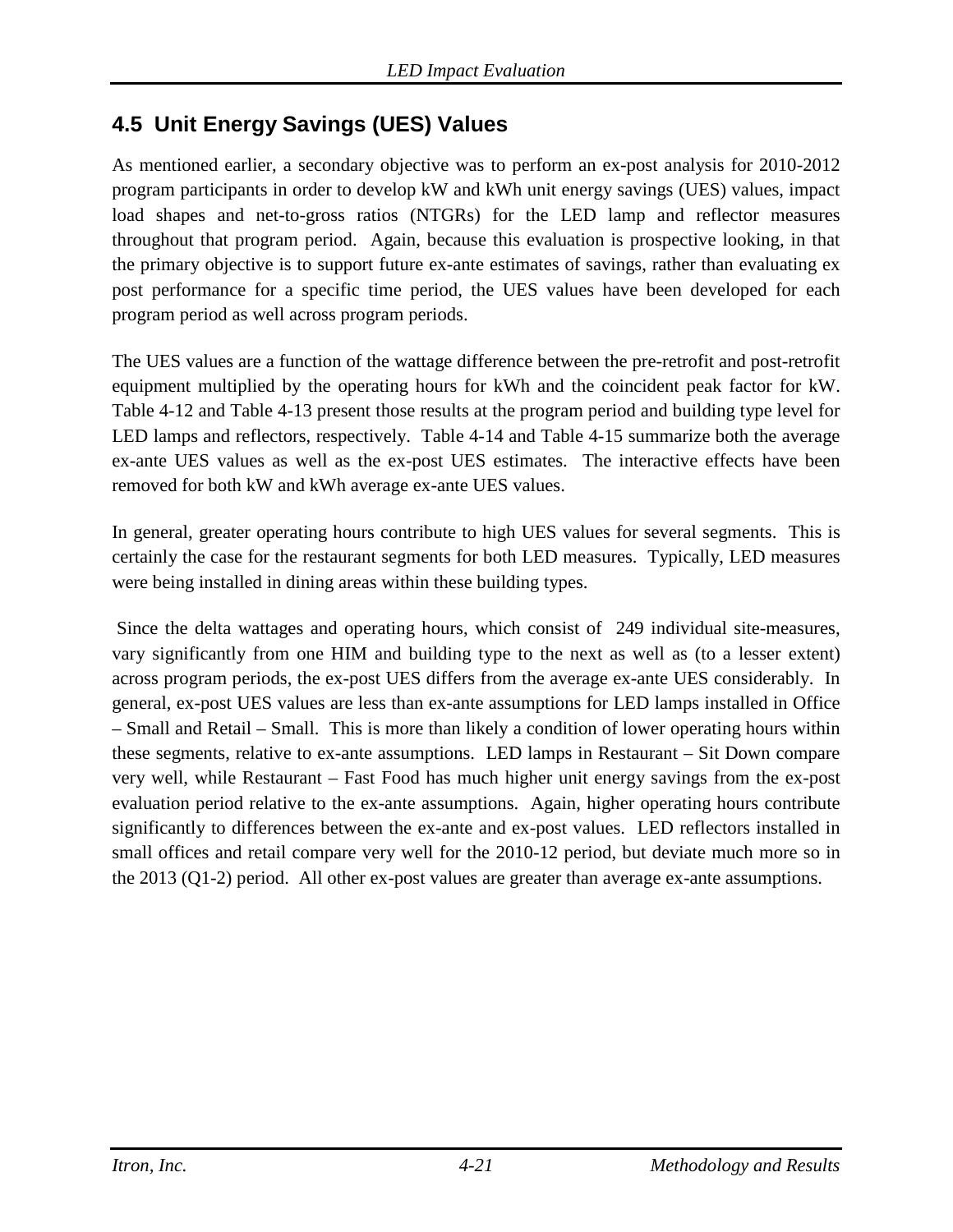| <b>Program Period</b> |                              | <b>Sites</b>   | <b>Operating</b> | Coincident  | <b>Delta</b> | <b>Ex-Post</b> | <b>Ex-Post</b> |
|-----------------------|------------------------------|----------------|------------------|-------------|--------------|----------------|----------------|
| <b>Building Type</b>  |                              |                | <b>Hours</b>     | <b>Peak</b> | Wattage      | <b>UES kWh</b> | <b>UES kW</b>  |
|                       | Office - Small               | 25             | 1,746            | 33%         | 44           | 76.84          | $0.01\,$       |
|                       | Restaurant - Fast Food       | 4              | 4,488            | 85%         | 84           | 373.73         | 0.07           |
| 2012                  | <b>Restaurant - Sit Down</b> | 13             | 3,770            | 69%         | 44           | 168.30         | 0.03           |
| $2010 -$              | Retail - Large               | $\mathbf{1}$   | 4,767            | 99%         | 85           | 405.20         | 0.08           |
|                       | Retail - Small               | 19             | 2,144            | 40%         | 55           | 118.50         | 0.02           |
|                       | <b>All Building Types</b>    | 62             | 3,178            | 62%         | 58           | 182.92         | 0.04           |
|                       | Office - Small               | 11             | 1,593            | 37%         | 39           | 62.61          | 0.01           |
|                       | Restaurant - Fast Food       | 15             | 5,102            | 80%         | 53           | 271.41         | 0.04           |
| 2013 (Q1-Q2)          | <b>Restaurant - Sit Down</b> | 15             | 3,248            | 59%         | 45           | 146.56         | 0.03           |
|                       | Retail - Large               | $\mathbf{1}$   | 1,201            | 31%         | 50           | 60.06          | 0.02           |
|                       | Retail - Small               | 17             | 1,924            | 53%         | 42           | 80.39          | 0.02           |
|                       | <b>All Building Types</b>    | 59             | 2,964            | 56%         | 47           | 139.19         | 0.03           |
|                       | Office - Small               | 36             | 1,707            | 34%         | 42           | 72.92          | 0.01           |
| 2013 (Q1-Q2)          | Restaurant - Fast Food       | 19             | 5,018            | 81%         | 56           | 279.35         | 0.05           |
|                       | <b>Restaurant - Sit Down</b> | 28             | 3,404            | 62%         | 45           | 153.07         | 0.03           |
|                       | Retail - Large               | $\overline{2}$ | 4,328            | 91%         | 83           | 359.25         | 0.08           |
| $2010 -$              | Retail - Small               | 36             | 2,026            | 47%         | 46           | 96.14          | 0.02           |
|                       | <b>All Building Types</b>    | 121            | 3,086            | 58%         | 52           | 159.93         | 0.03           |

## <span id="page-61-0"></span>**Table 4-12: Unit Energy Savings (UES) values for LED Lamps by Program Period and Building Type**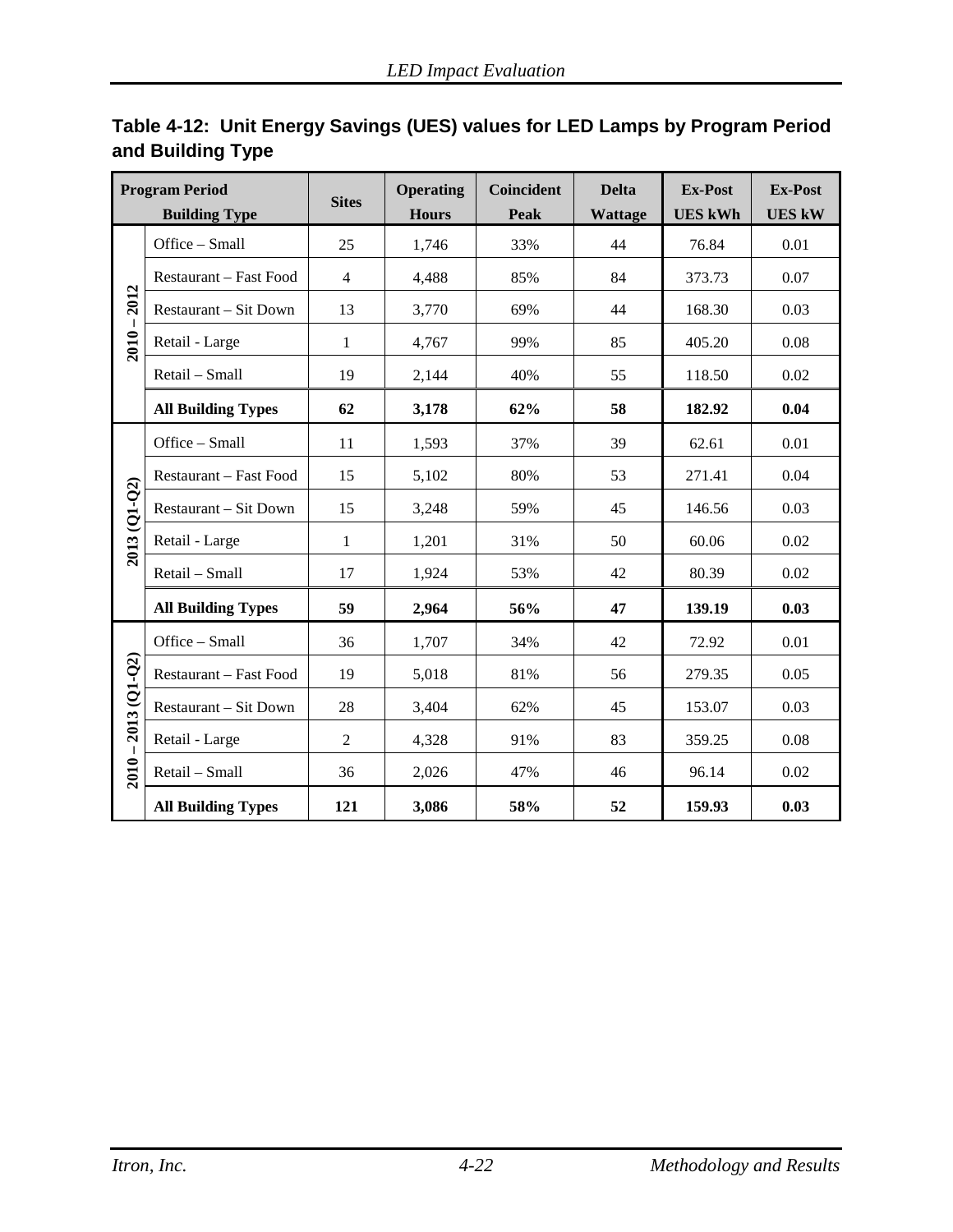| <b>Program Period</b> |                              | <b>Sites</b>   | <b>Operating</b> | Coincident | <b>Delta</b>   | <b>Ex-Post</b> | <b>Ex-Post</b> |
|-----------------------|------------------------------|----------------|------------------|------------|----------------|----------------|----------------|
| <b>Building Type</b>  |                              |                | <b>Hours</b>     | Peak       | <b>Wattage</b> | <b>UES kWh</b> | <b>UES kW</b>  |
|                       | Office - Small               | 14             | 2,245            | 51%        | 51             | 112.71         | 0.03           |
|                       | Restaurant - Fast Food       | 12             | 3,768            | 72%        | 46             | 175.69         | 0.03           |
| 2012                  | <b>Restaurant - Sit Down</b> | 14             | 4,310            | 83%        | 44             | 188.53         | 0.04           |
| $2010 -$              | Retail - Large               | $\overline{2}$ | 4,212            | 81%        | 59             | 250.70         | 0.05           |
|                       | Retail - Small               | 13             | 2,631            | 69%        | 46             | 119.36         | 0.03           |
|                       | <b>All Building Types</b>    | 55             | 3,356            | 72%        | 51             | 172.37         | 0.04           |
|                       | Office - Small               | 9              | 2,306            | 45%        | 65             | 149.54         | 0.03           |
|                       | Restaurant - Fast Food       | 16             | 4,305            | 61%        | 67             | 287.51         | 0.04           |
|                       | <b>Restaurant - Sit Down</b> | 13             | 4,466            | 76%        | 66             | 295.63         | 0.05           |
| 2013 (Q1-Q2)          | Retail - Large               | 3              | 3,683            | 98%        | 61             | 227.97         | 0.06           |
|                       | Retail - Small               | 17             | 3,163            | 86%        | 53             | 168.60         | 0.05           |
|                       | <b>All Building Types</b>    | 58             | 3,395            | 77%        | 57             | 193.34         | 0.04           |
|                       | Office - Small               | 23             | 2,269            | 49%        | 55             | 125.58         | 0.03           |
|                       | Restaurant - Fast Food       | 28             | 4,189            | 63%        | 62             | 258.06         | 0.04           |
| 2013 (Q1-Q2)          | Restaurant - Sit Down        | 27             | 4,394            | 80%        | 54             | 236.09         | 0.04           |
|                       | Retail - Large               | 5              | 3,754            | 95%        | 61             | 230.99         | 0.06           |
| $2010 -$              | Retail - Small               | 30             | 3,025            | 81%        | 51             | 155.12         | 0.04           |
|                       | <b>All Building Types</b>    | 113            | 3,374            | 79%        | 57             | 190.90         | 0.04           |

## <span id="page-62-0"></span>**Table 4-13: Unit Energy Savings (UES) values for LED Reflectors by Program Period and Building Type**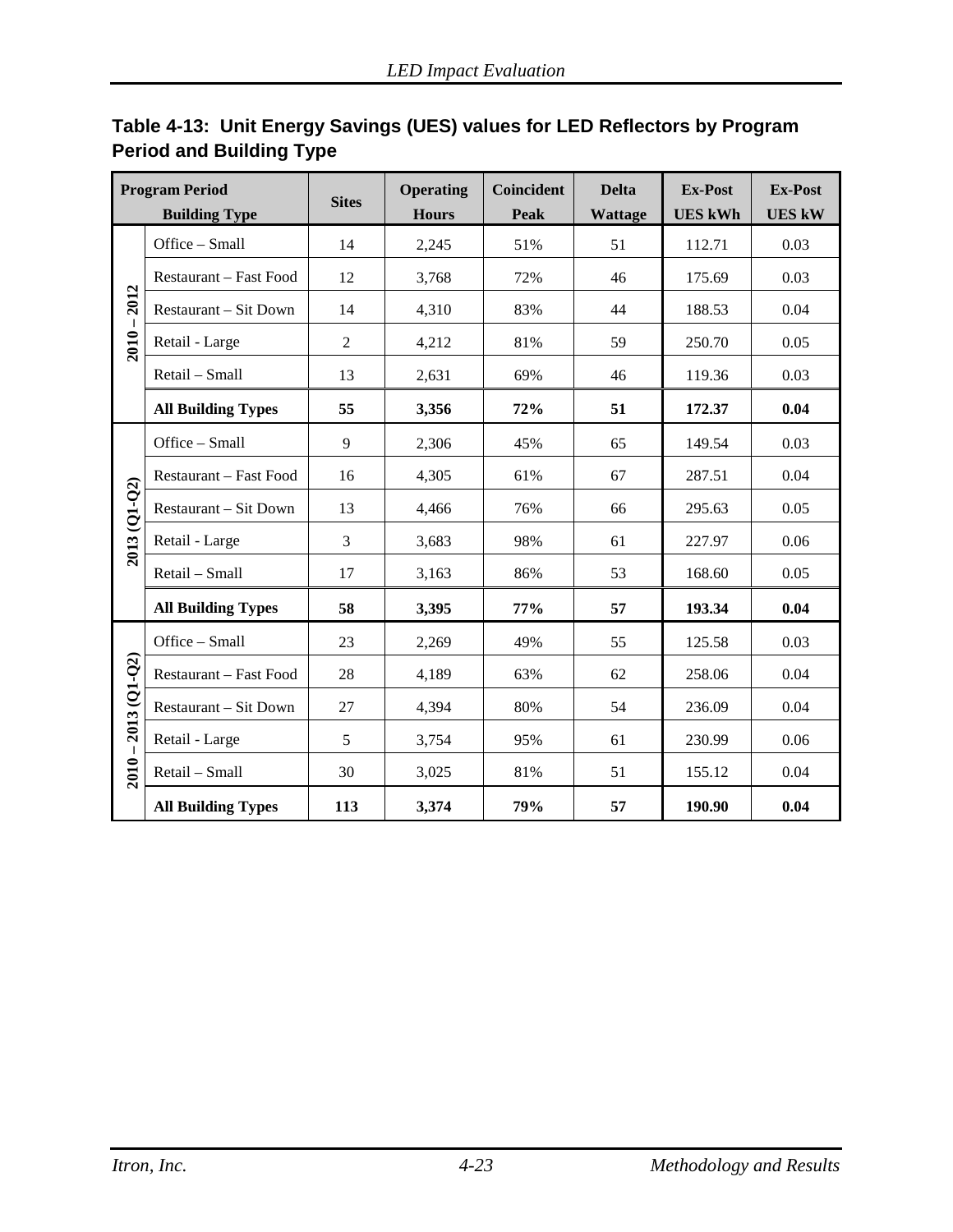| <b>Program Period</b><br><b>Building Type</b> |                               | kWh UES        |                | <b>kW UES</b>  |                |  |
|-----------------------------------------------|-------------------------------|----------------|----------------|----------------|----------------|--|
|                                               |                               | <b>Ex-Ante</b> | <b>Ex-Post</b> | <b>Ex-Ante</b> | <b>Ex-Post</b> |  |
|                                               | Office - Small                | 106.84         | 76.84          | 0.02           | 0.01           |  |
|                                               | Restaurant - Fast Food        | 224.41         | 373.73         | 0.04           | 0.07           |  |
| 2012                                          | Restaurant - Sit Down         | 146.70         | 168.30         | 0.03           | 0.03           |  |
| $2010 -$                                      | Retail - Large                | 180.93         | 405.20         | 0.03           | 0.08           |  |
|                                               | Retail - Small                | 131.14         | 118.50         | 0.02           | 0.02           |  |
|                                               | <b>All Building Types</b>     | 152.73         | 182.92         | 0.03           | 0.04           |  |
|                                               | Office - Small                | 95.66          | 62.61          | 0.02           | 0.01           |  |
|                                               | Restaurant - Fast Food        | 111.33         | 271.41         | 0.02           | 0.04           |  |
| 2013 (Q1-Q2)                                  | Restaurant - Sit Down         | 147.20         | 146.56         | 0.02           | 0.03           |  |
|                                               | Retail - Large                | 181.94         | 60.06          | 0.03           | 0.02           |  |
|                                               | Retail - Small                | 96.71          | 80.39          | 0.02           | 0.02           |  |
|                                               | <b>All Building Types</b>     | 113.77         | 139.19         | 0.02           | 0.03           |  |
|                                               | Office - Small                | 104.08         | 72.92          | 0.02           | 0.01           |  |
|                                               | <b>Restaurant - Fast Food</b> | 130.48         | 279.35         | 0.02           | 0.05           |  |
|                                               | <b>Restaurant – Sit Down</b>  | 147.03         | 153.07         | 0.02           | 0.03           |  |
|                                               | Retail - Large                | 181.12         | 359.25         | 0.03           | 0.08           |  |
| $2010 - 2013$ (Q1-Q2)                         | Retail - Small                | 110.63         | 96.14          | 0.02           | 0.02           |  |
|                                               | <b>All Building Types</b>     | 126.15         | 159.93         | 0.02           | 0.03           |  |

#### <span id="page-63-0"></span>**Table 4-14**: **Ex-Ante and Ex-Post UES Comparison for LED Lamps by Program Period and Building Type**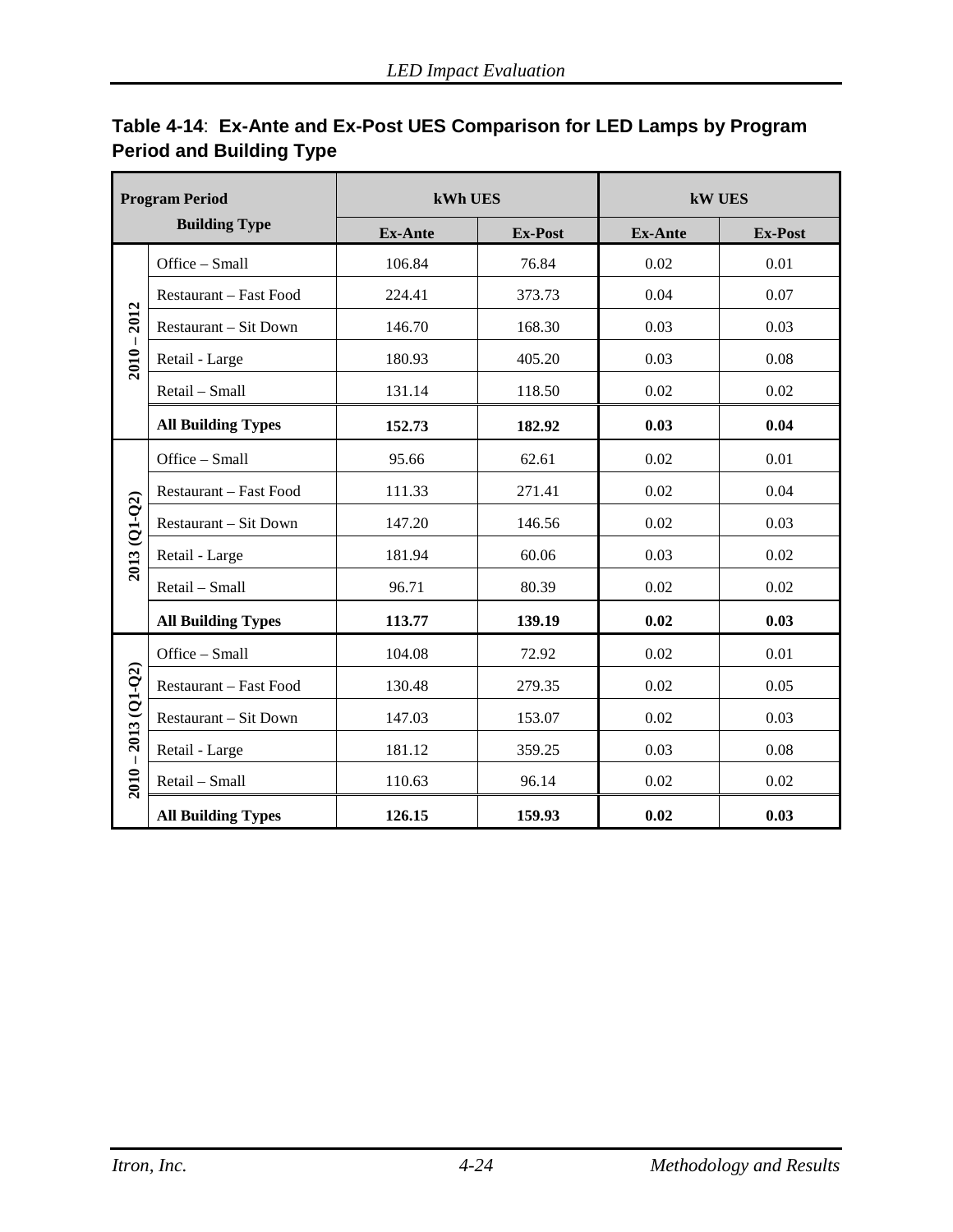| <b>Program Period</b><br><b>Building Type</b> |                               | kWh UES        |                | <b>kW UES</b>  |                |  |
|-----------------------------------------------|-------------------------------|----------------|----------------|----------------|----------------|--|
|                                               |                               | <b>Ex-Ante</b> | <b>Ex-Post</b> | <b>Ex-Ante</b> | <b>Ex-Post</b> |  |
|                                               | Office - Small                | 123.51         | 112.71         | 0.03           | 0.03           |  |
|                                               | Restaurant - Fast Food        | 135.86         | 175.69         | 0.02           | 0.03           |  |
| 2012                                          | <b>Restaurant - Sit Down</b>  | 125.95         | 188.53         | 0.02           | 0.04           |  |
| $\overline{\phantom{a}}$<br>2010              | Retail - Large                | 196.39         | 250.70         | 0.03           | 0.05           |  |
|                                               | Retail - Small                | 127.37         | 119.36         | 0.02           | 0.03           |  |
|                                               | <b>All Building Types</b>     | 166.33         | 172.37         | 0.03           | 0.04           |  |
|                                               | Office - Small                | 95.51          | 149.54         | 0.02           | 0.03           |  |
|                                               | Restaurant - Fast Food        | 109.71         | 287.51         | 0.02           | 0.04           |  |
| $2013(Q1-Q2)$                                 | <b>Restaurant - Sit Down</b>  | 132.31         | 295.63         | 0.02           | 0.05           |  |
|                                               | Retail - Large                | 221.73         | 227.97         | 0.04           | 0.06           |  |
|                                               | Retail - Small                | 77.84          | 168.60         | 0.01           | 0.05           |  |
|                                               | <b>All Building Types</b>     | 114.25         | 193.34         | 0.02           | 0.04           |  |
|                                               | Office - Small                | 112.68         | 125.58         | 0.02           | 0.03           |  |
| 2013 (Q1-Q2)                                  | <b>Restaurant - Fast Food</b> | 116.95         | 258.06         | 0.02           | 0.04           |  |
|                                               | <b>Restaurant – Sit Down</b>  | 128.82         | 236.09         | 0.02           | 0.04           |  |
|                                               | Retail - Large                | 216.54         | 230.99         | 0.03           | 0.06           |  |
| $2010 -$                                      | Retail - Small                | 89.97          | 155.12         | 0.02           | 0.04           |  |
|                                               | <b>All Building Types</b>     | 143.11         | 190.90         | 0.02           | 0.04           |  |

## <span id="page-64-0"></span>**Table 4-15: Ex-Ante and Ex-Post UES Comparison for LED Reflectors by Program Period and Building Type**

# **4.6 Net-to-Gross Analysis**

The approach for estimating net-to-gross ratios (NTGRs) was based on the large non-residential free ridership approach developed by the Net-to-Gross Ratio (NTGR) Working Group and documented in Appendix C, Methodological Framework for Using the Self-Report Approach to Estimating Net-to-Gross Ratios for Non-residential Customers. The NTGR is calculated as the average of three program attribution indices (PAI) known as PAI-1, PAI-2, and PAI-3. Each of these scores represents the highest response or the average of several responses given to one or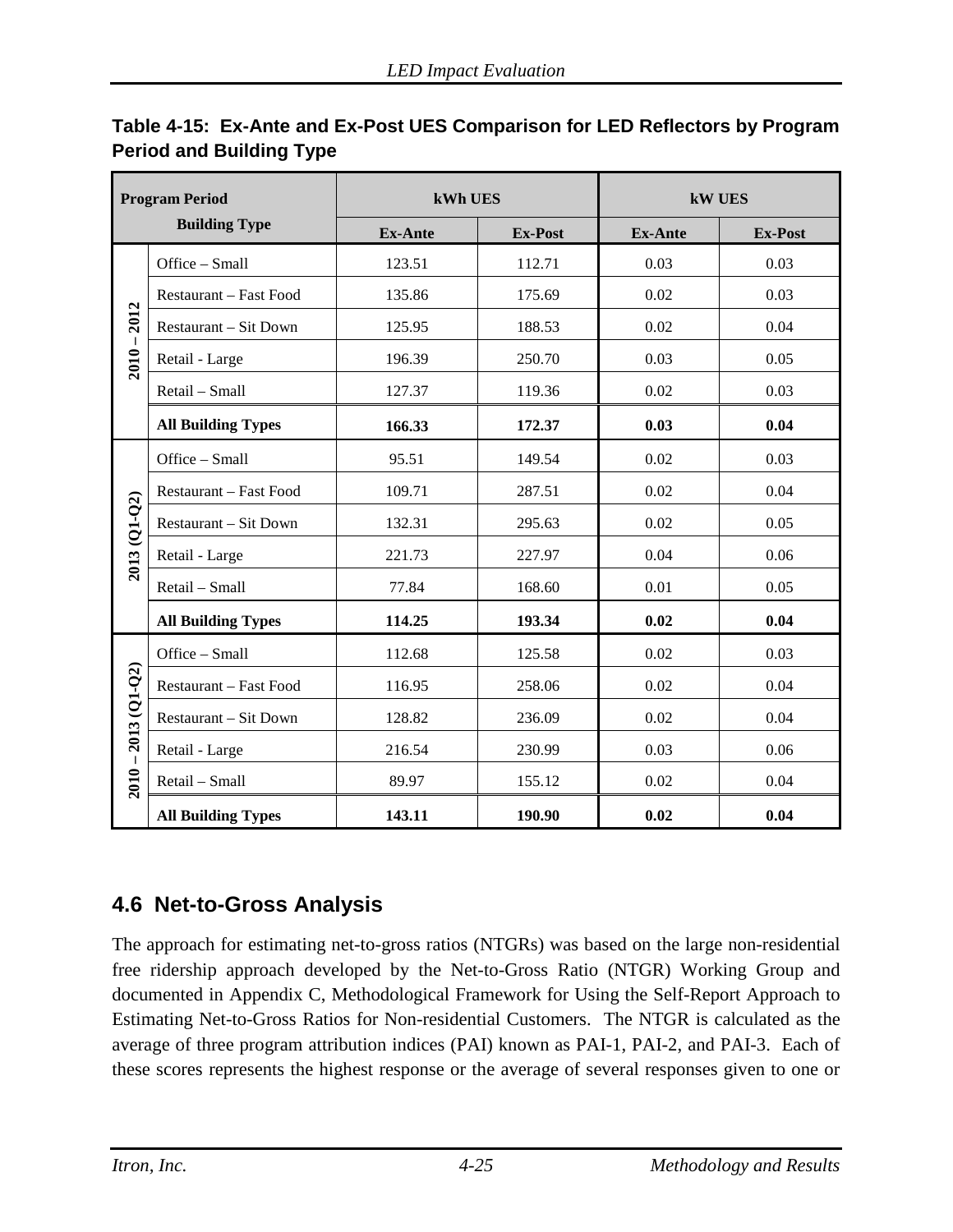more questions about the decision to install a program measure. The participant phone survey was the basis for the inputs to each score.

- **Program attribution index 1 (PAI–1)** is a score that reflects the influence of the most important of various program-related elements in the customer's decision to select a given program measure. The PAI-1 score is calculated as the highest program influence factor divided by the sum of the highest program influence factor and the highest nonprogram influence factor. Some example non-program factors are: previous experience with the measure, recommendation from an engineer, standard practice, corporate policy, compliance with rules or regulations, organizational maintenance or equipment replacement policies and "other – specify." Payback is treated as a program influence factor if the rebate/incentives played a major role in meeting payback criteria, but is treated as a non-program influence factor if it did not play a major role in meeting payback criteria.
- **Program attribution index 2 (PAI–2)** is a score that captures the perceived importance of program factors (including rebate/incentives, recommendation, and training) relative to non-program factors in the decision to implement the specific measure that was eventually adopted or installed. This score is determined by asking respondents to assign importance values to the program and most important non-program influences so that the two total 10. The program influence score is adjusted (i.e., divided by 2) if respondents had made the decision to install the measure before learning about the program. The final score is divided by 10 to be put into decimal form, thus making it consistent with PAI-1.
- **Program attribution index 3 (PAI–3)** is a score that captures the likelihood of various actions the customer might have taken at the given time and in the future if the program had not been available (the counterfactual). This score is calculated as 10 minus the likelihood that the respondent would have installed the same measure in the absence of the program. The final score is divided by 10 to put into decimal form, thus making it consistent with PAI-1 and PAI-2.

The NTGR is estimated as an average of these three scores. If one of the scores is not available (generally due to respondents giving a "don't know" or "refusal" response), then the NTGR is estimated as the average of the two available scores. If two or more scores were missing, results are discarded from the calculation.

[Table 4-16](#page-66-0) and [Table 4-17](#page-67-0) present NTGRs for each LED measure by Building Type and Program Period, and include the sample size and corresponding relative precision for results weighted by ex-post kWh and kW, respectively. LED lamps in Office – Small has the highest NTGR which goes from 73% in the 2010-12 period to 64% in 2013 (Q1-2). Sit-down restaurants in the 2013 (Q1-2) period also have a NTGR greater than 70% for both LED technologies. Despite the smaller sample sizes, Retail – Large facilities have the lowest NTGR.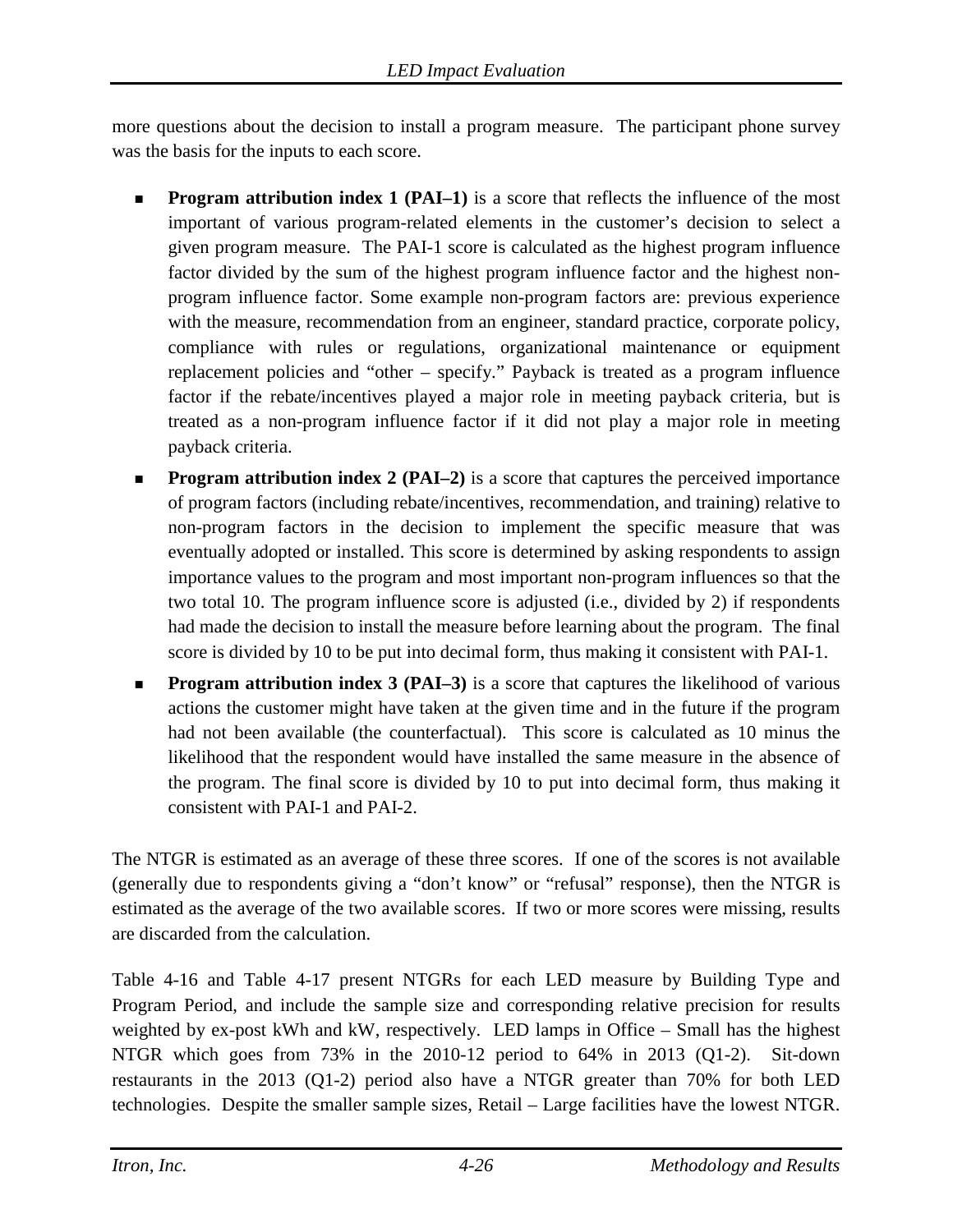Overall, there is not a tremendous amount of variation across building types and inconsistent variations across program periods for either measure. The achieved relative precision are all within the 90/5 level when examined across program cycles for both measures (with the exception of Retail – Large).

[Table 4-18](#page-68-0) and [Table 4-19](#page-69-1) present a comparison of the ex-ante and ex-post NTGRs. Overall, the ex-post results are much lower than ex-ante assumptions for all segments.

|                       | <b>Program Period</b><br><b>Building Type</b> | $\mathbf n$    | <b>NTGR</b><br>kWh | <b>Relative</b><br><b>Precision</b> | <b>NTGR kW</b> | <b>Relative</b><br><b>Precision</b> |
|-----------------------|-----------------------------------------------|----------------|--------------------|-------------------------------------|----------------|-------------------------------------|
|                       | Office - Small                                | 48             | 0.73               | 4%                                  | 0.74           | 4%                                  |
|                       | Restaurant - Fast Food                        | 12             | 0.61               | 18%                                 | 0.61           | 18%                                 |
| 2012                  | Restaurant - Sit Down                         | 15             | 0.64               | 3%                                  | 0.64           | 3%                                  |
| $2010 -$              | Retail - Large                                | $\overline{2}$ | 0.37               | 24%                                 | 0.37           | 23%                                 |
|                       | Retail - Small                                | 50             | 0.65               | 4%                                  | 0.65           | 5%                                  |
|                       | <b>All Building Types</b>                     | 127            | 0.64               | 4%                                  | 0.63           | 4%                                  |
|                       | Office - Small                                | 58             | 0.64               | 5%                                  | 0.64           | 4%                                  |
|                       | Restaurant - Fast Food                        | 26             | 0.64               | 5%                                  | 0.64           | 5%                                  |
|                       | Restaurant - Sit Down                         | 19             | 0.72               | 6%                                  | 0.72           | 6%                                  |
| 2013 (Q1-Q2)          | Retail - Large                                | $\mathbf{1}$   | 0.58               |                                     | 0.58           |                                     |
|                       | Retail - Small                                | 46             | 0.65               | 5%                                  | 0.65           | 5%                                  |
|                       | <b>All Building Types</b>                     | 150            | 0.66               | 2%                                  | 0.66           | 3%                                  |
|                       | Office - Small                                | 106            | 0.69               | 3%                                  | 0.69           | 3%                                  |
|                       | Restaurant - Fast Food                        | 38             | 0.66               | 4%                                  | 0.66           | 5%                                  |
|                       | <b>Restaurant - Sit Down</b>                  | 34             | 0.67               | 4%                                  | 0.67           | 4%                                  |
| $2010 - 2013$ (Q1-Q2) | Retail - Large                                | 3              | 0.50               | 25%                                 | 0.51           | 24%                                 |
|                       | Retail - Small                                | 96             | 0.65               | 3%                                  | 0.65           | 3%                                  |
|                       | <b>All Building Types</b>                     | 277            | 0.65               | 2%                                  | 0.65           | $2\%$                               |

<span id="page-66-0"></span>**Table 4-16: LED Lamp NTGRs by Building Type and Program Period**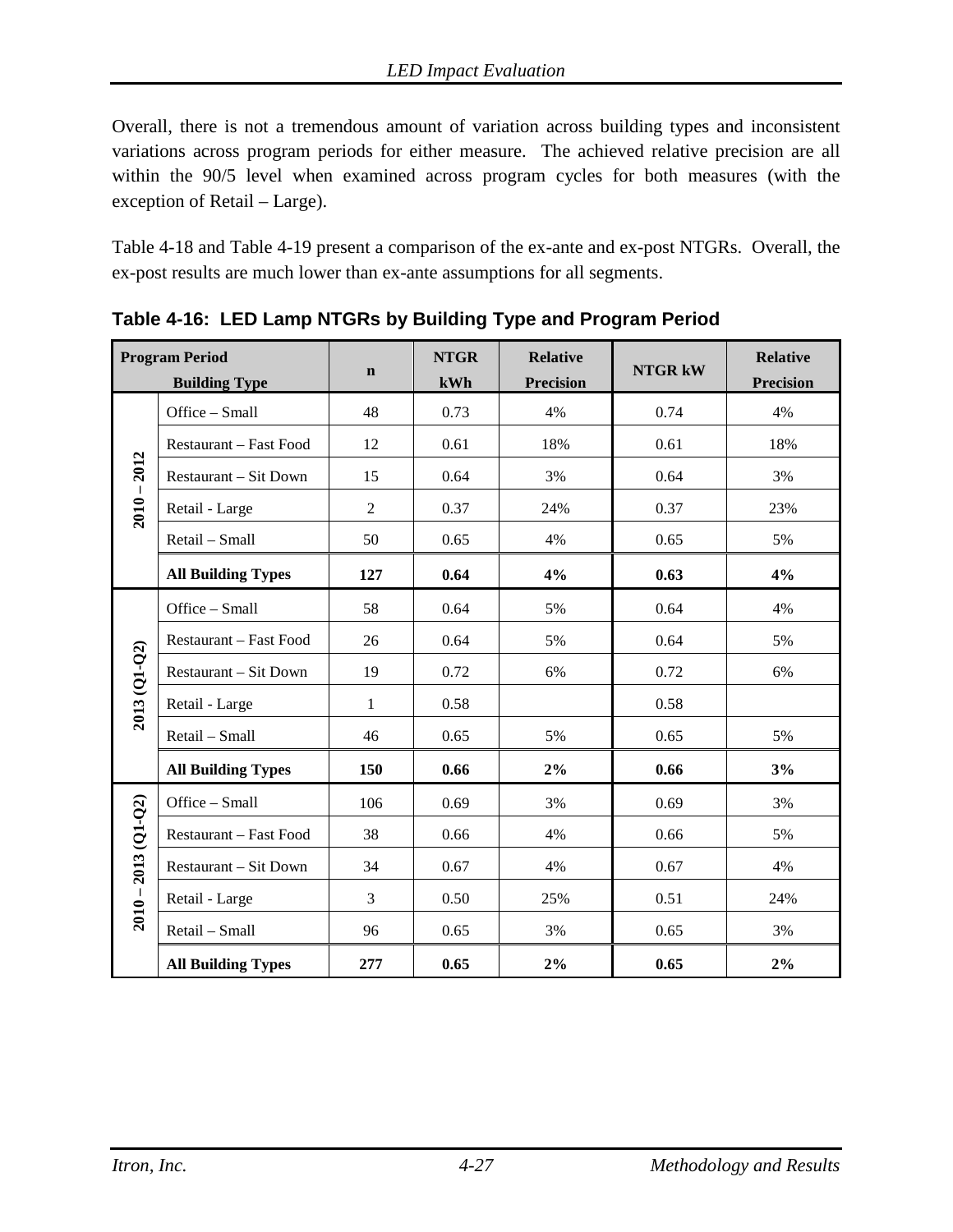|                | <b>Program Period</b><br><b>Building Type</b> | $\mathbf n$ | <b>NTGR</b><br>kWh | <b>Relative</b><br><b>Precision</b> | <b>NTGR kW</b> | <b>Relative</b><br><b>Precision</b> |
|----------------|-----------------------------------------------|-------------|--------------------|-------------------------------------|----------------|-------------------------------------|
|                | Office - Small                                | 45          | 0.65               | 5%                                  | 0.65           | 5%                                  |
|                | Restaurant – Fast Food                        | 18          | 0.69               | 9%                                  | 0.69           | 9%                                  |
| 2012           | Restaurant - Sit Down                         | 17          | 0.64               | 9%                                  | 0.64           | 9%                                  |
| $2010 -$       | Retail - Large                                | 6           | 0.49               | 28%                                 | 0.48           | 29%                                 |
|                | Retail - Small                                | 61          | 0.66               | 4%                                  | 0.65           | 4%                                  |
|                | <b>All Building Types</b>                     | 147         | 0.56               | 4%                                  | 0.55           | 4%                                  |
|                | Office - Small                                | 48          | 0.63               | 7%                                  | 0.63           | 7%                                  |
|                | Restaurant - Fast Food                        | 25          | 0.64               | 6%                                  | 0.64           | 6%                                  |
| 2013 (Q1-Q2)   | Restaurant - Sit Down                         | 17          | 0.72               | 5%                                  | 0.72           | 5%                                  |
|                | Retail - Large                                | $\tau$      | 0.59               | 3%                                  | 0.59           | 3%                                  |
|                | Retail - Small                                | 41          | 0.64               | 5%                                  | 0.64           | 5%                                  |
|                | <b>All Building Types</b>                     | 138         | 0.64               | 3%                                  | 0.64           | 3%                                  |
|                | Office - Small                                | 93          | 0.64               | 4%                                  | 0.64           | 4%                                  |
| $2013 (Q1-Q2)$ | Restaurant - Fast Food                        | 43          | 0.65               | 5%                                  | 0.65           | 5%                                  |
|                | Restaurant - Sit Down                         | 34          | 0.68               | 5%                                  | 0.68           | 5%                                  |
| $2010 -$       | Retail - Large                                | 13          | 0.51               | 13%                                 | 0.52           | 13%                                 |
|                | Retail - Small                                | 102         | 0.65               | 3%                                  | 0.65           | 3%                                  |
|                | <b>All Building Types</b>                     | 285         | 0.59               | 2%                                  | 0.59           | $2\%$                               |

# <span id="page-67-0"></span>**Table 4-17: LED Reflector NTGRs by Building Type and Program Period**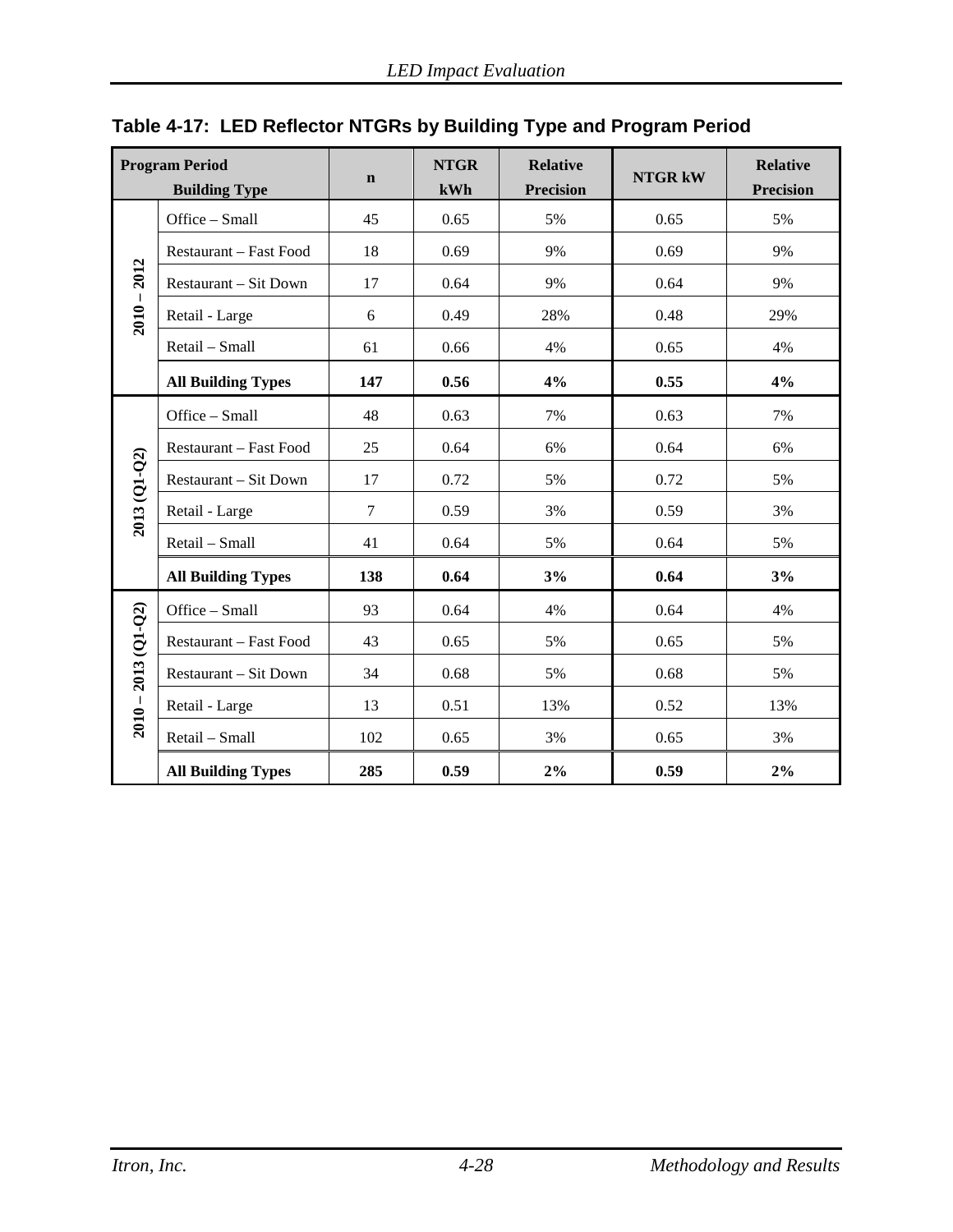| <b>Program Period</b><br><b>Building Type</b> |                              | <b>NTGR kWh</b> |                | <b>NTGR kW</b> |                |  |
|-----------------------------------------------|------------------------------|-----------------|----------------|----------------|----------------|--|
|                                               |                              | <b>Ex-Post</b>  | <b>Ex-Ante</b> | <b>Ex-Post</b> | <b>Ex-Ante</b> |  |
|                                               | Office - Small               | 0.73            | 0.85           | 0.74           | 0.85           |  |
|                                               | Restaurant - Fast Food       | 0.61            | 0.82           | 0.61           | 0.82           |  |
| $2010 - 2012$                                 | Restaurant - Sit Down        | 0.64            | 0.85           | 0.64           | 0.85           |  |
|                                               | Retail - Large               | 0.37            | 0.79           | 0.37           | 0.79           |  |
|                                               | Retail - Small               | 0.65            | 0.85           | 0.65           | 0.85           |  |
|                                               | <b>All Building Types</b>    | 0.64            | 0.85           | 0.63           | 0.85           |  |
|                                               | Office - Small               | 0.64            | 0.85           | 0.64           | 0.85           |  |
|                                               | Restaurant - Fast Food       | 0.64            | 0.85           | 0.64           | 0.85           |  |
| 2013 (Q1-Q2)                                  | Restaurant - Sit Down        | 0.72            | 0.85           | 0.72           | 0.85           |  |
|                                               | Retail - Large               | 0.58            | 0.77           | 0.58           | 0.77           |  |
|                                               | Retail - Small               | 0.65            | 0.85           | 0.65           | 0.85           |  |
|                                               | <b>All Building Types</b>    | 0.66            | 0.85           | 0.66           | 0.85           |  |
|                                               | Office - Small               | 0.69            | 0.85           | 0.69           | 0.85           |  |
|                                               | Restaurant - Fast Food       | 0.66            | 0.84           | 0.66           | 0.84           |  |
| $2010 - 2013$ (Q1-Q2)                         | <b>Restaurant - Sit Down</b> | 0.67            | 0.85           | 0.67           | 0.85           |  |
|                                               | Retail - Large               | 0.50            | 0.78           | 0.51           | 0.78           |  |
|                                               | Retail - Small               | 0.65            | 0.85           | 0.65           | 0.85           |  |
|                                               | <b>All Building Types</b>    | 0.65            | 0.85           | 0.65           | 0.85           |  |

## <span id="page-68-0"></span>**Table 4-18: Comparison of Ex-Ante and Ex-Post NTGRs by Building Type and Program Period for LED Lamps**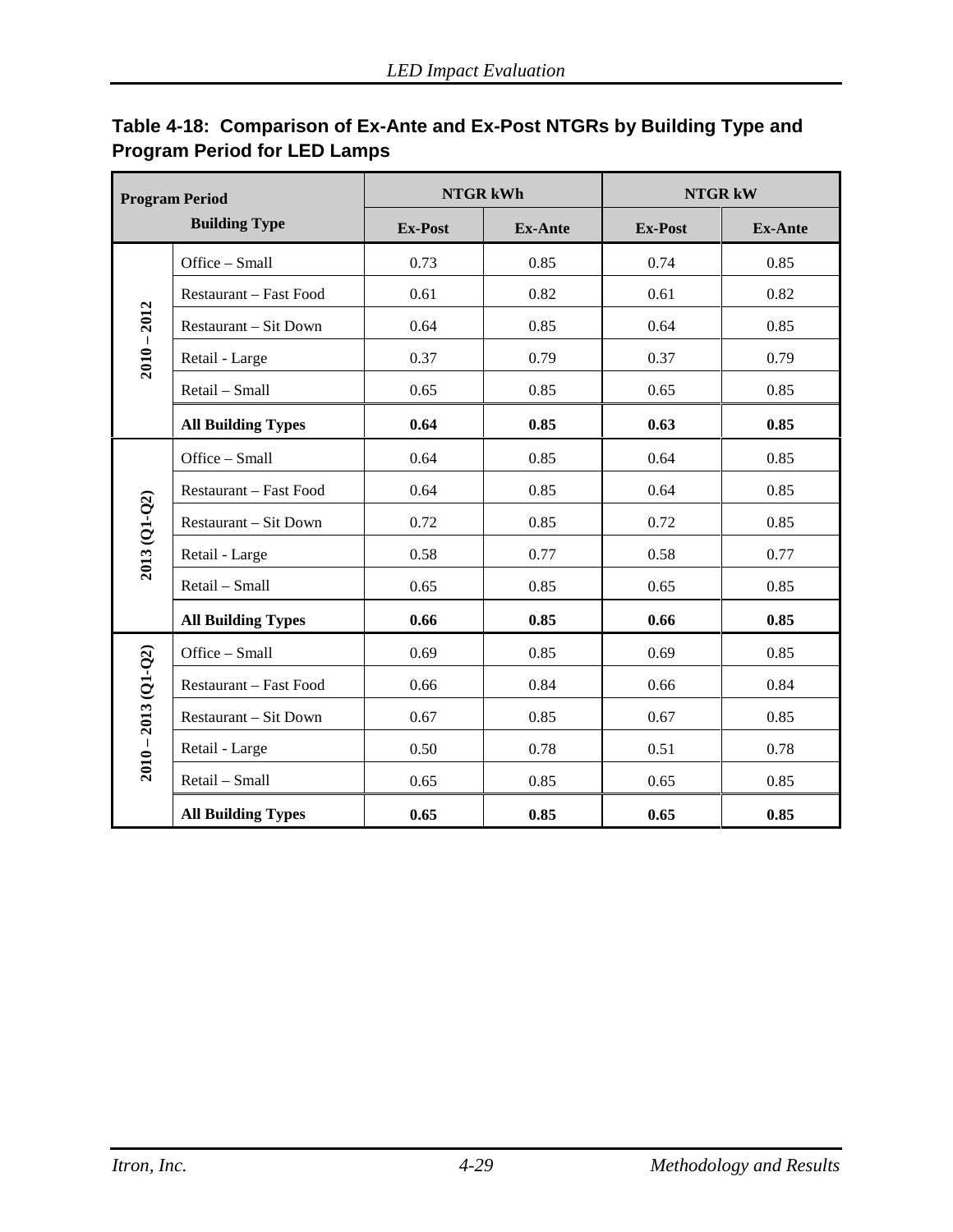| <b>Program Period</b><br><b>Building Type</b> |                              |                | <b>NTGR kWh</b> | <b>NTGR kW</b> |                |
|-----------------------------------------------|------------------------------|----------------|-----------------|----------------|----------------|
|                                               |                              | <b>Ex-Post</b> | <b>Ex-Ante</b>  | <b>Ex-Post</b> | <b>Ex-Ante</b> |
| $2010 - 2012$                                 | Office - Small               | 0.65           | 0.85            | 0.65           | 0.85           |
|                                               | Restaurant - Fast Food       | 0.69           | 0.84            | 0.69           | 0.84           |
|                                               | Restaurant - Sit Down        | 0.64           | 0.84            | 0.64           | 0.84           |
|                                               | Retail - Large               | 0.49           | 0.82            | 0.48           | 0.82           |
|                                               | Retail - Small               | 0.66           | 0.85            | 0.65           | 0.85           |
|                                               | <b>All Building Types</b>    | 0.56           | 0.84            | 0.55           | 0.84           |
| 2013 (Q1-Q2)                                  | Office - Small               | 0.63           | 0.85            | 0.63           | 0.85           |
|                                               | Restaurant - Fast Food       | 0.64           | 0.85            | 0.64           | 0.85           |
|                                               | <b>Restaurant – Sit Down</b> | 0.72           | 0.80            | 0.72           | 0.81           |
|                                               | Retail - Large               | 0.59           | 0.78            | 0.59           | 0.78           |
|                                               | Retail - Small               | 0.64           | 0.84            | 0.64           | 0.84           |
|                                               | <b>All Building Types</b>    | 0.64           | 0.83            | 0.64           | 0.83           |
| $2010 - 2013$ (Q1-Q2)                         | Office - Small               | 0.64           | 0.85            | 0.64           | 0.85           |
|                                               | Restaurant - Fast Food       | 0.65           | 0.85            | 0.65           | 0.85           |
|                                               | <b>Restaurant - Sit Down</b> | 0.68           | 0.82            | 0.68           | 0.82           |
|                                               | Retail - Large               | 0.51           | 0.79            | 0.52           | 0.79           |
|                                               | Retail - Small               | 0.65           | 0.85            | 0.65           | 0.85           |
|                                               | <b>All Building Types</b>    | 0.59           | 0.82            | 0.59           | 0.83           |

#### <span id="page-69-1"></span>**Table 4-19: Comparison of Ex-Ante and Ex-Post NTGRs by Building Type and Program Period for LED Reflectors**

# <span id="page-69-0"></span>**4.7 Non-Impact Analysis**

The on-site survey process not only facilitated verification analyses and the development of impact parameter estimates for LED lamps and reflectors, it also served as a way of understanding why individuals were installing LED equipment in the first place. As part of the on-site survey process, the auditors asked the site contact to rate (on a scale of  $1 - 10$ ) the influence that certain factors had on their decision to retrofit their existing lighting with LED equipment. These results, which are presented in [Table 4-20,](#page-70-0) provide additional qualitative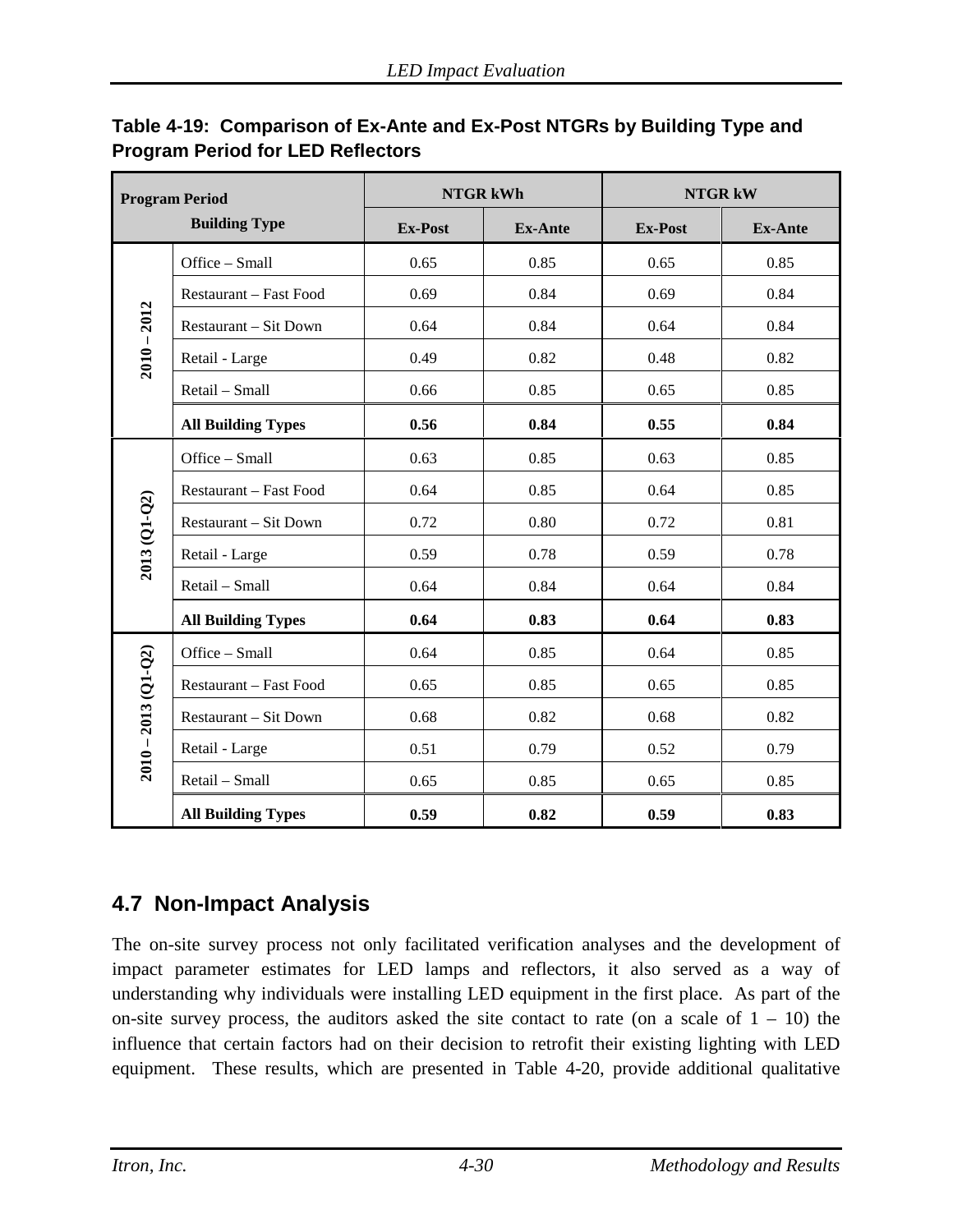information regarding LED lighting installations throughout 2010-12 and 2013 (Q1-2) program period.

Overall, burned out equipment was not a significant factor in the participants' decision to retrofit their existing lighting although, on average, fast food restaurants had a higher level of influence from this category. The presumed energy efficiency and longer lamp life of LED lighting as well as less maintenance and the influence of conservation were all very important decision making points for each of the building types within the on-site sample. Overall, the availability of an incentive was the most influential factor that went into a participant's decision to retrofit.

| <b>Retrofit Due To:</b>           | Office $-$<br><b>Small</b> | <b>Restaurant</b><br>– Fast Food | <b>Restaurant</b><br>– Sit Down | Retail -<br>Large | Retail -<br><b>Small</b> |
|-----------------------------------|----------------------------|----------------------------------|---------------------------------|-------------------|--------------------------|
| <b>Equipment Burned Out</b>       | 0.8                        | 3.1                              | 1.5                             | 0.0               | 1.6                      |
| Inadequate Light Levels           | 0.7                        | 3.6                              | 1.3                             | 0.7               | 2.0                      |
| Remodel                           | 0.7                        | 3.1                              | 1.0                             | 0.0               | 1.2                      |
| Safety of Occupants               | 3.1                        | 5.5                              | 2.6                             | 7.3               | 3.2                      |
| Productivity of Occupants         | 3.7                        | 5.6                              | 2.4                             | 7.3               | 3.1                      |
| Lower Energy Consumption          | 9.5                        | 10.0                             | 8.3                             | 10.0              | 9.1                      |
| Longer Lamp Life                  | 9.5                        | 9.2                              | 8.3                             | 10.0              | 8.8                      |
| Less Maintenance                  | 9.6                        | 9.2                              | 8.4                             | 10.0              | 8.7                      |
| Energy Conservation (going green) | 9.2                        | 8.9                              | 8.1                             | 10.0              | 8.1                      |
| Incentive                         | 9.9                        | 9.5                              | 10.0                            | 10.0              | 10.0                     |

<span id="page-70-0"></span>**Table 4-20: Level of Influence for LED Retrofit by Building Type (Scale of 1 – 10)**

Alternatively, site contacts were asked to state what the single-most important factor was in determining whether or not to retrofit their existing equipment with LED lighting. The results, which are presented [Table 4-21](#page-71-0) and [Table 4-22,](#page-72-0) provide a discrete understanding of the decision makers' rationale for retrofitting their existing equipment. For both LED technologies, across all building types, the availability of a utility rebate was the primary reason for lighting retrofit for the majority of participants. However, the input from a contractor played an important role in deciding whether or not to install LEDs, as well as the perceived efficiency and energy savings associated with the installation. Roughly a quarter of the Restaurant Fast Food LED Lamp sample self-reported that contractor influence played the most significant role in determining whether or not to install LEDs and, for LED reflectors (across all segments), contractor influence played an even more significant role. Self-reported energy efficiency and energy savings claims also had an influence for many of the segments as well.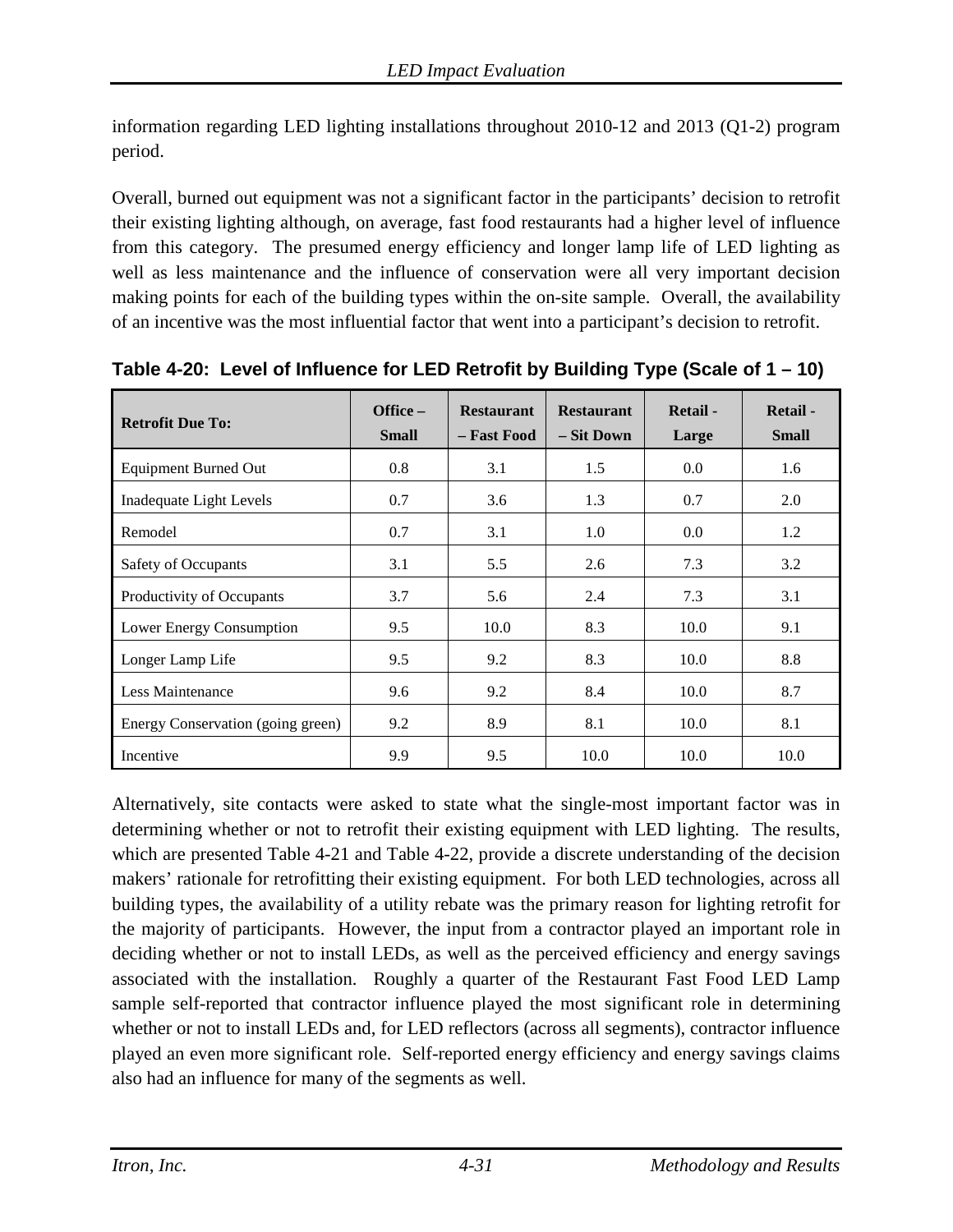It is important to note that the percentage of sites that self-reported that a utility rebate was the primary reason for the retrofit does not match the corresponding NTGR's for each of the segments. There are a number of reasons why that may be the case. For one, these estimates represent the on-site sample only whereas the NTG values include phone survey respondents. Similarly, the NTG ratio is a product of a number of attribution questions whereas the site contacts were asked to provide the single most important influence. Despite these differences, this analysis provides evidence that there are number of reasons why LED measures were being installed throughout 2010 to 2013 (Q1-2). This is especially true for restaurants and small retail establishments.

| <b>Retrofit Due To</b> | <b>Office - Small</b> | <b>Restaurant -</b><br><b>Fast Food</b> | <b>Restaurant -</b><br><b>Sit Down</b> | <b>Retail - Large</b> | <b>Retail - Small</b> |
|------------------------|-----------------------|-----------------------------------------|----------------------------------------|-----------------------|-----------------------|
| Appearance             |                       |                                         |                                        |                       |                       |
| Contractor             | 5%                    | 13%                                     | 24%                                    |                       | 15%                   |
| Efficiency             |                       | 4%                                      | 17%                                    |                       |                       |
| <b>Energy Savings</b>  |                       | 4%                                      | 3%                                     |                       |                       |
| Rebate                 | 95%                   | 70%                                     | 55%                                    | 100%                  | 74%                   |
| Unknown                |                       | 9%                                      |                                        |                       | 10%                   |
| $\boldsymbol{n}$       | 37                    | 23                                      | 29                                     | 2                     | 39                    |

<span id="page-71-0"></span>**Table 4-21: Reasons for LED Lamp Retrofit by Building Type for On-Site Sample**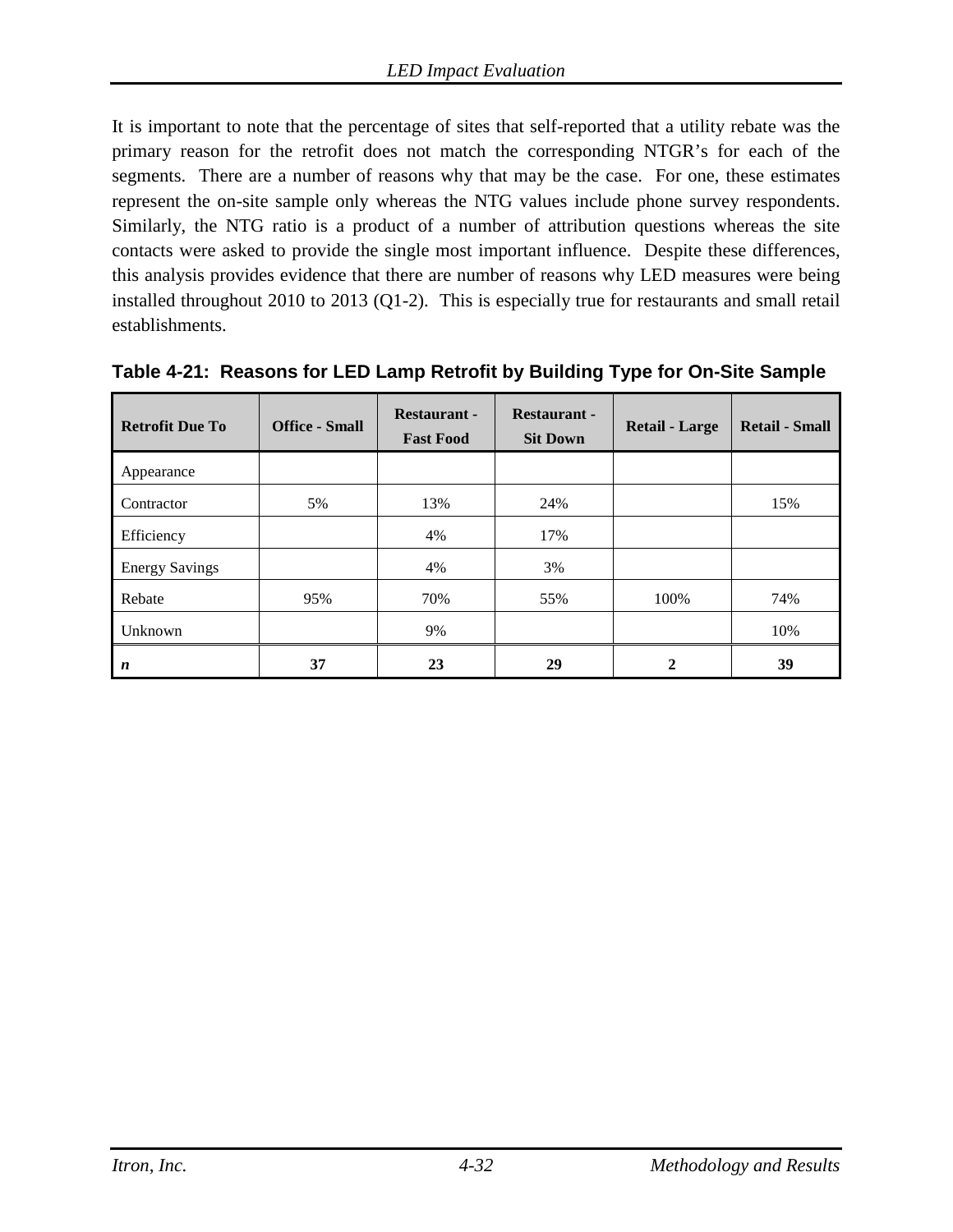| <b>Retrofit Due To</b> | <b>Office - Small</b> | <b>Restaurant -</b><br><b>Fast Food</b> | <b>Restaurant -</b><br><b>Sit Down</b> | <b>Retail - Large</b> | <b>Retail - Small</b> |
|------------------------|-----------------------|-----------------------------------------|----------------------------------------|-----------------------|-----------------------|
| Appearance             |                       | 4%                                      |                                        | 20%                   | 3%                    |
| Contractor             | 11%                   | 29%                                     | 21%                                    | 20%                   | 23%                   |
| Efficiency             |                       | 7%                                      | 10%                                    |                       |                       |
| <b>Energy Savings</b>  |                       | 7%                                      | 10%                                    |                       |                       |
| Rebate                 | 78%                   | 54%                                     | 52%                                    | 60%                   | 70%                   |
| Unknown                | 11%                   |                                         | 7%                                     |                       | 3%                    |
| n                      | 27                    | 28                                      | 29                                     | 5                     | 30                    |

|        | Table 4-22: Reasons for LED Reflector Retrofit by Building Type for On-Site |  |
|--------|-----------------------------------------------------------------------------|--|
| Sample |                                                                             |  |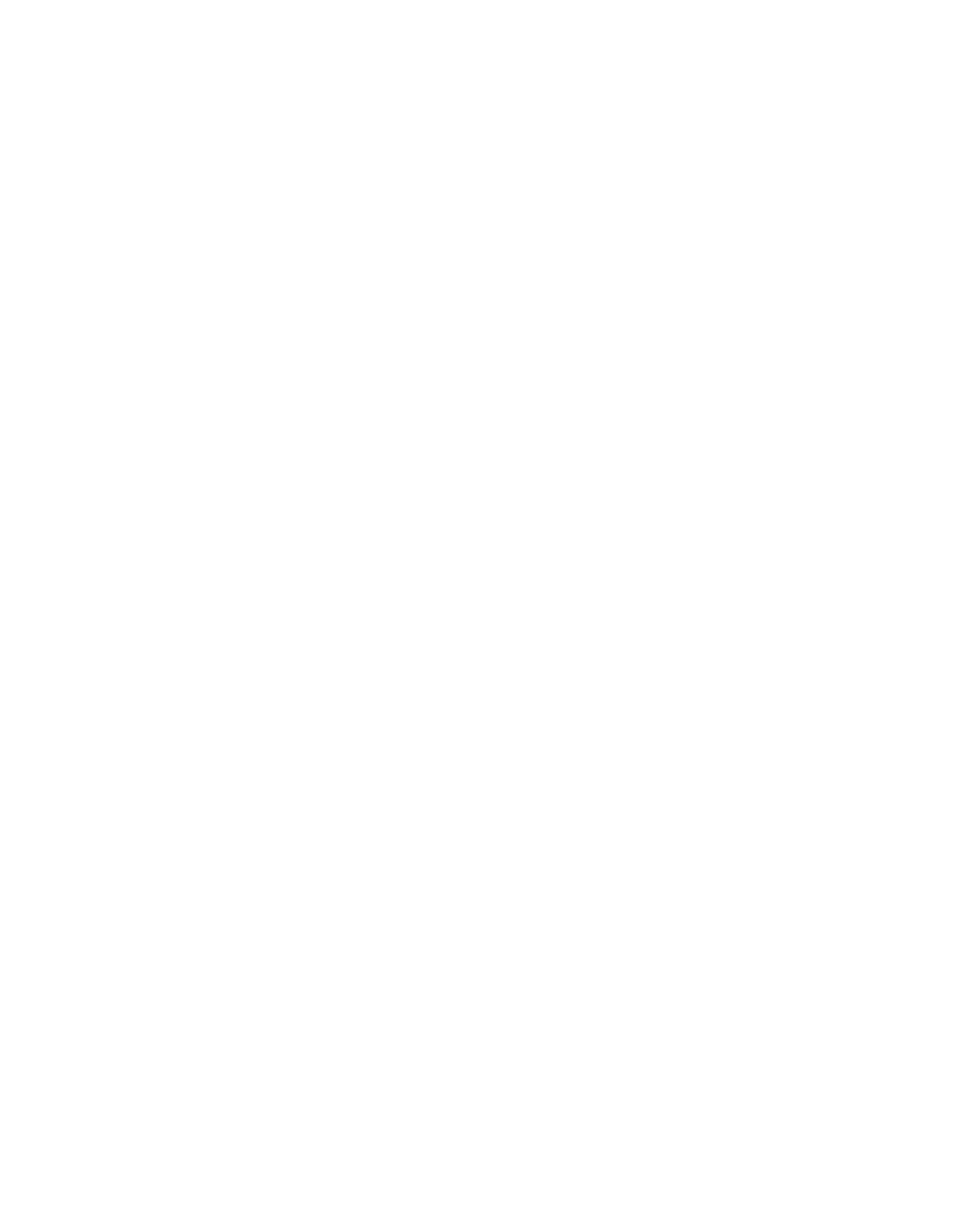# **Conclusions and Recommendations**

This section presents conclusions and recommendations from the LED lamp and reflector impact evaluation for the 2010 – 2013 Q2 program period. This section discusses, not only the parameters that were evaluated throughout the program periods, but the specific measures and market segments, where applicable.

# **5.1 Conclusions**

Below, the resulting installation rates, operating hours, pre- and post-wattage values, unit energy savings values and net-to-gross ratios (NTGR) are compared across market segments for indoor LED lamp and reflector measures. The purpose of these comparisons is to help inform future ex-ante net and gross kW and kWh energy savings values and highlight market segments that are generating greater savings which can be targeted for future studies. Again, the market segments that were analyzed as part of this evaluation are:

- Office Small
- Restaurant Fast Food
- Restaurant Sit Down
- Retail Large
- Retail Small

# *Installation Rates*

As discussed in Section 4.2, installation rates were fairly similar between market segments when examined across program periods and were all within 10% of the statewide mean. For both LED lamps and reflectors, sit down restaurants had the lowest installation rates at 83% and 84%, respectively. This was mainly a function of high removal rates (8% and 12%) within this segment and 4% failure rate for LED lamps across the program periods. For all other segments, failure and removal rates were also the primary reasons that installation rates were less than 100% at the time of the on-site inspection. The main reasons for measures having been removed, which were garnered from the on-site contact, was that the light the LED equipment provided was too directional, too bright or not aesthetically pleasing. On average, equipment that had failed had done so within 6 to 8 months of installation.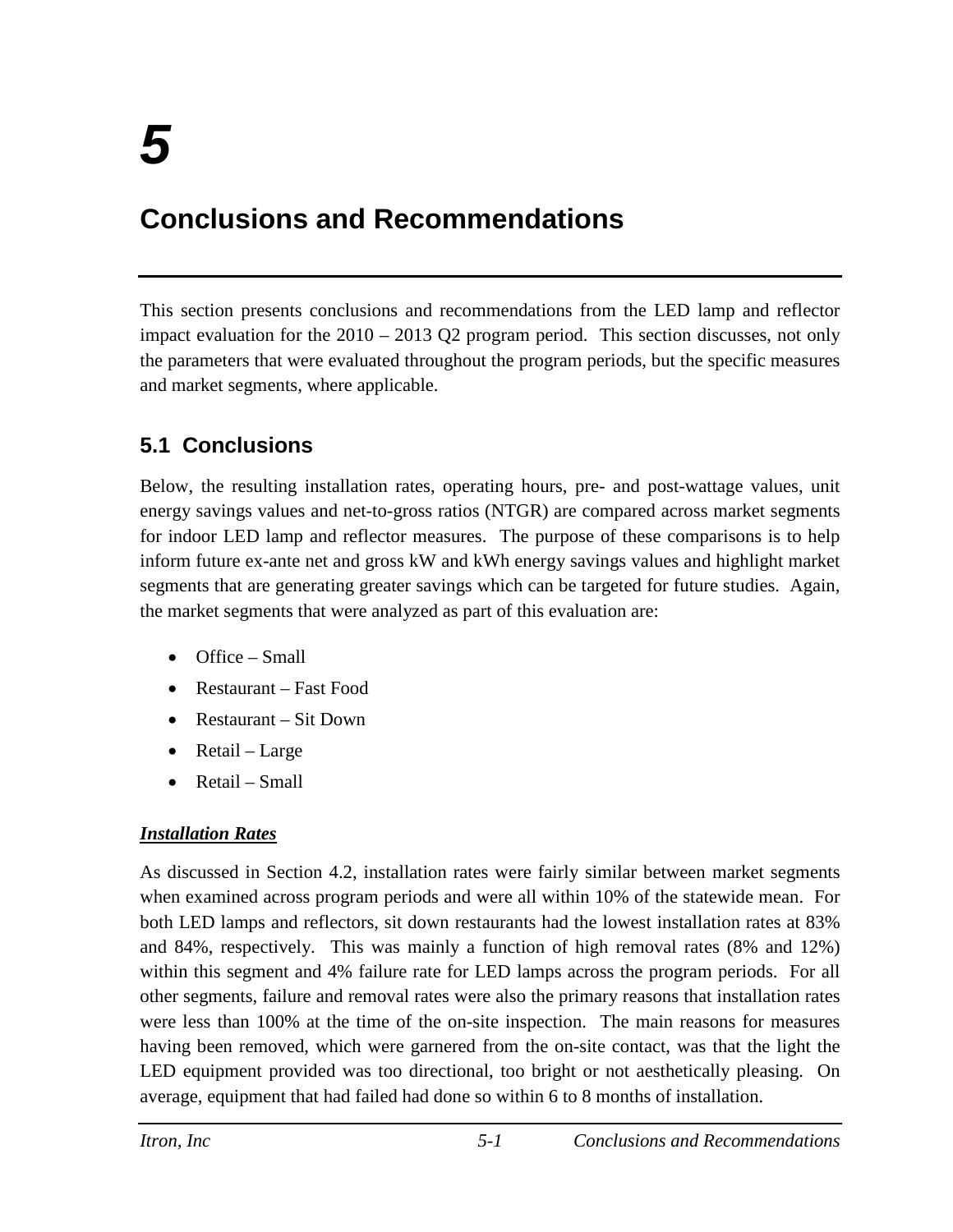## *Operating Hours*

As discussed in Section 4.3, operating hours varied significantly between segments for each technology when examined across program periods. Small offices had the lowest operating hours for LED lamps and reflectors at 1,707 and 2,269 hours, respectively. This was followed by small retail establishments at 2,026 and 3,025 hours. These building types typically have shorter business hours, relative to the other segments, and, generally, the LED measures (especially lamps) were being installed in lower usage areas within these segments across program periods. Restaurants (both sit down and fast food) tended to have much higher operating hours for both technologies. This is generally the case given that restaurants are often open longer periods of time throughout the day and LED lighting was being installed in high energy usage activity areas like dining areas.

### *Pre and Post Wattages*

As discussed in Section 4.4, both LED lamps and reflectors tended to be replacing similar equipment (either incandescent lighting or halogens). The average pre-wattage for LED lamps was 61W and 71W for reflector measures. The post-retrofit wattages for LED lamps and reflectors, however, were 9W and 14W, respectively. Wattage ratios for LED lamps ranged from 6.0 in small offices to 7.7 in fast food restaurants, while wattage ratios for LED reflectors ranged from 4.7 in small offices to 5.6 in fast food restaurants.

### *Unit Energy Savings Values*

As discussed in Section 4.5, UES values are highly correlated to operating hours. For LED lamps, both restaurant types exhibit the higher per unit energy savings, whereas small offices provide the lowest per unit savings (Note that large retail is not discussed given the small sample size). For LED reflectors, restaurants, again, exhibit the highest per unit energy savings. While the sample size was small, large retail also have the opportunity to realize significant per unit savings, given their higher operating hours and wattage ratios. Overall, when compared to the average ex-ante UES estimates for LED lamps, ex-post UES are generally lower for small offices and retail, very similar for sit down restaurants and over 100% greater in fast food restaurants. For LED reflectors, ex-post UES values are greater than average ex-ante values for all segments. Again, this is a function of generally higher operating hours, which are highly correlated to where, with businesses, these measures are being installed.

# *Net-to-Gross Ratios*

As discussed in Section 4.6, Net-to-Gross ratios don't vary significantly between segments for either LED measure. They range from .65 to .69 for LED lamps and .64 to .68 for LED reflectors (Again, these ranges don't include large retail although the NTG for each measure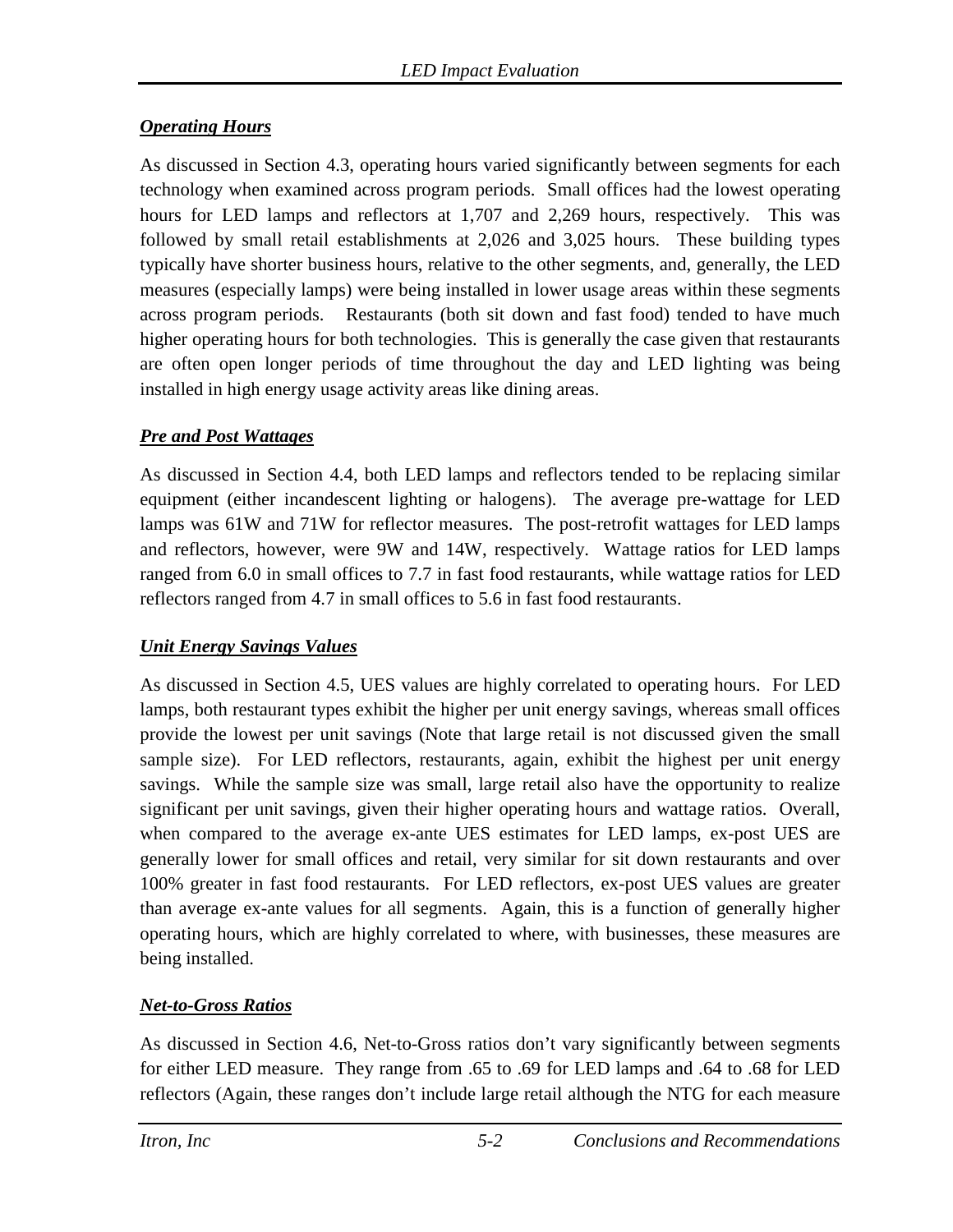in this segment is roughly .50). These ex-post estimates are all well below ex-ante assumptions for all segments and measures. While the ex-post NTG for LED lamps in small offices for 2010-12 is greater than that of the  $2013(Q1-2)$  period (.73 relative to .64), that pattern is not generally consistent within other segments.

# **5.2 Recommendations for Future Evaluation Efforts**

The following recommendations are provided to guide future evaluation efforts and market studies for LED measures.

### *Verification Analysis*

**Utilize on-sites**. Given the varying levels of installation rates, on-site verification is an important method by which LED measure installation can be confirmed. In all cases, installation rates were less than 100% for all segments and measures. Likewise, on-sites provide more information beyond just installation rates. Specifically, they provide information on where the measures are being installed, if they are being put in storage and if they are failing or being removed. Given the increasing contribution of LED measures to claimed ex-ante kWh portfolio savings, these data are critical for future evaluation efforts.

## *Wattage Analysis*

**Collect make and model information on the retrofit equipment.** One component of the on-site survey effort was to collect make and model information on the LED equipment. These data, when looked up using manufacturer cut sheets, provide more accurate postretrofit wattage information than any other methodology. Future evaluations should gather this information in conjunction with the on-site survey in order to create a robust catalog of LED technologies being installed. This information also provides evidence regarding what specific technologies are failing and performing well in the market. Given the high failure and removal rates for some segments in this evaluation, this information is critical for future program planning.

**Collect baseline wattage information**. This evaluation found that the average baseline to retrofit wattage for LED lamps and reflectors was roughly 7 to 1 and 5 to 1, respectively. Given the significant potential energy savings associated with low wattage LED measures replacing higher wattage baseline equipment, it is important to collect as much information on what equipment was being replaced and the associated wattages. Likewise, the building type and space type associated with those wattages can vary significantly. Those data can have a significant effect on the per unit energy savings.